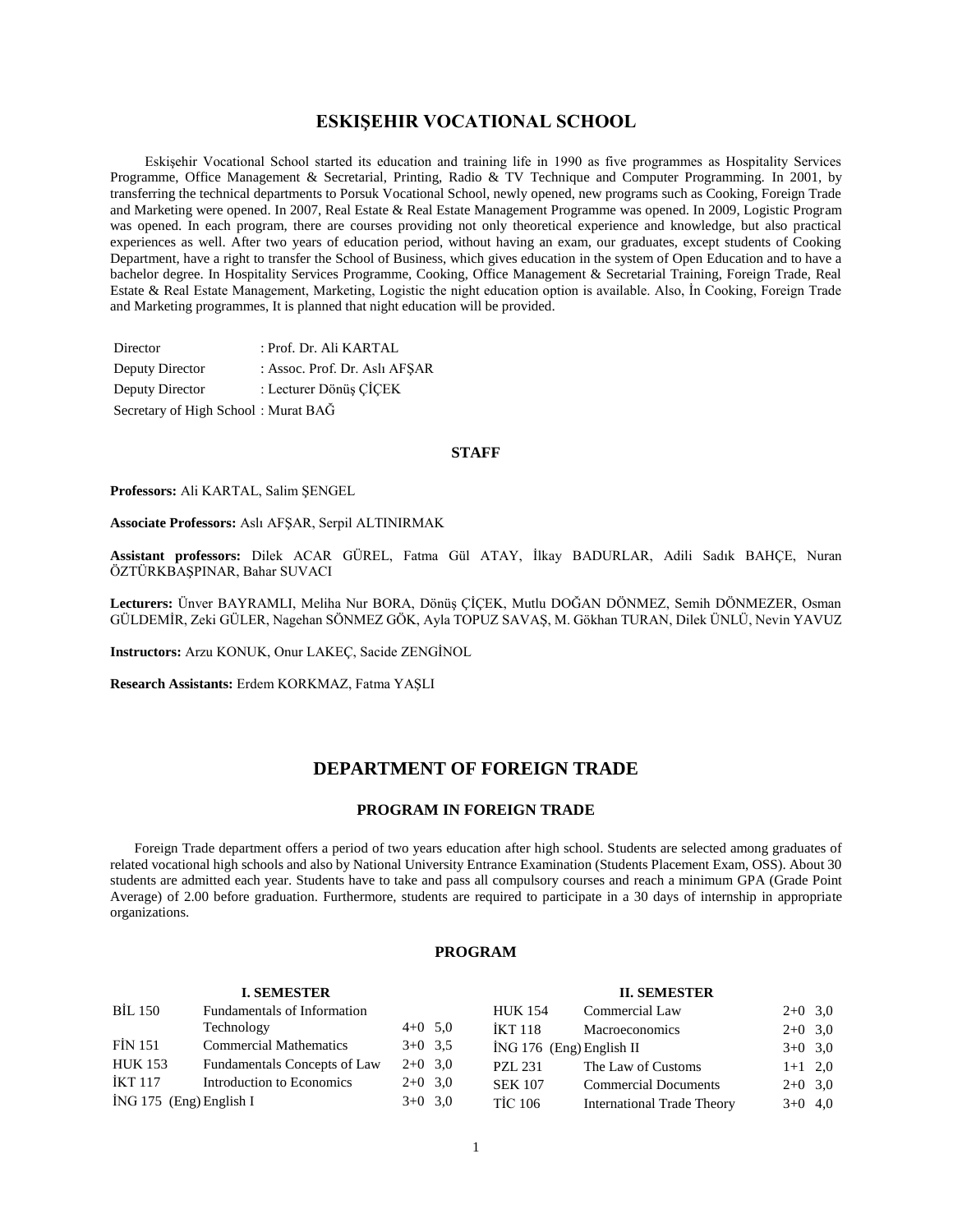| İŞL 155        | <b>Introduction to Business</b> | $2+0$ 3.0 |  |
|----------------|---------------------------------|-----------|--|
| <b>MUH 151</b> | Introduction to Accounting      | $3+0$ 4.5 |  |
| <b>PZL 107</b> | Principles of Marketing         | $2+0$ 3.0 |  |
| <b>TÜR 125</b> | Turkish Language I              | $2+0$ 2.0 |  |
|                |                                 |           |  |

# **III. SEMESTER**

| <b>İKT422</b>  | International Economics Organizations 2+0 3,0 |       |     |
|----------------|-----------------------------------------------|-------|-----|
| <b>PZL 405</b> | <b>International Marketing</b>                | $2+0$ | 3.0 |
| <b>TAR 165</b> | Atatürk's Principles and History of           |       |     |
|                | Turkish Revolution I                          | $2+0$ | 2.0 |
| <b>TİC 201</b> | Accounting in Foreign Trade                   | $2+0$ | 4.0 |
| <b>TİC 213</b> | Writing Techniques in Foreign Trade           |       |     |
|                | and Monitory Exchange                         | $3+0$ | 4.0 |
| <b>TİC 215</b> | <b>Export and Import Techniques</b>           | $3+0$ | 5.0 |
|                | Departmental Elective Courses (0)             |       | 9.0 |
|                |                                               |       |     |

# **DEPARTMENTAL ELECTIVE COURSES**

| <b>BOP 108</b> | Research Techniques and Seminar   | $2+1$ | 2,0 |
|----------------|-----------------------------------|-------|-----|
| <b>CEV 204</b> | <b>Environmental Protection</b>   | $2+0$ | 3,0 |
| <b>ETK 203</b> | <b>Professional Ethics</b>        | $2+0$ | 3,0 |
| <b>FIN 206</b> | <b>Business Finance</b>           | $2+0$ | 3,0 |
| <b>HUK 223</b> | Labor and Social Security Law     | $2+0$ | 3,0 |
| <b>IKT 230</b> | Economic Policy                   | $3+0$ | 4,0 |
| <b>IKT 232</b> | Contemporary Economic Problems    | $3+0$ | 3,0 |
| <b>IKT</b> 406 | Turkish Economy                   | $3+0$ | 4,5 |
| <b>IKT 416</b> | World Economy                     | $2+0$ | 2,5 |
| <b>IKT420</b>  | European Union and Turkey         | $2+0$ | 3,0 |
| IST 317        | <b>Statistics</b>                 | $2+0$ | 2,5 |
| ISL 102        | Management and Organization       | $3+0$ | 4,0 |
| İŞL 216        | <b>Multinational Companies</b>    | $2+0$ | 3,0 |
| İŞL 421        | Entrepreneurship                  | $2+0$ | 3,0 |
| SAĞ 102        | First Aid                         | $2+0$ | 2,5 |
| <b>SEK 108</b> | Filing and Archives               | $3+0$ | 3,0 |
| SEK 236        | <b>Numerical Applications For</b> |       |     |
|                | <b>Executive Assistants</b>       | $3+0$ | 3,0 |
| SOS 130        | Social Behavior and Protocol      | $2+0$ | 3,0 |
| <b>TİC 108</b> | E-Commerce                        | $1+1$ | 3,0 |
|                |                                   |       |     |

| <b>TÜR 126</b> | Turkish Language II                 | $2+0$ 2.0 |      |
|----------------|-------------------------------------|-----------|------|
|                | Departmental Elective Courses (0) - |           | 8.0  |
|                | Elective Courses (0)                |           | 2.0  |
|                |                                     |           | 30.0 |

# **IV. SEMESTER**

|                | IKT 234 International Economics             | $2+0$ 3,0 |      |
|----------------|---------------------------------------------|-----------|------|
|                | MLY 254 Turkish Tax System                  | $3+0$ 4.0 |      |
|                | TAR 166 Atatürk's Principles and History of |           |      |
|                | <b>Turkish Revolution II</b>                | $2+0$ 2.0 |      |
| TİC 211        | Foreign Trade Financing                     | $3+0$ 3,0 |      |
| <b>TİC 212</b> | Applications of Exporting and               |           |      |
|                | Importing                                   | $0 + 6$   | 6.0  |
|                | Departmental Elective Courses (0)           |           | 12.0 |
|                |                                             |           |      |

30,0

| <b>TİC 207</b> | <b>Economic Geography</b>       | $3+0$ 3.0 |  |
|----------------|---------------------------------|-----------|--|
| <b>TİC 209</b> | Vocational English I            | $3+0$ 3.0 |  |
| <b>TİC 210</b> | <b>Vocational English II</b>    | $3+0$ 3.0 |  |
| <b>TİC 216</b> | Sales Techniques                | $2+0$ 3.0 |  |
| <b>TKY 204</b> | <b>Total Quality Management</b> | $2+0$ 2,0 |  |
|                | TÜR 120 Turkish Sign Language   | $3+0$ 3,0 |  |

# **ELECTIVE COURSES**

|         | BEÖ 155 Physical Education            | $2+0$ 2,0 |  |
|---------|---------------------------------------|-----------|--|
|         | KÜL 199 Cultural Activities           | $0+2$ 2,0 |  |
|         | MÜZ 151 Short History of Music        | $2+0$ 3,0 |  |
|         | MÜZ 155 Turkish Folk Music            | $2+0$ 2,0 |  |
|         | MÜZ 157 Traditional Turkish Art Music | $2+0$ 2,0 |  |
|         | SAN 155 Hall Dances                   | $0+2$ 2,0 |  |
|         | SNT 155 History of Art                | $2+0$ 2,0 |  |
|         | SOS 155 Folkdance                     | $2+0$ 2,0 |  |
|         | THU 201 Community Services            | $0+2$ 2,0 |  |
| TIY 308 | Republic Era Turkish Theatre          | $2+0$ 3,0 |  |

# **DEPARTMENT OF HOTEL, RESTAURANT AND CATERING**

30,0

30,0

Head : Asst. Prof. Dr. Adili Sadık BAHÇE

# **PROGRAM IN COOKERY**

 Cooking department offers a period of two years education after high school. Students are selected among graduates of related vocational high schools and also by National University Entrance Examination (Students Placement Exam, OSS). About 30 students are admitted each year. Students have to take and pass all compulsory courses and reach a minimum GPA (Grade Point Average) of 2.00 before gradution. Furthermore, students are required to participate in a 30 days of internship in approprite organizations.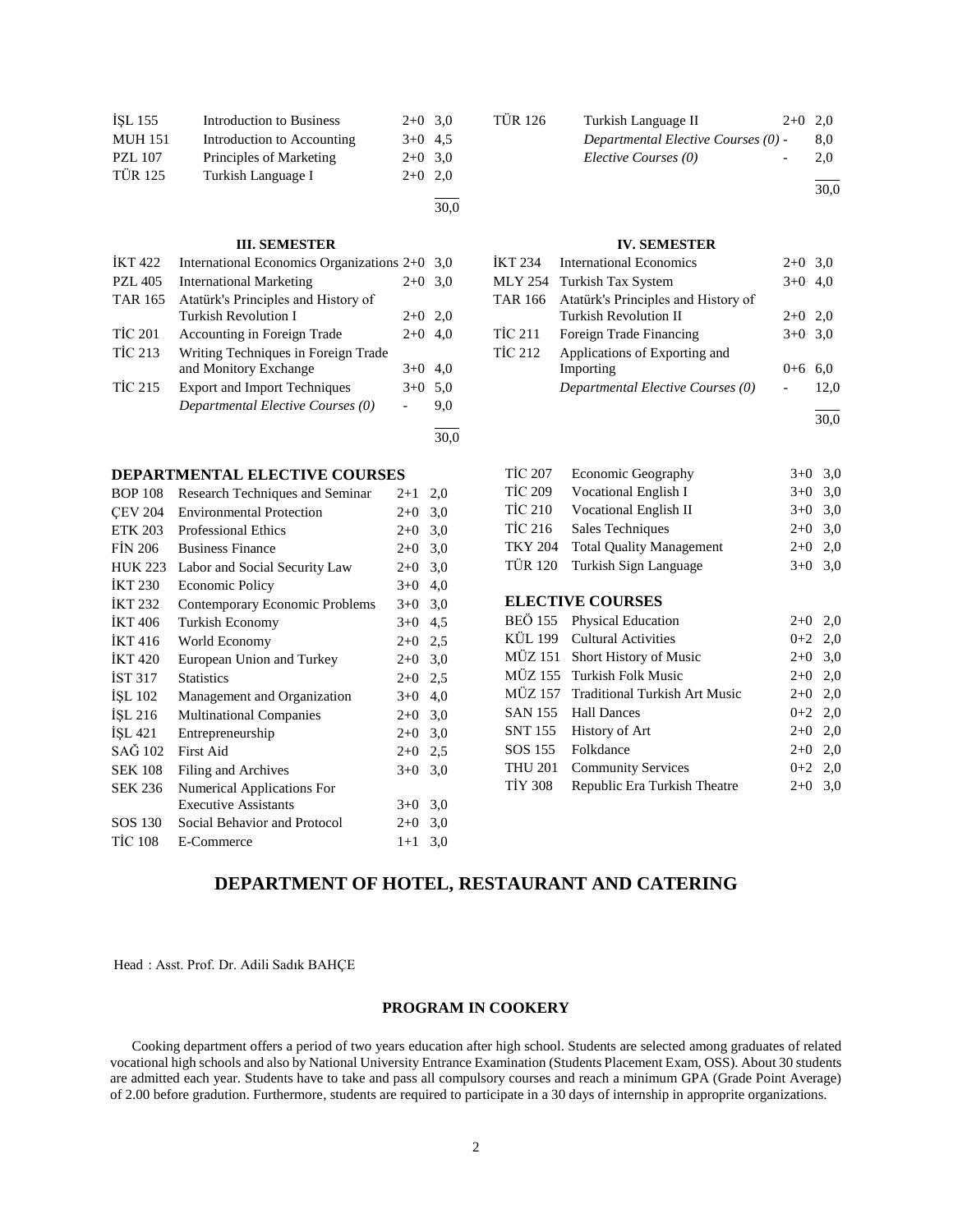# **PROGRAM**

#### **I. SEMESTER**

| <b>ASC 101</b>          | Nutrition                       | $3+0$     | 4,0 |
|-------------------------|---------------------------------|-----------|-----|
| <b>ASC 107</b>          | <b>Hygiene and Sanitation</b>   | $2+0$ 2.5 |     |
| <b>ASC 109</b>          | Kitchen Design                  | $3+0$ 3,0 |     |
| ASC 115                 | Food and Beverage Services      | $0+3$ 3.5 |     |
| <b>ASC 116</b>          | Cooking Methods I               | $0+6$ 7,0 |     |
| İNG 175 (Eng) English I |                                 | $3+0$ 3,0 |     |
| <b>ISL 151</b>          | <b>Introduction to Business</b> | $3+0$ 3,0 |     |
| <b>TÜR 125</b>          | Turkish Language I              | $2+0$     | 2,0 |
|                         | Elective Courses (0)            |           | 2,0 |
|                         |                                 |           |     |

30,0

# **III. SEMESTER**

|                | ASC 209 Kitchen Services Management         | $3+0$ 4,0 |      |
|----------------|---------------------------------------------|-----------|------|
| <b>ASC 211</b> | Catering                                    | $3+0$ 3.0 |      |
|                | ASC 219 Food and Beverage Cost Control      | $3+0$ 4.0 |      |
| <b>ASC 225</b> | <b>Banquet Cuisine</b>                      | $0+6$ 7.0 |      |
|                | TAR 165 Atatürk's Principles and History of |           |      |
|                | <b>Turkish Revolution I</b>                 | $2+0$ 2.0 |      |
|                | Departmental Elective Courses (0)           |           | 10,0 |
|                |                                             |           | 30.0 |
|                |                                             |           |      |

# **DEPARTMENTAL ELECTIVE COURSES**

| ASC 113        | Kitchen Equipment                 | $3+0$   | 3,0 |
|----------------|-----------------------------------|---------|-----|
| ASC 120        | <b>Functional Foods</b>           | $2+0$   | 3,0 |
| ASC 122        | History and Culture of Food       | $2+0$   | 3,0 |
| ASC 202        | <b>Pastry Products</b>            | $0 + 4$ | 3,0 |
| ASC 205        | Vocational English I              | $3+0$   | 3,0 |
| ASC 206        | <b>Vocational English II</b>      | $3+0$   | 3,0 |
| ASC 221        | Creative Kitchen Applications I   | $2 + 2$ | 4,0 |
| ASC 222        | Creative Kitchen Applications II  | $2+2$   | 4,0 |
| ASC 223        | World Kitchen                     | $3+0$   | 3,0 |
| ASC 226        | The Art of Food Decoration        | $0 + 2$ | 3,0 |
| ASC 227        | Food Writing                      | $2+0$   | 3,0 |
| ASC 232        | <b>Sauces</b>                     | $2+0$   | 3,0 |
| ASC 236        | Regional Cuisine (Eskisehir)      | $3+0$   | 3,0 |
| ASC 242        | Bread Making Technique            | $0 + 4$ | 4,0 |
| ASC 244        | Aromatic Herbs, Spices and Blends | $1+1$   | 3,0 |
| <b>CEK 404</b> | Occupational Health and Safety    | $3+0$   | 4,5 |
| <b>CEV 204</b> | <b>Environmental Protection</b>   | $2+0$   | 3,0 |
| <b>ETK 205</b> | Ethics in Tourism                 | $2+0$   | 3,0 |
| <b>FOT 214</b> | Food Photography                  | $1+2$   | 3,0 |
|                |                                   |         |     |

#### **II. SEMESTER**

| <b>ASC 110</b>             | Technology of Food                  | $2+0$ 2.5 |     |
|----------------------------|-------------------------------------|-----------|-----|
| <b>ASC 118</b>             | Ottoman Cuisine                     | $1+3$ 3.5 |     |
| <b>ASC 217</b>             | Cooking Methods II                  | $0+6$ 7.0 |     |
| <b>ASC 218</b>             | Menu Planning                       | $2+0$ 2,0 |     |
| <b>BİL 150</b>             | Fundamentals of Information         |           |     |
|                            | Technology                          | $4+0$ 5,0 |     |
| $ING 176$ (Eng) English II |                                     | $3+0$ 3,0 |     |
| <b>TÜR 126</b>             | Turkish Language II                 | $2+0$     | 2.0 |
|                            | Departmental Elective Courses (0) - |           | 5.0 |

l 30,0

#### **IV. SEMESTER**

| ASC 224 Turkish Cuisine                               | $0+4$ 3.0 |      |
|-------------------------------------------------------|-----------|------|
| ASC 238 Industrial Food Applications                  | $0+6$ 7.0 |      |
| ASC 240 Research of Culinary Culture and Food 0+4 3.0 |           |      |
| TAR 166 Atatürk's Principles and History of           |           |      |
| <b>Turkish Revolution II</b>                          | $2+0$ 2.0 |      |
| Departmental Elective Courses (0)                     |           | 15.0 |
|                                                       |           |      |

30,0

|                   | ISL 224 Restaurant Management      | $2+0$ 3,0 |  |
|-------------------|------------------------------------|-----------|--|
|                   | RHİ 107 Communicating              | $1+1$ 2,0 |  |
| SAĞ 102 First Aid |                                    | $2+0$ 2.5 |  |
|                   | SEK 108 Filing and Archives        | $3+0$ 3.0 |  |
|                   | TKY 207 Quality Management Systems | $2+0$ 3.0 |  |
|                   | TÜR 120 Turkish Sign Language      | $3+0$ 3,0 |  |

# **ELECTIVE COURSES**

| BEÖ 155 Physical Education   | $2+0$ 2,0                                                                                                                                                                                                                               |  |
|------------------------------|-----------------------------------------------------------------------------------------------------------------------------------------------------------------------------------------------------------------------------------------|--|
|                              | $0+2$ 2,0                                                                                                                                                                                                                               |  |
|                              | $2+0$ 3,0                                                                                                                                                                                                                               |  |
|                              | $2+0$ 2,0                                                                                                                                                                                                                               |  |
|                              | $2+0$ 2,0                                                                                                                                                                                                                               |  |
|                              | $0+2$ 2,0                                                                                                                                                                                                                               |  |
|                              | $2+0$ 2,0                                                                                                                                                                                                                               |  |
|                              | $2+0$ 2,0                                                                                                                                                                                                                               |  |
|                              | $0+2$ 2,0                                                                                                                                                                                                                               |  |
| Republic Era Turkish Theatre | $2+0$ 3,0                                                                                                                                                                                                                               |  |
|                              | KÜL 199 Cultural Activities<br>MÜZ 151 Short History of Music<br>MÜZ 155 Turkish Folk Music<br>MÜZ 157 Traditional Turkish Art Music<br>SAN 155 Hall Dances<br>SNT 155 History of Art<br>SOS 155 Folkdance<br><b>Community Services</b> |  |

# **TOURISM AND HOTEL MANAGEMENT**

 Hospitality Services Programme offers a period of two years education after high school. Students are selected among graduates of relateel vocational high schools and also by National University Entrance Examination (Students Placement Exam, OSS). About 50 students are admitted each year. Students have to take and pass all compulsory courses and reach a minimum GPA (Grade Point Average) of 2.00 before graduation Furthermore, students are required to participate in a 30 days of internship in approprıate organizations.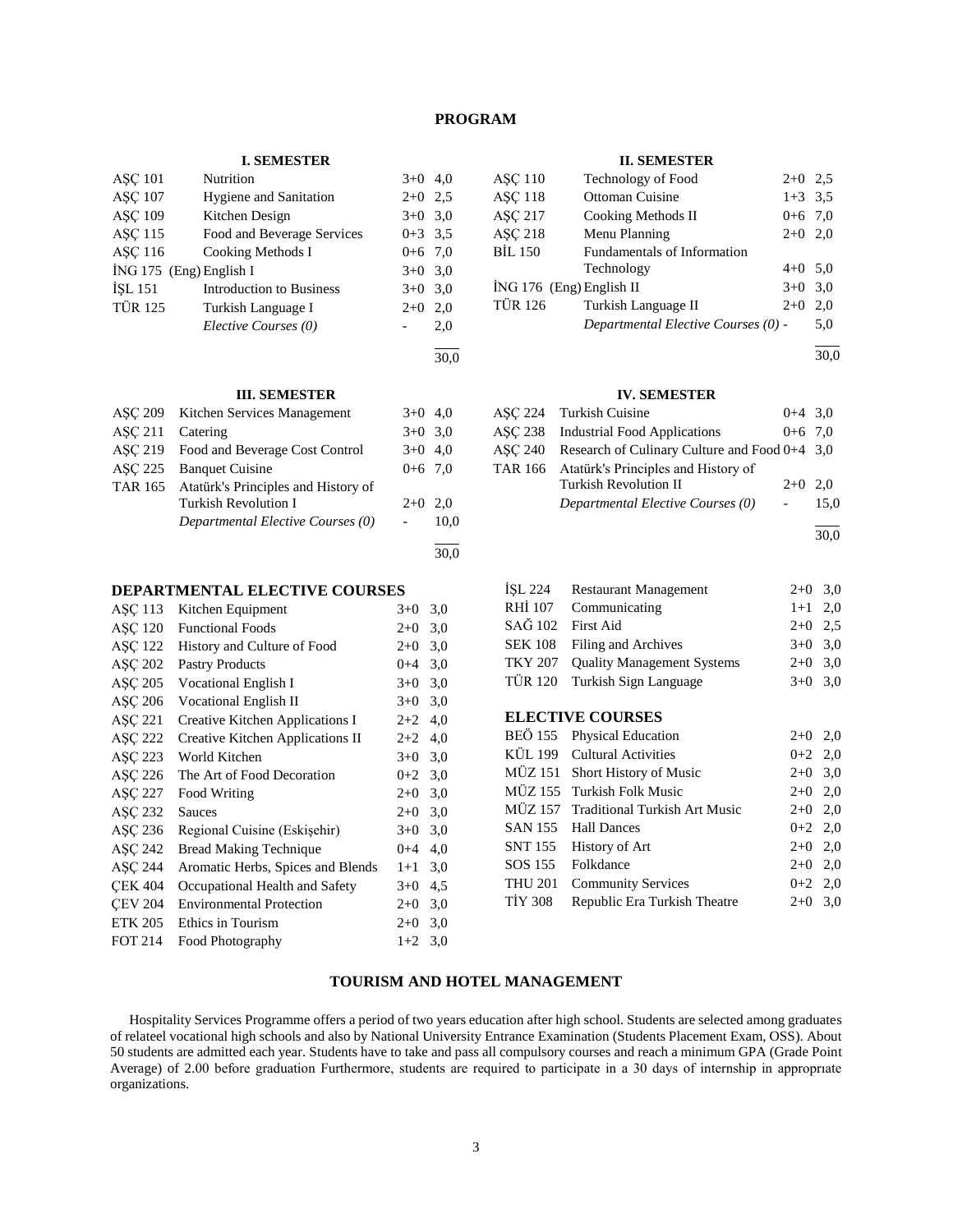# **PROGRAM**

30,0

# **I. SEMESTER**

| <b>BIL 150</b>            | <b>Fundamentals of Information</b>  |           |      |
|---------------------------|-------------------------------------|-----------|------|
|                           | Technology                          | $4+0$ 5.0 |      |
| $ING 175$ (Eng) English I |                                     | $3+0$ 3.0 |      |
| ISL 155                   | Introduction to Business            | $2+0$ 3.0 |      |
| <b>PZL 105</b>            | Services Marketing                  | $2+0$ 3.0 |      |
| RHI 107                   | Communicating                       | $1+1$ 2,0 |      |
| <b>TAR 165</b>            | Atatürk's Principles and History of |           |      |
|                           | <b>Turkish Revolution I</b>         | $2+0$ 2,0 |      |
| <b>TRZ 114</b>            | Introduction to Tourism             | $2+0$     | 3,0  |
| <b>TRZ 131</b>            | Principles of Nutrition and Menu    |           |      |
|                           | Planning                            | $2 + 1$   | 3,0  |
| <b>TRZ 141</b>            | Housekeeping Management             | $2+0$ 2,0 |      |
| <b>TÜR 125</b>            | Turkish Language I                  | $2+0$ 2,0 |      |
|                           | Elective Courses (0)                |           | 2,0  |
|                           |                                     |           | 30,0 |

# **III. SEMESTER**

| <b>İSL 210</b> | Human Resources Management           | $1+1$ 2,0 |      |
|----------------|--------------------------------------|-----------|------|
|                | TRZ 217 Tourism Marketing            | $2+1$ 3.0 |      |
| TRZ 223        | Tourism Law                          | $2+0$ 3.0 |      |
|                | TRZ 225 Travel Agencies              | $2+0$ 3.0 |      |
|                | TRZ 263 Food and Beverage Management | $3+0$ 4.0 |      |
|                | Departmental Elective Courses (0)    |           | 15.0 |
|                |                                      |           |      |

# **DEPARTMENTAL ELECTIVE COURSES**

| ANI 304        | Animation                           | $1+2$   | 2,0 |
|----------------|-------------------------------------|---------|-----|
| ASC 107        | <b>Hygiene and Sanitation</b>       | $2 + 0$ | 2,5 |
| <b>ASC 110</b> | Technology of Food                  | $2 + 0$ | 2,5 |
| ASC 205        | Vocational English I                | $3+0$   | 3,0 |
| ASC 206        | <b>Vocational English II</b>        | $3+0$   | 3,0 |
| ASC 211        | Catering                            | $3+0$   | 3,0 |
| AŞÇ 219        | Food and Beverage Cost Control      | $3+0$   | 4,0 |
| <b>BOP 108</b> | Research Techniques and Seminar     | $2 + 1$ | 2,0 |
| <b>CEK 404</b> | Occupational Health and Safety      | $3+0$   | 4,5 |
| <b>ETK 205</b> | Ethics in Tourism                   | $2+0$   | 3,0 |
| ISL215         | Time Management                     | $1+1$   | 3,0 |
| ISL 219        | <b>Work Organization</b>            | $2+0$   | 3,0 |
| ISL 224        | <b>Restaurant Management</b>        | $2+0$   | 3,0 |
| İŞL 421        | Entrepreneurship                    | $2+0$   | 3,0 |
| <b>MUH 238</b> | Accounting for Hospitality Industry | $2+0$   | 2,0 |
| <b>PZL 114</b> | <b>Brand Management</b>             | $2+0$   | 3,0 |
| SAĞ 102        | First Aid                           | $2+0$   | 2,5 |
| <b>SEK 108</b> | Filing and Archives                 | $3+0$   | 3,0 |
| SOS 130        | Social Behavior and Protocol        | $2+0$   | 3,0 |
| <b>TKY 207</b> | <b>Quality Management Systems</b>   | $2+0$   | 3,0 |
| <b>TRZ 132</b> | <b>Kitchen Services</b>             | $2 + 1$ | 3,0 |

# **II. SEMESTER**

| İKT 105                  | Tourism Economy                     | $2+0$     | 3,0 |
|--------------------------|-------------------------------------|-----------|-----|
| İNG 176 (Eng) English II |                                     | $3+0$     | 3,0 |
| <b>MUH 114</b>           | Introduction to Accounting          | $1+1$ 3,0 |     |
| <b>TAR 166</b>           | Atatürk's Principles and History of |           |     |
|                          | Turkish Revolution II               | $2+0$     | 2.0 |
| <b>TRZ 112</b>           | <b>Hotel Management</b>             | $2+0$     | 4,0 |
| <b>TRZ 118</b>           | <b>Front Office Management</b>      | $2+1$     | 4.0 |
| <b>TÜR 126</b>           | Turkish Language II                 | $2+0$     | 2,0 |
|                          | Departmental Elective Courses (0) - |           | 9,0 |
|                          |                                     |           |     |

30,0

# **IV. SEMESTER**

| TRZ 226 | Automation of Food and Beverage                   |           |      |
|---------|---------------------------------------------------|-----------|------|
|         | <b>Services</b>                                   | $2+1$ 4.0 |      |
| TRZ 270 | Sales and Pricing in the Hotel Business $2+1$ 3,0 |           |      |
| TRZ 282 | Front Office-Housekeeping Services                |           |      |
|         | Automation                                        | $2+2$ 5,0 |      |
|         | TRZ 284 Tourism Geography                         | $2+0$ 3.0 |      |
|         | Departmental Elective Courses (0)                 |           | 15.0 |
|         |                                                   |           |      |

30,0

| <b>TRZ 134</b> | Special Interest Tourism                     | $2+0$     | 3,0 |
|----------------|----------------------------------------------|-----------|-----|
| <b>TRZ 208</b> | Environmental Issues and Tourism             | $2+0$     | 3,0 |
| TRZ 275        | Conference and Fair Management               | $3+0$     | 4,0 |
| TRZ 277        | Management of Banquet and Catering $2+0$ 3,0 |           |     |
| TRZ 286        | Housekeeping Applications                    | $2+2$ 4,0 |     |
| <b>TRZ 288</b> | Services                                     | $0+3$ 3.0 |     |
| <b>TRZ 298</b> | Sociology of Tourism                         | $2+0$ 3,0 |     |
| TÜR 120        | Turkish Sign Language                        | $3+0$     | 3,0 |
| TÜR 214        | <b>Report Writing</b>                        | $2+0$     | 2.0 |
|                |                                              |           |     |

# **ELECTIVE COURSES**

|                | BEÖ 155 Physical Education            | $2+0$ 2,0 |  |
|----------------|---------------------------------------|-----------|--|
|                | KÜL 199 Cultural Activities           | $0+2$ 2,0 |  |
|                | MÜZ 151 Short History of Music        | $2+0$ 3,0 |  |
|                | MÜZ 155 Turkish Folk Music            | $2+0$ 2,0 |  |
|                | MÜZ 157 Traditional Turkish Art Music | $2+0$ 2,0 |  |
|                | SAN 155 Hall Dances                   | $0+2$ 2,0 |  |
|                | SNT 155 History of Art                | $2+0$ 2,0 |  |
|                | SOS 155 Folkdance                     | $2+0$ 2,0 |  |
| <b>THU 201</b> | <b>Community Services</b>             | $0+2$ 2,0 |  |
| TIY 308        | Republic Era Turkish Theatre          | $2+0$ 3,0 |  |
|                |                                       |           |  |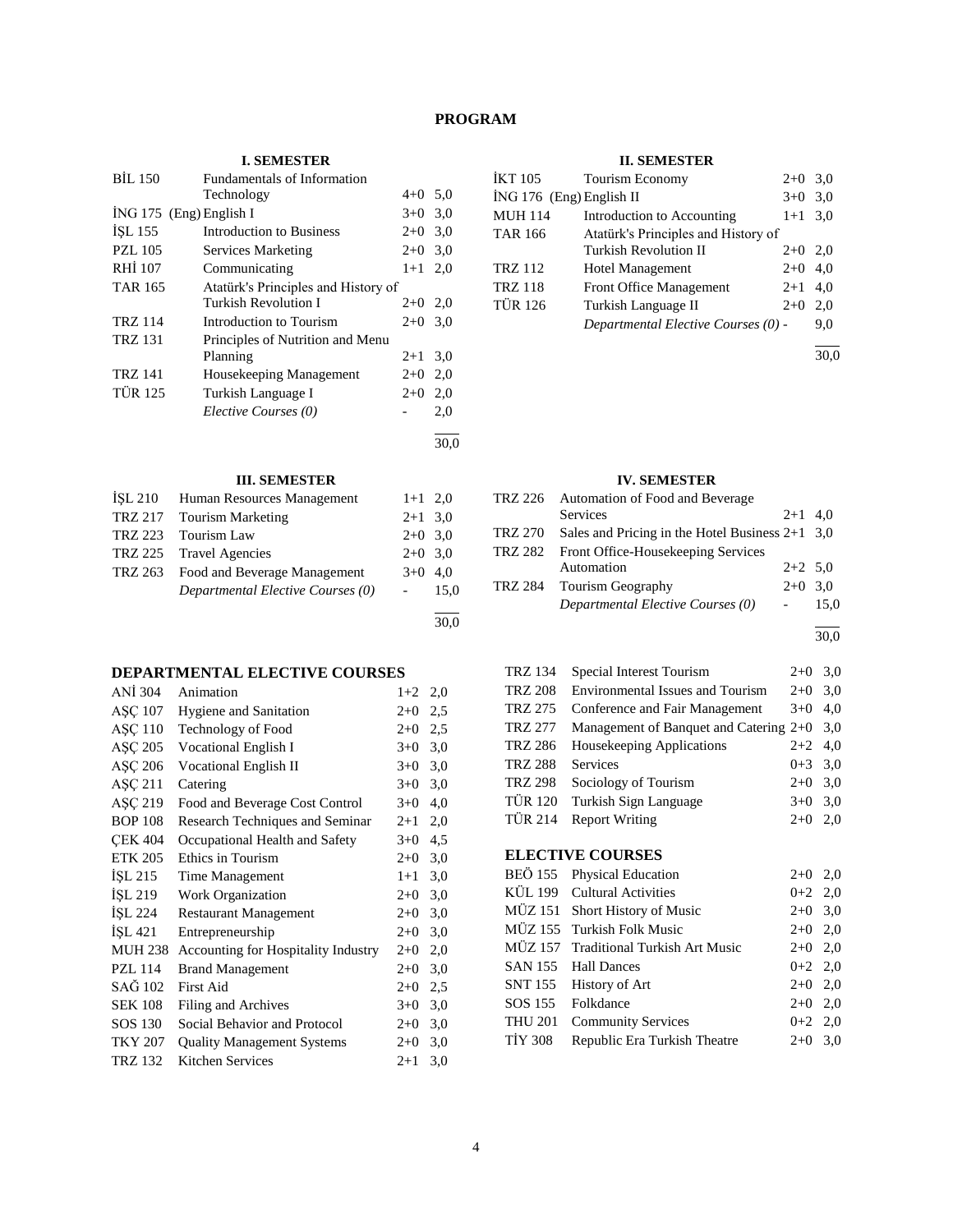# **DEPARTMENT OF MARKETING AND ADVERTISEMENT**

Head : Lecturer Doctor M. Gökhan TURAN

# **PROGRAM IN MARKETING (KKTC NATIONALITY)**

# **PROGRAM IN MARKETING**

 Marketing department offers a period of two years education after high school. Students are selected among graduates of related vocational high schools and also by National University Entrance Examination (Students Placement Exam, OSS). About 30 students are admitted each year. Students have to and pass all compulsory courses and reach a minimum GPA (Grade Point Average) of 2.00 before graduation. Furthermore, students are required to participate in a 30 days of internship in appropriate organizatins.

# **PROGRAM**

| <b>BIL 150</b><br>Fundamentals of Information<br>Commercial Law<br>$2+0$ 3,0<br><b>HUK 154</b><br>$4+0$ 5.0<br>Technology<br>İNG 176 (Eng) English II<br>3,0<br>$3+0$<br>Fundamentals of Law<br>$2+0$<br>2,0<br><b>HUK 117</b><br><b>IST 110</b><br>3,0<br><b>Statistics</b><br>$2 + 2$<br><b>IKT 117</b><br>Introduction to Economics<br>$2 + 0$<br>3,0<br>İŞL 110<br>Management and Organization<br>2.5<br>$2 + 0$<br>İNG 175 (Eng) English I<br>$3+0$<br>3,0<br><b>Marketing Principles II</b><br><b>PZL 102</b><br>$3+1$ 4.5<br><b>Introduction to Business</b><br>ISL 155<br>$2 + 0$<br>3,0<br><b>PZL 232</b><br>Physical Distribution Management 2+0 2,0<br><b>Commercial Mathematics</b><br><b>MAT 220</b><br>$1 + 1$<br>3,0<br>Atatürk's Principles and History of<br><b>TAR 166</b> |     |
|----------------------------------------------------------------------------------------------------------------------------------------------------------------------------------------------------------------------------------------------------------------------------------------------------------------------------------------------------------------------------------------------------------------------------------------------------------------------------------------------------------------------------------------------------------------------------------------------------------------------------------------------------------------------------------------------------------------------------------------------------------------------------------------------|-----|
|                                                                                                                                                                                                                                                                                                                                                                                                                                                                                                                                                                                                                                                                                                                                                                                              |     |
|                                                                                                                                                                                                                                                                                                                                                                                                                                                                                                                                                                                                                                                                                                                                                                                              |     |
|                                                                                                                                                                                                                                                                                                                                                                                                                                                                                                                                                                                                                                                                                                                                                                                              |     |
|                                                                                                                                                                                                                                                                                                                                                                                                                                                                                                                                                                                                                                                                                                                                                                                              |     |
|                                                                                                                                                                                                                                                                                                                                                                                                                                                                                                                                                                                                                                                                                                                                                                                              |     |
|                                                                                                                                                                                                                                                                                                                                                                                                                                                                                                                                                                                                                                                                                                                                                                                              |     |
|                                                                                                                                                                                                                                                                                                                                                                                                                                                                                                                                                                                                                                                                                                                                                                                              |     |
| Turkish Revolution II<br><b>MUH 114</b><br>Introduction to Accounting<br>3,0<br>2,0<br>$1 + 1$<br>$2 + 0$                                                                                                                                                                                                                                                                                                                                                                                                                                                                                                                                                                                                                                                                                    |     |
| <b>TÜR 126</b><br><b>PZL 101</b><br>Marketing Principles I<br>$3 + 1$<br>4,0<br>Turkish Language II<br>$2 + 0$<br>2,0                                                                                                                                                                                                                                                                                                                                                                                                                                                                                                                                                                                                                                                                        |     |
| Atatürk's Principles and History of<br>Departmental Elective Courses (0) -<br><b>TAR 165</b><br>6,0                                                                                                                                                                                                                                                                                                                                                                                                                                                                                                                                                                                                                                                                                          |     |
| Turkish Revolution I<br>2,0<br>$2+0$<br>Elective Courses (0)<br>2,0                                                                                                                                                                                                                                                                                                                                                                                                                                                                                                                                                                                                                                                                                                                          |     |
| <b>TÜR 125</b><br>Turkish Language I<br>$2+0$ 2,0                                                                                                                                                                                                                                                                                                                                                                                                                                                                                                                                                                                                                                                                                                                                            |     |
| 30,0                                                                                                                                                                                                                                                                                                                                                                                                                                                                                                                                                                                                                                                                                                                                                                                         |     |
| 30,0                                                                                                                                                                                                                                                                                                                                                                                                                                                                                                                                                                                                                                                                                                                                                                                         |     |
| <b>III. SEMESTER</b><br><b>IV. SEMESTER</b>                                                                                                                                                                                                                                                                                                                                                                                                                                                                                                                                                                                                                                                                                                                                                  |     |
| Marketing Communications<br><b>PZL 217</b><br>$1+1$ 3,0<br><b>PZL 216</b><br><b>Consumer Behavior</b><br>$2+0$ 3,0                                                                                                                                                                                                                                                                                                                                                                                                                                                                                                                                                                                                                                                                           |     |
| <b>PZL 221</b><br><b>Customer Relationship Management</b><br>$2 + 0$<br>3,0<br><b>PZL 224</b><br>Marketing Law<br>3,0<br>$2 + 0$                                                                                                                                                                                                                                                                                                                                                                                                                                                                                                                                                                                                                                                             |     |
| <b>International Marketing</b><br>Professional Study and Seminar<br><b>PZL 243</b><br>$2+0$ 4,0<br><b>PZL 228</b><br>$2 + 2$<br>4,0                                                                                                                                                                                                                                                                                                                                                                                                                                                                                                                                                                                                                                                          |     |
| <b>PZL 245</b><br><b>PZL 240</b><br>Marketing Research<br>$2+1$ 5.0<br>Sales Techniques<br>$2+2$ 4,0                                                                                                                                                                                                                                                                                                                                                                                                                                                                                                                                                                                                                                                                                         |     |
| <b>PZL 247</b><br>Sales Management<br>$2+0$ 3,0<br><b>PZL 244</b><br><b>Retailing Management</b><br>$1 + 1$<br>2,0                                                                                                                                                                                                                                                                                                                                                                                                                                                                                                                                                                                                                                                                           |     |
| Departmental Elective Courses (0)<br><b>Direct Marketing</b><br>12,0<br><b>PZL 254</b><br>$2 + 0$<br>4,0<br>$\overline{\phantom{a}}$                                                                                                                                                                                                                                                                                                                                                                                                                                                                                                                                                                                                                                                         |     |
| Departmental Elective Courses (0)<br>10,0<br>$\overline{\phantom{0}}$                                                                                                                                                                                                                                                                                                                                                                                                                                                                                                                                                                                                                                                                                                                        |     |
| 30,0                                                                                                                                                                                                                                                                                                                                                                                                                                                                                                                                                                                                                                                                                                                                                                                         |     |
| 30,0                                                                                                                                                                                                                                                                                                                                                                                                                                                                                                                                                                                                                                                                                                                                                                                         |     |
| <b>PZL 110</b><br>DEPARTMENTAL ELECTIVE COURSES<br><b>Marketing Information Systems</b><br>$2+1$ 3,5                                                                                                                                                                                                                                                                                                                                                                                                                                                                                                                                                                                                                                                                                         |     |
| <b>PZL 207</b><br><b>Service Marketing</b><br>$2+0$<br>Research Techniques and Seminar<br><b>BOP 108</b><br>2,0<br>$2+1$                                                                                                                                                                                                                                                                                                                                                                                                                                                                                                                                                                                                                                                                     | 2,0 |
| <b>PZL 223</b><br><b>Speech Training</b><br>$1+1$<br><b>Environmental Protection</b><br><b>CEV 204</b><br>$2+0$ 3,0                                                                                                                                                                                                                                                                                                                                                                                                                                                                                                                                                                                                                                                                          | 2,0 |
| <b>PZL 225</b><br><b>Technical English I</b><br>$2 + 2$<br><b>ETK 203</b><br><b>Professional Ethics</b><br>3,0<br>$2+0$                                                                                                                                                                                                                                                                                                                                                                                                                                                                                                                                                                                                                                                                      | 3,0 |
| <b>PZL 226</b><br><b>Technical English II</b><br>$1 + 1$<br><b>FIN 206</b><br><b>Business Finance</b><br>3,0<br>$2+0$                                                                                                                                                                                                                                                                                                                                                                                                                                                                                                                                                                                                                                                                        | 2,0 |
| <b>PZL 231</b><br>The Law of Customs<br>$1+1$ 2,0<br>Labor and Social Security Law<br><b>HUK 223</b><br>$2+0$ 3,0                                                                                                                                                                                                                                                                                                                                                                                                                                                                                                                                                                                                                                                                            |     |
| <b>PZL 234</b><br>Foreign Trade Procedures<br>$2+2$ 3,0<br><b>İKT 232</b><br>Contemporary Economic Problems<br>3,0<br>$3+0$                                                                                                                                                                                                                                                                                                                                                                                                                                                                                                                                                                                                                                                                  |     |
| $2+0$ 3,0<br><b>PZL 242</b><br><b>Industrial Products Marketing</b><br><b>İSL 213</b><br>$2+0$ 3.0<br>Human Sources Management                                                                                                                                                                                                                                                                                                                                                                                                                                                                                                                                                                                                                                                               |     |

PZL 246 Brand Management 2+0 2,0 PZL 248 e-Marketing 2+0 2,0 RHİ 213 Public Relations 2+0 2,0

 $I=1$  Time Management  $1+1$  3,0 İŞL 216 Multinational Companies 2+0 3,0 İŞL 421 Entrepreneurship 2+0 3,0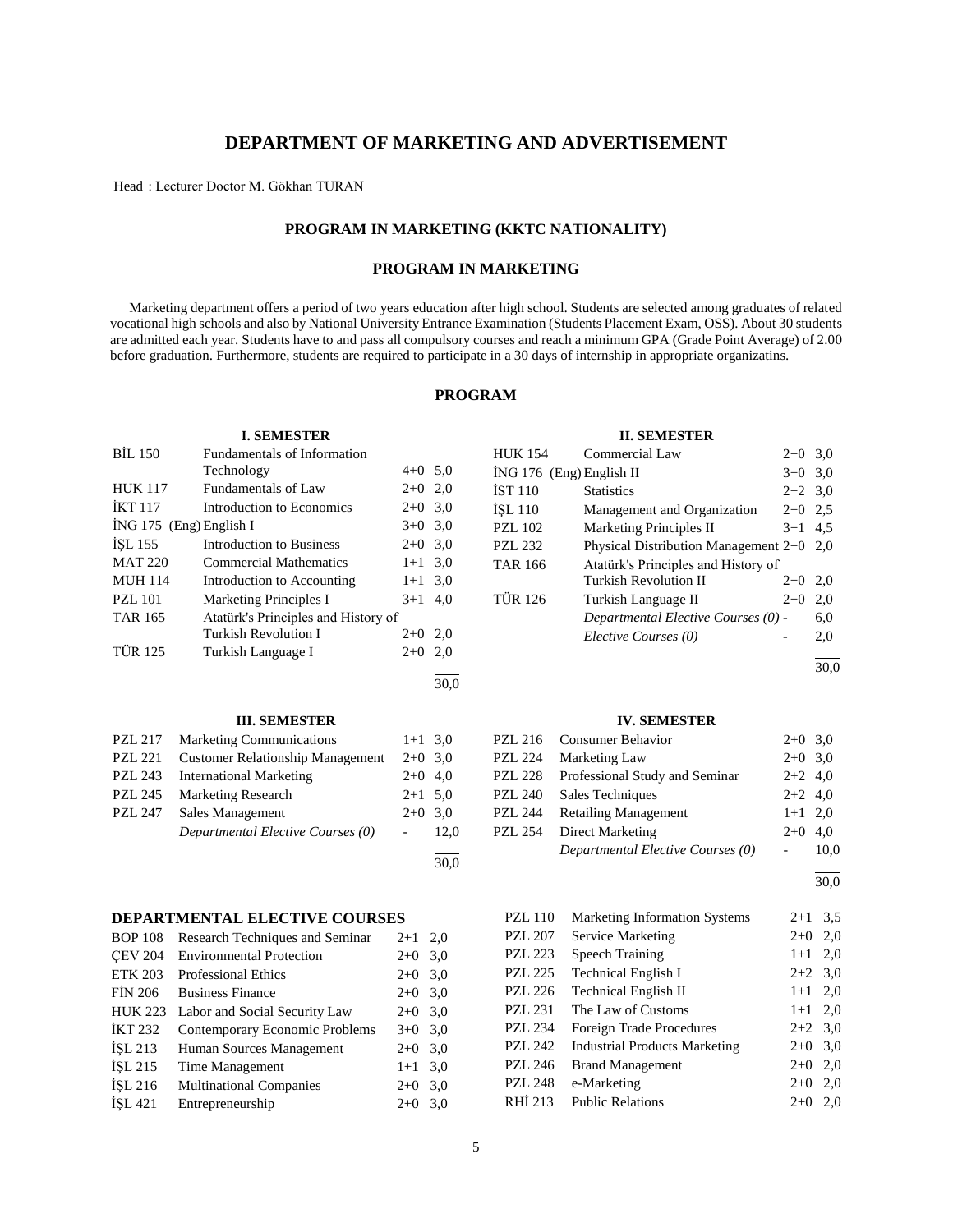| RHI 217 |                                  |           |         |                                       |           |  |
|---------|----------------------------------|-----------|---------|---------------------------------------|-----------|--|
|         | Advertisement                    | $2+0$ 4,0 |         | MÜZ 151 Short History of Music        | $2+0$ 3,0 |  |
| SAĞ 102 | First Aid                        | $2+0$ 2.5 |         | MÜZ 155 Turkish Folk Music            | $2+0$ 2,0 |  |
| SOS 118 | <b>Behavioral Sciences</b>       | $2+0$ 2.5 |         | MÜZ 157 Traditional Turkish Art Music | $2+0$ 2,0 |  |
|         | TKY 204 Total Quality Management | $2+0$ 2,0 | SAN 155 | <b>Hall Dances</b>                    | $0+2$ 2,0 |  |
|         | TRZ 246 Tourism Marketing        | $2+0$ 2,0 | SNT 155 | History of Art                        | $2+0$ 2,0 |  |
|         | TÜR 120 Turkish Sign Language    | $3+0$ 3.0 | SOS 155 | Folkdance                             | $2+0$ 2,0 |  |
|         |                                  |           | THU 201 | <b>Community Services</b>             | $0+2$ 2,0 |  |
|         | <b>ELECTIVE COURSES</b>          |           | TIY 308 | Republic Era Turkish Theatre          | $2+0$ 3.0 |  |
|         | BEÖ 155 Physical Education       | $2+0$ 2,0 |         |                                       |           |  |
|         | KÜL 199 Cultural Activities      | $0+2$ 2,0 |         |                                       |           |  |
|         |                                  |           |         |                                       |           |  |

# **DEPARTMENT OF OFFICE MANAGEMENT AND SECRETARIAL TRAINING**

# **PROGRAM IN OFFICE MANAGEMENT AND EXECUTIVE ASSISTANT TRAINING**

 Office Management and Secretarial Department offers a period of two years education after high school. Students are selected among graduates of reladed vocational high schools and also by National University Entrance Examination (Students Placement Exam, OSS). About 50 students are admitted each year. Students have to take and pass all compulsory courses and reach a minimum GPA (Grade Point Average) of 2.00 before graduation. Furthermore, students are required to participate in a 30 days of internship in appropriate organizations.

# **PROGRAM**

# **I. SEMESTER**

| <b>BIL 150</b>            | <b>Fundamentals of Information</b>  |           |      |
|---------------------------|-------------------------------------|-----------|------|
|                           | Technology                          | $4+0$ 5,0 |      |
| <b>HUK 117</b>            | Fundamentals of Law                 | $2+0$ 2,0 |      |
| $ING 175$ (Eng) English I |                                     | $3+0$ 3.0 |      |
| <b>ISL 151</b>            | <b>Introduction to Business</b>     | $3+0$ 3.0 |      |
| <b>MAT 220</b>            | <b>Commercial Mathematics</b>       | $1+1$ 3.0 |      |
| <b>SEK 119</b>            | <b>Basics of Secretarial Skills</b> | $2+0$ 2,0 |      |
| <b>SEK 121</b>            | <b>Keyboard Techniques</b>          | $1+2$ 3.0 |      |
| <b>SEK 123</b>            | <b>Basics of Protocol</b>           | $2+0$ 3.0 |      |
| <b>TAR 165</b>            | Atatürk's Principles and History of |           |      |
|                           | Turkish Revolution I                | $2+0$     | 2,0  |
| <b>TÜR 125</b>            | Turkish Language I                  | $2+0$     | 2,0  |
|                           | Elective Courses (0)                |           | 2,0  |
|                           |                                     |           | 30.0 |

#### **III. SEMESTER**

| BİM 205 Office Programs II         | $0+3$ 4,0              |      |
|------------------------------------|------------------------|------|
| MUH 235 Introduction to Accounting | $2+1$ 3.0              |      |
| SEK 219 Effective Speech           | $1+1$ 2,0              |      |
| SEK 221 Office Technology          | $1+1$ 2,0              |      |
| SEK 225 Business Correspondence    | $1+2$ 3.0              |      |
| Departmental Elective Courses (0)  | $\Delta \sim 10^{-11}$ | 16.0 |
|                                    |                        |      |

#### 30,0

# **DEPARTMENTAL ELECTIVE COURSES**

|         | CEV 204 Environmental Protection               | $2+0$ 3.0 |  |
|---------|------------------------------------------------|-----------|--|
|         | ETK 203 Professional Ethics                    | $2+0$ 3.0 |  |
|         | HUK 223 Labor and Social Security Law          | $2+0$ 3.0 |  |
| ILT 211 | Effective Conversations on the Phone $1+1$ 1.5 |           |  |

# **II. SEMESTER**

| <b>BİM 104</b>             | Office Programs I                   | $0+3$ 5.0 |     |
|----------------------------|-------------------------------------|-----------|-----|
| <b>IKT 120</b>             | Introduction to Economy             | $3+0$     | 4,0 |
| $ING 176$ (Eng) English II |                                     | $3+0$     | 3,0 |
| RHI 106                    | Introduction to Communication       | $2+0$ 3,0 |     |
| <b>SEK 114</b>             | <b>Filing Techniques</b>            | $2+1$ 4,0 |     |
| <b>SEK 217</b>             | <b>Office Management</b>            | $3+0$ 5.0 |     |
| SOS 120                    | Organizational Behavior             | $2+0$     | 2,0 |
| <b>TAR 166</b>             | Atatürk's Principles and History of |           |     |
|                            | Turkish Revolution II               | $2+0$     | 2,0 |
| <b>TÜR 126</b>             | Turkish Language II                 | $2+0$     | 2,0 |
|                            |                                     |           |     |

30,0

# **IV. SEMESTER**

|                | BIM 202 Database Management           | $0+3$ 3.0 |               |
|----------------|---------------------------------------|-----------|---------------|
|                | ISL 215 Time Management               | $1+1$ 3.0 |               |
|                | SEK 214 Case Analysis                 | $2+0$ 3,0 |               |
|                | SEK 228 Presentation Techniques       | $2+0$ 3,0 |               |
| <b>SEK 234</b> | <b>Executive Secretarial Training</b> | $2+1$ 4,0 |               |
|                | Departmental Elective Courses (0)     |           | 14,0          |
|                |                                       |           | $\sim$ $\sim$ |

30,0

| <b>İSL 102</b> | Management and Organization     | $3+0$ 4,0 |  |
|----------------|---------------------------------|-----------|--|
| İSL 211        | <b>Total Quality Management</b> | $2+0$ 3,0 |  |
| <b>İSL 213</b> | Human Sources Management        | $2+0$ 3,0 |  |
| <b>İSL 352</b> | Organizational Communication    | $2+0$ 3.0 |  |
| İSL 421        | Entrepreneurship                | $2+0$ 3.0 |  |
|                |                                 |           |  |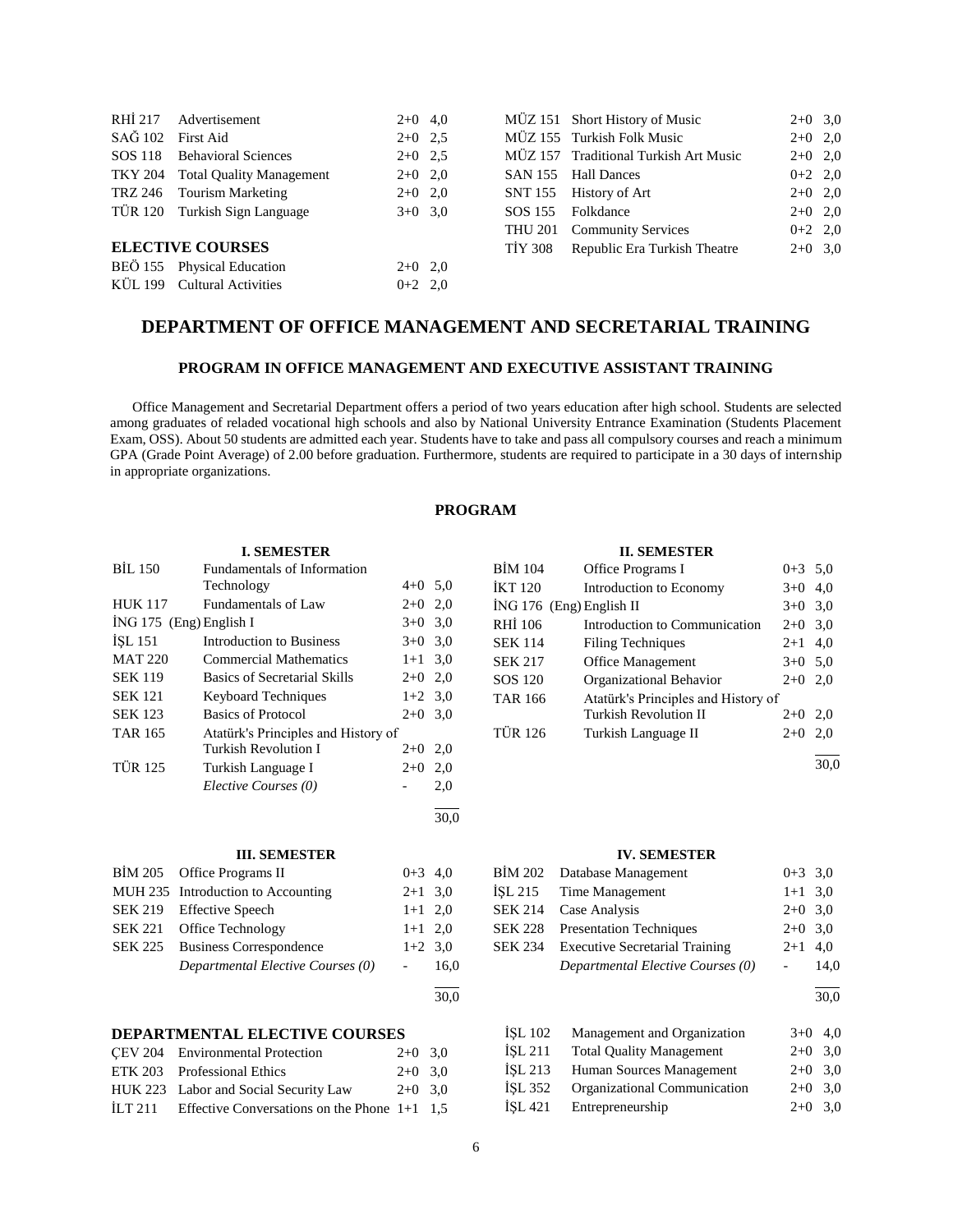| <b>PZL 229</b> | <b>Marketing Principles</b>              | $1+1$     | 3,0 |
|----------------|------------------------------------------|-----------|-----|
| RHI 213        | <b>Public Relations</b>                  | $2+0$     | 2,0 |
| SAĞ 102        | First Aid                                | $2+0$     | 2.5 |
| <b>SEK 212</b> | <b>Public Sector and Private Sectors</b> | $2+1$     | 3,0 |
| <b>SEK 218</b> | Crisis and Stress Management             | $1+1$     | 2,0 |
| <b>SEK 223</b> | <b>Business English I</b>                | $2+2$ 3.0 |     |
| <b>SEK 224</b> | <b>Business English II</b>               | $2+2$     | 3,0 |
| <b>SEK 230</b> | Speed Reading Techniques and             |           |     |
|                | Shorthand                                | $1+1$     | 3,0 |
| <b>SEK 232</b> | <b>Meeting Management</b>                | $2+0$     | 3,0 |
| <b>SEK 236</b> | Numerical Applications For               |           |     |
|                | <b>Executive Assistants</b>              | $3+0$     | 3,0 |
| <b>TUR 120</b> | Turkish Sign Language                    | $3+0$     | 3.0 |

**I. SEMESTER** BİL 127 (Eng) Computer 0+4 4,0

 $i$ NG 109 (Eng) Advanced English I  $3+0$  3,0 MUH 117 (Eng) Financial Accounting 3+0 4,0

TÜR 151 Turkish Language I 2+0 2,0

UTY 103 (Eng) Tourism Marketing 3+0 3,0

Communication 3+0 3,0

Management 3+0 3,0

of Turkish Revolution I 2+0 2,0

Management I  $3+0$  4,0

*Elective Courses (1)* - 2,0

İLT 113 (Eng) Culturel Diversity and

PZL 111 (Eng) Customer Relationship

UTY 101 (Eng) Hospitality Business

TAR 157 Atatürk's Principles and History

# **ELECTIVE COURSES**

|         | BEÖ 155 Physical Education            | $2+0$ 2,0 |  |
|---------|---------------------------------------|-----------|--|
|         | KÜL 199 Cultural Activities           | $0+2$ 2,0 |  |
|         | MÜZ 151 Short History of Music        | $2+0$ 3,0 |  |
|         | MÜZ 155 Turkish Folk Music            | $2+0$ 2,0 |  |
|         | MÜZ 157 Traditional Turkish Art Music | $2+0$ 2,0 |  |
|         | SAN 155 Hall Dances                   | $0+2$ 2,0 |  |
|         | SNT 155 History of Art                | $2+0$ 2,0 |  |
|         | SOS 155 Folkdance                     | $2+0$ 2,0 |  |
|         | THU 201 Community Services            | $0+2$ 2,0 |  |
| TIY 308 | Republic Era Turkish Theatre          | $2+0$ 3,0 |  |
|         |                                       |           |  |

# **TOURISM ADMINISTRATION (UOÖLP LEEDS METROPOLITAN)**

# **PROGRAM**

# **II. SEMESTER**

|                | п. эрипрэни                          |       |      |
|----------------|--------------------------------------|-------|------|
|                | ING 110 (Eng) Advanced English II    | $3+0$ | 3.0  |
|                | MUH 118 (Eng) Hospitality Management |       |      |
|                | Accounting                           | $3+0$ | 4.0  |
| <b>TAR 158</b> | Atatürk's Principles and History     |       |      |
|                | of Turkish Revolution II             | $2+0$ | 2.0  |
| <b>TÜR 152</b> | Turkish Language II                  | $2+0$ | 2,0  |
|                | UTY 102 (Eng) Hospitality Business   |       |      |
|                | Management II                        | $3+0$ | 4.0  |
|                | <b>Departmental Elective Courses</b> |       |      |
|                | (4)                                  |       | 15,0 |
|                |                                      |       |      |
|                |                                      |       |      |

#### **IV. SEMESTER**

| 300 87 (Eng) Sustainability & Impact of Tourism $5+0$ 7.5 |           |      |
|-----------------------------------------------------------|-----------|------|
| 300 93 (Eng) Tourism Planning                             | $5+0$ 7.5 |      |
| Departmental Elective Courses (2) -                       |           | 15.0 |
|                                                           |           |      |

30,0

| ERA 195 (Eng) Cultural Heritage of Turkey    | $2+0$ 3,0 |  |
|----------------------------------------------|-----------|--|
| ERA 197 (Eng) Culture and Tourism in Turkey  | $2+0$ 3,0 |  |
| İKT 351 (Eng) Tourism Economics              | $3+0$ 4,0 |  |
| ISL 455 (Eng) Transportation Management      | $3+0$ 4,0 |  |
| UTY 104 (Eng) Travel Agency and Tour         |           |  |
| Operator                                     | $3+0$ 4.0 |  |
| UTY 106 (Eng) Information Systems in Tourism |           |  |
| Enterprises                                  | $2+0$ 3.0 |  |
| UTY 108 (Eng) Food-Personnel Hygiene and     |           |  |
| <b>Tourist Health</b>                        | $3+0$     |  |
|                                              |           |  |

## **III. SEMESTER**

| 300 07 (Eng) HR in Tourism & Entertainment    |           |  |
|-----------------------------------------------|-----------|--|
| Sectors                                       | $5+0$ 7.5 |  |
| 300 86 (Eng) International Tourism Operations | $5+0$ 7.5 |  |
| 300.92 (Eng) Tourism Marketing Management     | $5+0$ 7.5 |  |
| 301 05 (Eng) Applied Management Techniques    | $5+0$ 7.5 |  |
|                                               |           |  |

30,0

l 30,0

# **DEPARTMENTAL ELECTIVE COURSES**<br>300.17 (Eng) English 5+0.75

| 300 17 (Eng) | English                           | $5+0$ 7.5 |
|--------------|-----------------------------------|-----------|
| 300 18 (Fra) | French                            | $5+0$ 7.5 |
| 300 19 (Ger) | German                            | $5+0$ 7.5 |
| 300 21 (Spa) | Spanish                           | $5+0$ 7.5 |
| 300 90 (Eng) | <b>Tourism Marketing Channels</b> | $5+0$ 7.5 |
| 301 07 (Eng) | Special Interest Tourism          | $5+0$ 7.5 |
| 301 09 (Eng) | Tourist Destinations & The        |           |
|              | <b>Creative Industries</b>        | $5+0$ 7.5 |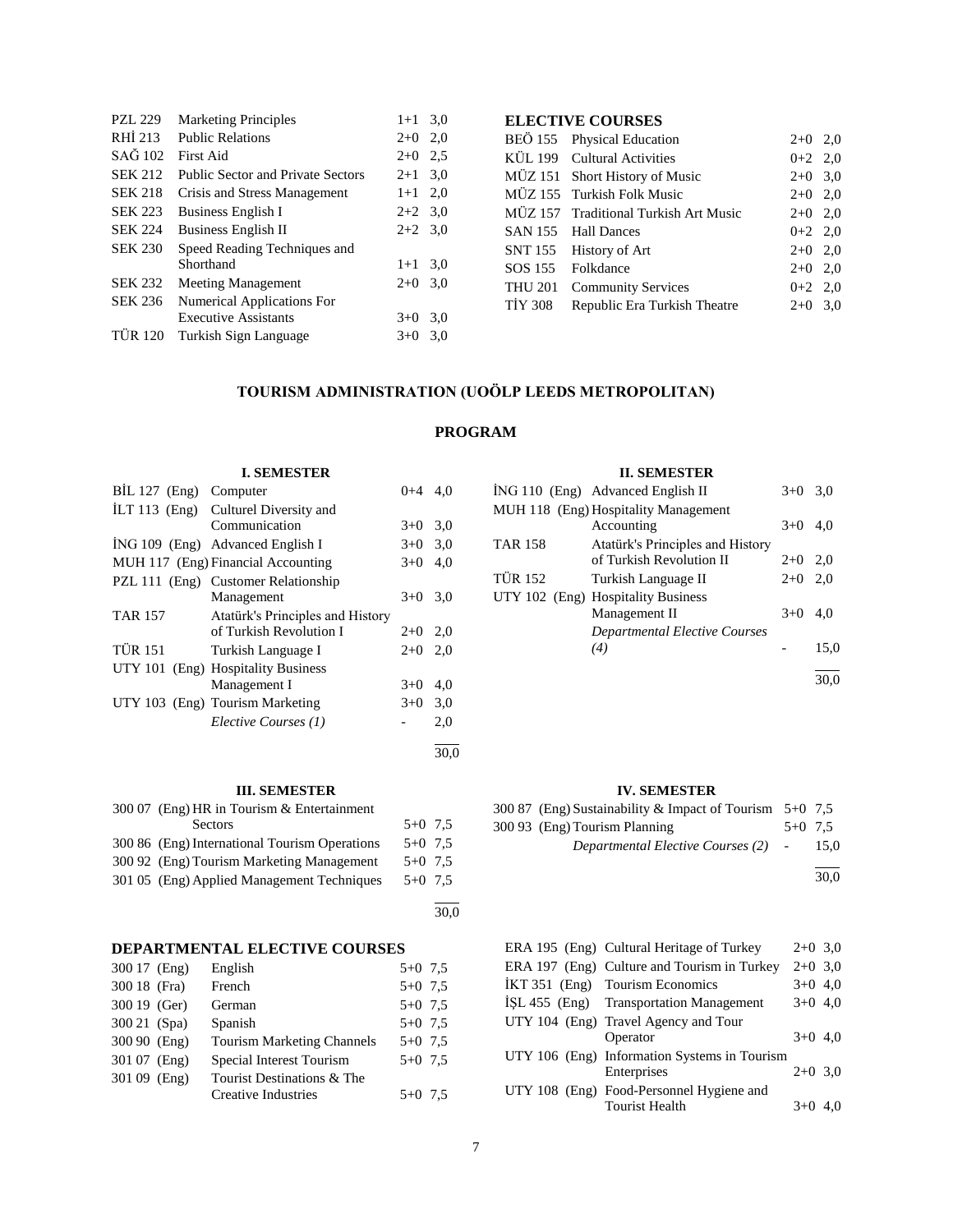| <b>ELECTIVE COURSES</b> |                            |       | SAN 155 Hall Dances | $0+2$                  | 2.0   |     |
|-------------------------|----------------------------|-------|---------------------|------------------------|-------|-----|
|                         | BEÖ 155 Physical Education | $2+0$ | 2.0                 | SNT 155 History of Art | $2+0$ | 2,0 |

# **DEPARTMENT OF WHOLESALE AND RETAIL SALES**

# **REAL ESTATE AND REAL ESTATE MANAGEMENT**

 Real Estate and Real Estate Management department offers a period of two years education after high school. Students are selected among graduates of related vocational high schools and also by National University Entrance Examination (Students Placement Exam, OSS). About 30 students are admitted each year. Student have to take and pass all compulsory courses and reach a minimum GPA (Grade Point Average) of 2.00 before graduation. Furthermore, students are required to participate in a 30 days of internship in appropriate organizations.

# **PROGRAM**

30,0

30,0

# **I. SEMESTER**

| <b>BIL 150</b>            | <b>Fundamentals of Information</b>  |           |     |
|---------------------------|-------------------------------------|-----------|-----|
|                           | Technology                          | $4+0$ 5.0 |     |
| <b>HUK 117</b>            | Fundamentals of Law                 | $2+0$ 2,0 |     |
| <b>IKT 120</b>            | Introduction to Economy             | $3+0$     | 4,0 |
| $ING 175$ (Eng) English I |                                     | $3+0$ 3.0 |     |
| <b>ISL 155</b>            | Introduction to Business            | $2+0$     | 3,0 |
| <b>MAT 220</b>            | <b>Commercial Mathematics</b>       | $1+1$ 3.0 |     |
| <b>MUH 113</b>            | Introduction to Accounting          | $2+2$ 4,0 |     |
| <b>TAR 165</b>            | Atatürk's Principles and History of |           |     |
|                           | Turkish Revolution I                | $2+0$     | 2,0 |
| <b>TÜR 125</b>            | Turkish Language I                  | $2+0$     | 2,0 |
|                           | Elective Courses (0)                |           | 2,0 |
|                           |                                     |           |     |

#### **III. SEMESTER**

| <b>EMY 201</b> Real Estate Finance          | $2+0$ 2,0 |  |
|---------------------------------------------|-----------|--|
| EMY 203 Real Estate Law I                   | $2+0$ 3.0 |  |
| EMY 205 Finance and Tax of Real Estate      | $3+0$ 4,0 |  |
| <b>EMY 213</b> Construction and Real Estate |           |  |
| Accounting                                  | $3+0$ 4,0 |  |
| HUK 154 Commercial Law                      | $2+0$ 3.0 |  |
| Departmental Elective Courses (0)           | $-14.0$   |  |
|                                             |           |  |

# **DEPARTMENTAL ELECTIVE COURSES**

| BOP 108 Research Techniques and Seminar     | $2+1$ 2,0 |     |
|---------------------------------------------|-----------|-----|
| COĞ 201 Map Information                     | $2+0$ 3.0 |     |
| EMY 209 Local Governments                   | $2+0$ 2,0 |     |
| EMY 211 Land and Building Cooperative       | $2+0$ 3.0 |     |
| EMY 217 Vocational English                  | $2+0$ 3.0 |     |
| EMY 223 Building Management and Real Estate |           |     |
| Management                                  | $2+0$     | 2,0 |
| <b>EMY 225</b> Urbanization and Environment |           |     |
| Problems                                    | $2+0$ 2,0 |     |
| ETK 203 Professional Ethics                 | $2+0$ 3.0 |     |
| FIN 206 Business Finance                    | $2+0$     | 3,0 |
|                                             |           |     |

# **II. SEMESTER**

| <b>EMY 102</b>           | <b>Real Estate Brokage</b>          | $2+1$     | 4,0 |
|--------------------------|-------------------------------------|-----------|-----|
| EMY 104                  | Adobe and Property Construction     | $2+1$     | 3,0 |
| EMY 106                  | <b>Real Estate Marketing</b>        | $1 + 1$   | 2,0 |
| EMY 110                  | <b>Real Estate Economics</b>        | $2+0$     | 4,0 |
| <b>HUK 221</b>           | Law of Obligations                  | $2+0$ 3,0 |     |
| ING 176 (Eng) English II |                                     | $3+0$     | 3,0 |
| ÍSL 102                  | Management and Organization         | $3+0$     | 4,0 |
| İSL 218                  | Risk and Insurance                  | $2+0$     | 3,0 |
| TAR 166                  | Atatürk's Principles and History of |           |     |
|                          | <b>Turkish Revolution II</b>        | $2+0$     | 2,0 |
| TÜR 126                  | Turkish Language II                 | $2+0$     | 2,0 |
|                          |                                     |           |     |

30,0

#### **IV. SEMESTER**

| EMY 202 Real Estate Evaluation Techniques |           |      |
|-------------------------------------------|-----------|------|
| (Expertise)                               | $2+1$ 3,0 |      |
| EMY 204 Real Estate Law II                | $2+0$ 3.0 |      |
| EMY 206 Development and Municipality Law  | $2+0$ 4.0 |      |
| <b>EMY 208</b> Real Estate Practies       | $0+6$ 5.0 |      |
| Departmental Elective Courses (0)         |           | 15.0 |
|                                           |           |      |

30,0

| <b>HUK 223</b> | Labor and Social Security Law           | $2+0$   | 3,0 |
|----------------|-----------------------------------------|---------|-----|
| İKT 232        | Contemporary Economic Problems          | $3+0$   | 3,0 |
| <b>ILT 207</b> | Communication and Public Relations      | $2+0$   | 2.0 |
| ISL 210        | Human Resources Management              | $1 + 1$ | 2,0 |
| İSL 222        | <b>Business Group Skills</b>            | $2+0$   | 3,0 |
| ISL 421        | Entrepreneurship                        | $2+0$   | 3,0 |
| MİM 219        | <b>Construction Concept</b>             | $2+0$   | 2,0 |
| <b>PZL 221</b> | <b>Customer Relationship Management</b> | $2+0$   | 3,0 |
| SAĞ 102        | <b>First Aid</b>                        | $2+0$   | 2.5 |
| <b>SEK 114</b> | <b>Filing Techniques</b>                | $2 + 1$ | 4,0 |
| <b>SEK 219</b> | <b>Effective Speech</b>                 | $1 + 1$ | 2,0 |
| SOS 130        | Social Behavior and Protocol            | $2+0$   | 3.0 |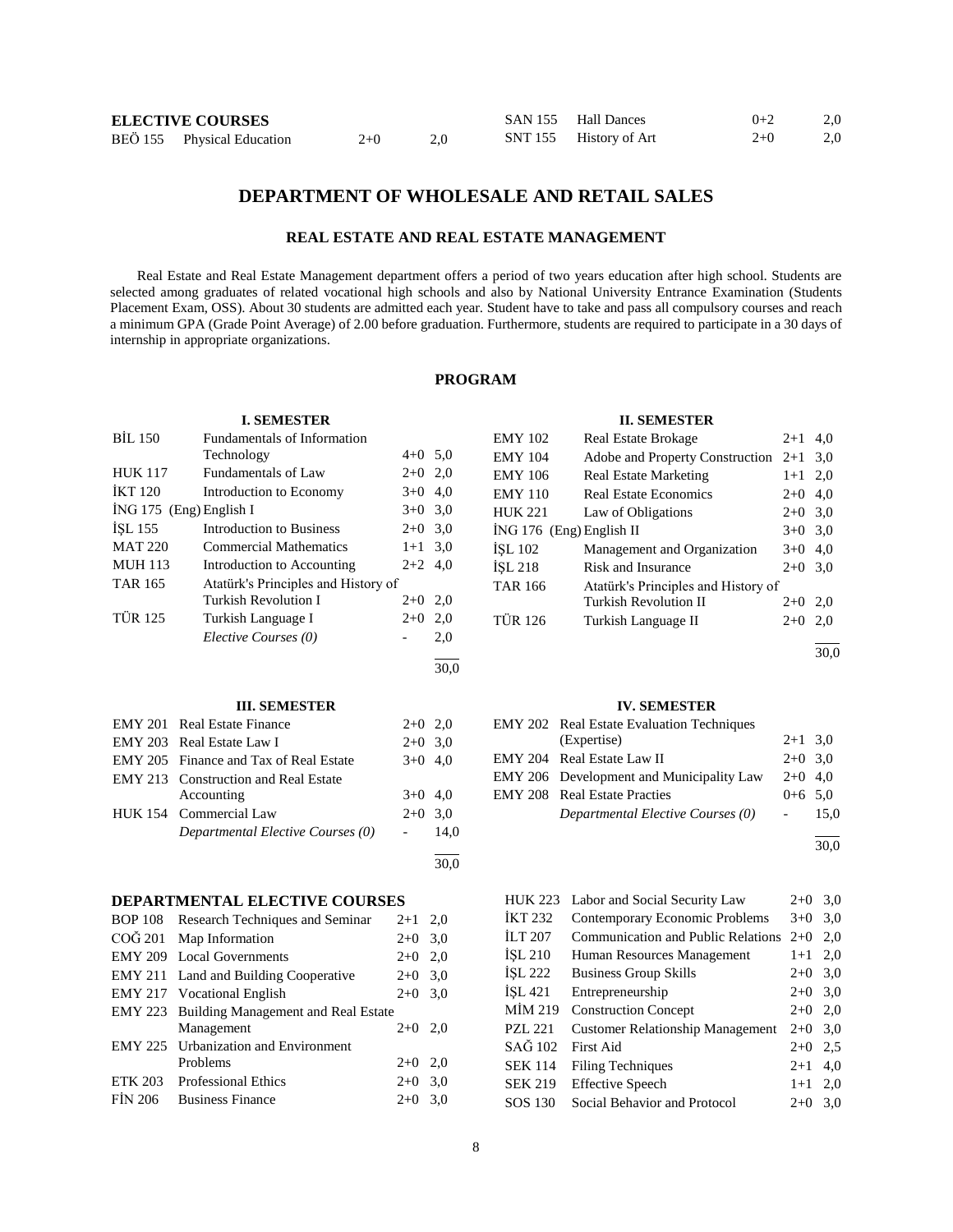|                         | TKY 204 Total Quality Management | $2+0$ 2,0 |  |  |  |  |
|-------------------------|----------------------------------|-----------|--|--|--|--|
|                         | TÜR 120 Turkish Sign Language    | $3+0$ 3,0 |  |  |  |  |
|                         |                                  |           |  |  |  |  |
| <b>ELECTIVE COURSES</b> |                                  |           |  |  |  |  |
|                         | BEÖ 155 Physical Education       | $2+0$ 2.0 |  |  |  |  |
|                         | KÜL 199 Cultural Activities      | $0+2$ 2.0 |  |  |  |  |
|                         | MÜZ 151 Short History of Music   | $2+0$ 3,0 |  |  |  |  |
|                         | MÜZ 155 Turkish Folk Music       | $2+0$ 2.0 |  |  |  |  |
|                         |                                  |           |  |  |  |  |

|  | MÜZ 157 Traditional Turkish Art Music | $2+0$ 2.0 |  |
|--|---------------------------------------|-----------|--|
|  | SAN 155 Hall Dances                   | $0+2$ 2,0 |  |
|  | SNT 155 History of Art                | $2+0$ 2,0 |  |
|  | SOS 155 Folkdance                     | $2+0$ 2.0 |  |
|  | THU 201 Community Services            | $0+2$ 2.0 |  |
|  | TIY 308 Republic Era Turkish Theatre  | $2+0$ 3.0 |  |
|  |                                       |           |  |

# **COURSE CONTENTS**

**ANİ 304 Animation 1+2 2,0** Concept and Types of Animation: Qualitative classification

of animation, Classification by types of activity; Basic Properties of Animation Services; Functions of Animation; Management of Animation Services: Planning, Organizing, Guiding, Control; Management Processes of Animation Services: Coordination, Leadership, Communication; Animation Principles; Review and Assessment of Animation Programs in Public and Private Institutions.

#### **AŞÇ 101 Nutrition 3+0 4,0**

Food Chemistry; Nutritional Value of Food: Balanced nutrition, Alternative solutions to nutrition problems, Food technologies, Cooking technologies, Hygiene and environment health, Dried food, Main nutritional elements in food; Nutritional Components: Physical and chemical characteristics, Frequent, nutrition problems; Nutrition and Health and Health Problems; Classification of Food According to their Nutritional Value.

#### **AŞÇ 107 Hygiene and Sanitation 2+0 2,5**

Definitions of Hygiene and Sanitation; Use of Hygiene; Where and When; Sanitation: Personnel hygiene; Sanitation in Food Producing Establishments: Profits of Sanitation Programs to Businesses; Personal Hygiene Rules; Toilets and hand washing areas; Cleaning- Methods: Periodic Health Checks: Microorganism and humans; Methods of disinfection; The Golden Rules.

#### **AŞÇ 109 Kitchen Design 3+0 3,0**

Planning Food Units: Planning the Main kitchen; Planning the cold kitchen section; Planning Banquet kitchen section; Planning the a la cart kitchen section; Planning Patisserie and bakery production area; Planning storage areas; Optimization of kitchen space and division; Organizing the Kitchen.

#### **AŞÇ 110 Technology of Food 2+0 2,5**

Definition; Raw Materials and Compounds in Ready-Made Food; Factors of Food Distortion and Control; Physical Methods of Keeping Food; Chemical Methods of Keeping Food and Biological Methods of Keeping Food; Handling Technologies of Grain; Fruit, Vegetable, Meat, Milk, Oil, Tea and Principles of Quality Control in Processed Food.

# **AŞÇ 113 Kitchen Equipment 3+0 3,0**

Historical Development of Kitchen Equipment; New Trends and Technologies; Material and Equipment Used in the Production Related Standards; Introduction to Kitchen Equipment: Storage equipment, Preparation equipment, Cooking equipment; Cook-chill technology; Service and distribution equipment; Dishwasher and disposal equipment; Household appliances; Buffet equipment; Determination of Kitchen Equipment Needs; Determination of Purchase Processes; Installation, Maintenance, and Protection Procedures.

**AŞÇ 115 Food and Beverage Services 0+3 3,5** Quality Training: Service, Product, General appearance, Trained personnel, Personal hygiene, Hygiene of working places; Customer Relations: Customer hosting, Communication with customers; Taking Reservations; Suggestive Selling; Over Selling; Customer Complaints; Offers; Hygiene: General hygiene, General hygiene standards; Food Poisoning, Temperatures for Food Service, Microbes, Food Cooling and Preservation, Pests Control; Inservice Training: General service techniques, Mise en Place, Serving food, Serving beverages, Serving wine, Serving alcoholic beverages, Serving cocktail Trainings, Serving soft and hot drinks; Food and Beverage Operations: General information, Open buffet, Specialty restaurants, Room service and Mini bars, VIP guests, Cost control, Menu, Menu Planning, Checklists, Job description.

# **AŞÇ 116 Cooking Methods I 0+6 7,0**

International Cutting Procedures: Julienne, Brunoise, Jardiniere, Macedoine, Mirepoix, Paysanne, Batonnets; Preparation of Vıch and its use where necessary; Preparation of spice and flavor bags for garnie purposes; Preparation of Sauce and Meat Juice to be Used in Soups; Cooking Equipment Used: Tools and equipment; Pre-cooking Process and Bleaching Process.

#### **AŞÇ 118 Ottoman Cuisine 1+3 3,5**

Ottoman Cuisine; Cooking Methods in Ottoman Cuisine; Materials Used in Ottoman Cuisine; Food Preparation and Presentation in View of Culinary Practices of the Ottoman Period; Practices: Soups, Appetizers; Practices: Meat, Offal; Practices: Poultry and Game Animals, Seafood; Practices: Vegetable and Fruit Dishes, Rice and Pasta; Practices: Donuts and Muffins, Pastry; Practices: Milk, Light Desserts and Candies, Fruit Desserts; Practices: Beverage.

# **AŞÇ 120 Functional Foods 2+0 3,0**

Recent Developments in Science of Nutrition and Importance of Quality of Life; Description of Functional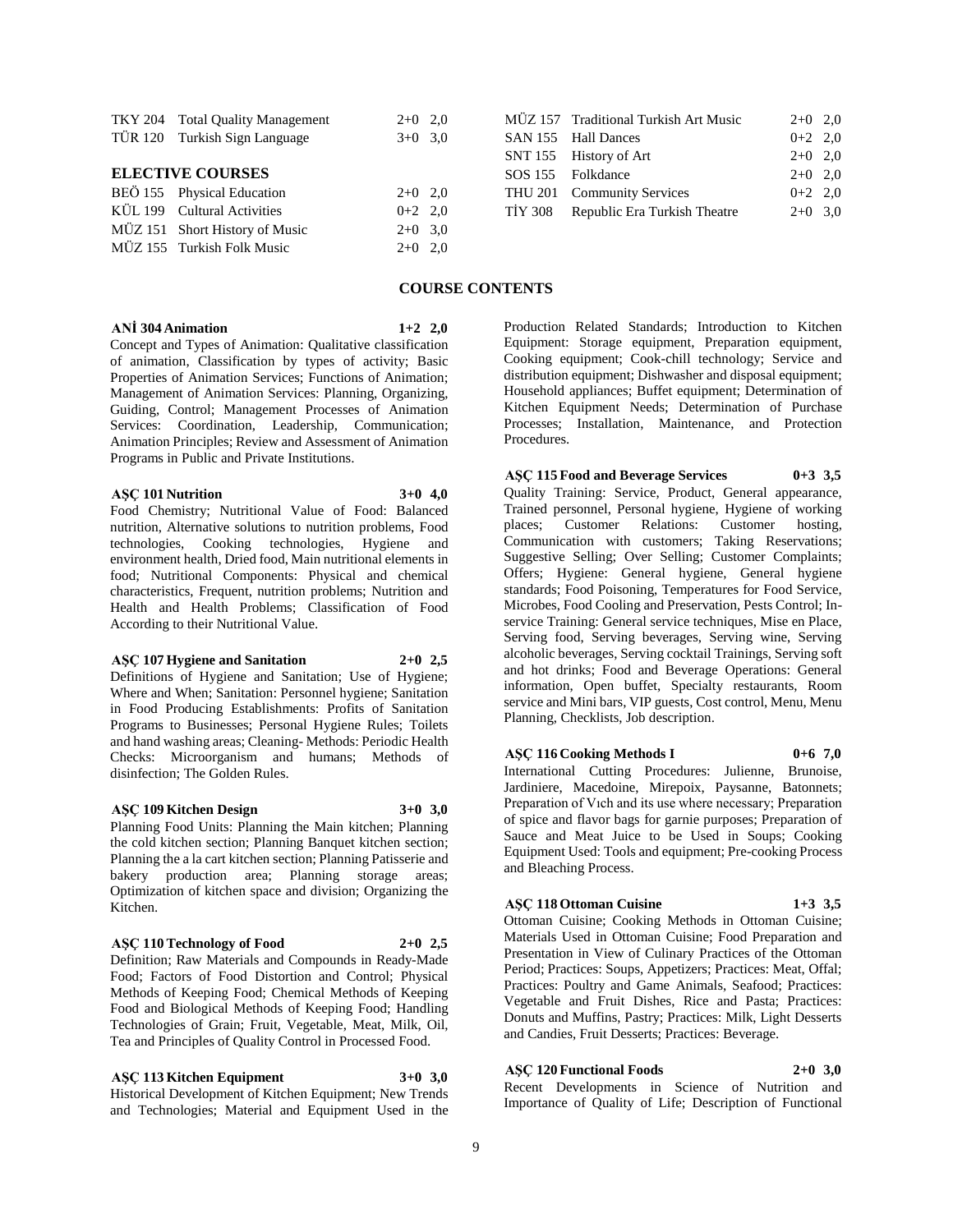Foods; Cookery and Functional Foods; Purpose of Functional Food Science; History of Functional Foods; International Developments Related to Functional Foods; Scientific Bases of Functional Food Science; Technological Overview of Functional Food Science; Components and Features of Functional Food; Role of Functional Foods in Health; Role of Functional Foods in Prevention of Diseases; Role of Functional Foods in the Improvement of Quality of Life.

**AŞÇ 122 History and Culture of Food 2+0 3,0** Food Culture in Ancient Times; Historical Process of Turkish Culinary Culture; Historical Process of European Culinary Culture; Middle Eastern and Far Eastern Culinary Cultures; Short History of Cuisine; Some Kinds of Beverages and Their Origin; Historical Process of Sacred and Forbidden Foods; History of Coffee and Cocoa; History of Tea; History of Sugar; History of Pasta; History of Boza [A Kind of Specially Fermented Turkish Beverage]; History of Modern Approaches That Affect Todays' Habits.

#### **AŞÇ 202 Pastry Products 0+4 3,0**

Microbiology of Cereals; Cereal Products; Pastries; Cereal Cooking Methods; Characteriscs of Dough: Dough preparation; Points to be taken into consideration in dough preparation; Pastries; Types of pie dough; Pastry types; Ravioli; Pasta; Preparing Pita Bread; Definition of desserts; Equipment and tools used in construction of desserts; Preparation techniques for desserts: Sweet fried dough desserts; Crepe dough; The dough for Tulumba Dessert; Sponge cake mixture; Pat dough; Cream desserts; Ice cream; Fruit Desserts; Jellies; Desserts in Turkish Cuisine; Dairy Desserts; Biscuits and cakes.

#### **AŞÇ 205 Vocational English I 3+0 3,0**

Introducing Oneself; Using 'used to? for Habitual Actions in the Past; Asking for Directions; Imperatives; Comparisons using adjectives; Giving Instructions; Modal Verbs: Future with 'going to? and 'will?; Making Requests: Using 'would? and 'could?; Writing Apology and Thank you Letters; Gerunds and Infinitives; Compound Nouns; Countable and Uncountable Nouns; Relative Clauses of Time; Adverbial Clauses of Time.

# **AŞÇ 206 Vocational English II 3+0 3,0**

Describing Possibilities; Past and Present Tenses; If-Clauses with 'will? and 'may?; Use of Adjectives and Adverbs in Describing People's Qualities; The Passive with and without 'by?; Adverbial Clauses; Use of Relative Clauses in Describing Movies, Books and People; Giving Definitions and Explaining Meanings; Reported Speech; If-Clauses with 'could, 'would?, and 'might?; Finding out about Likes, Dislikes, and Wishes; Causatives.

**AŞÇ 209 Kitchen Services Management 3+0 4,0** General information about kitchen; Kitchen organization; Kitchen culture; Kitchen's staff; Kitchen set; Kitchen equipment; Security in the kitchen; Kitchen organization: Purchasing and Storage; Organizing work in the kitchen; Kitchen planning; Basic factors in kitchen planning; Functional relations in the kitchen; Kitchen characteristics;

Physical characteristics of the kitchen; Main functions of the kitchen.

# **AŞÇ 211 Catering 3+0 3,0**

The Concept of Catering Entrepreneurship; the definition, importance and functions of catering; the history of catering companies; the service field of catering; airways, armies, schools, institutions, commercial organizations and other organizations. The organization structure of catering entrepreneurship; personnel selection methods, the task structure of personnel, types of organization, samples of organizations. The production systems of catering; the methods of purchasing and stocking, facilitating systems, traditional systems, ready-meal systems, the systems of central distribution. Menu planning in catering companies, the importance of menu planning, factors affecting menu planning, the selection of food and beverage in preparing menu, auditing the lists of meals (menu), menu samples. Cost Control; the definition of cost, factors influencing costs, methods used in cost control, Standardization of receipts and re-using wastes. The definition of standard tariff (receipts), document.

# **AŞÇ 217 Cooking Methods II 0+6 7,0**

Food Preparation using a variety of cooking methods from international cooking conventions: Food preparation and presentation for grills; Preparation for steamed food; Food preparation and presentation; Preparation of fried food; Preparing food for poaching; Food preparation and presentation in Braising Method; Smoked food preparation and presentation; Gratinating food; Food preparation and presentation: Preparing food for Roti.

#### **AŞÇ 218 Menu Planning 2+0 2,0**

Food and Beverage Industry: Historical Development Classification, Development, Menu Concept: Definition, Development, Functions, Structure; Types of Menus; Menu Planning, and Development: Menu planning, Definition, Importance; Menu planning process; Menu Planning and Development Systems: Pre-service and back- menu planning and development of services; Menu Pricing: Food and beverage pricing methods: Subjective methods, Objective methods; Menu Design: Menu cards, Menu text, Menu Cover, Menu graphics; Menu Analysis.

**AŞÇ 219 Food and Beverage Cost Control 3+0 4,0** Scope and Importance of Food and Beverage Cost Control; Cost control systems; Significance of income-expenditure control; Food and Beverage Cost Control Process and Stages; Employee Verification System Tasks; Effects and Benefits of Cost Calculations to Food-Beverage Establishments; Standard Food-Beverage Recipes and their Effect on the Business Success; Using Statistical Data Methods to Evaluate Food and Drink Activities; Preparation of Food and Beverage Production and Sales Reports; Sales Reports and Beverage Production and Preparation; Taking Action as a Result of the Calculations; Information and Regulatory Reports Needed by Top Management.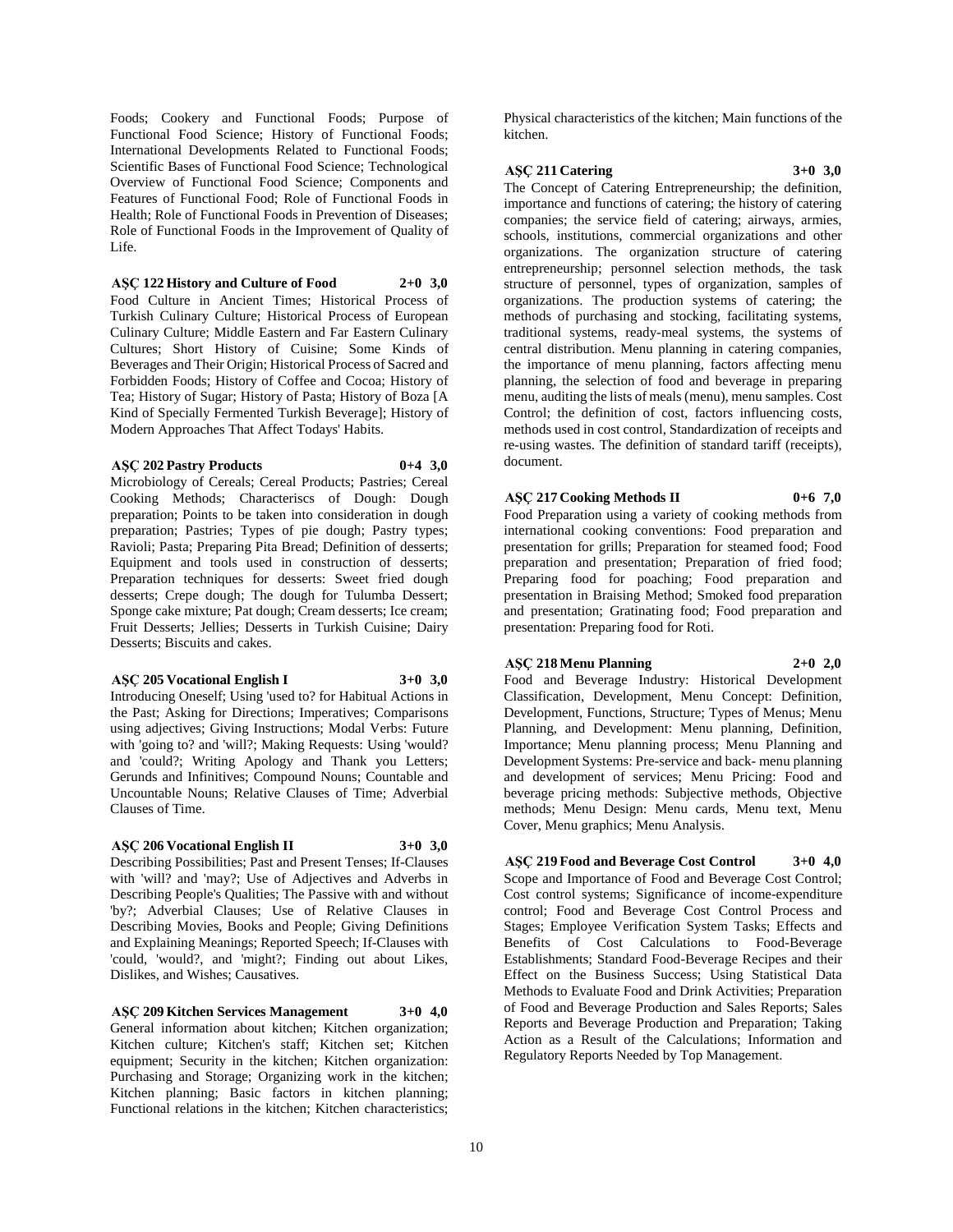**AŞÇ 221 Creative Kitchen Applications I 2+2 4,0** Methodical Approach to Stages of Baking; The 5-Stage Model of Cooking: Professional materials and categories; Cooking stages, Baking, Creativity in the kitchen; Choosing cooking materials and selections of techniques creatively; Creative Kitchen Applications: Tasting rules; Stocks and food preparations; Soups, Fresh herbs and seasoning blends; Basic sauces; Ethnic sauces; Creative applications in Desserts .

**AŞÇ 222 Creative Kitchen Applications II 2+2 4,0** Creating a theoretical framework in cooking with the use of methodology and teaching a of cooking stages; Selection of materials for their ease of use; 5-Stage Model of Cooking: Professional materials and categories, Material occurrences; Cooking Stages; Creative utilization processes; Using the prescribed model and development and selection of materials; Creative Kitchen Applications: Stocks and food preparations; Soups, Fresh herbs and seasoning blends; Basic sauces; Ethnic sauces; Creative applications in Desserts .

#### **AŞÇ 223 World Kitchen 3+0 3,0**

Concept of World Cuisine: Cooking and serving methods classified at global, national and local levels; Hors doeuvres in the World Cuisine; Various Climates and Cultural Habits; Sample Dishes; Local Food Menu Preparation and Presentation; A la Carte Menu Preparation and Presentation; Dining Menu Preparation and Presentation in Local Cuisines.

#### **AŞÇ 224 Turkish Cuisine 0+4 3,0**

Turkish Dieatry Customs; History ofTurkish Cuisine; Turkish kitchen equipment; Cooking techniques; Turkish Cuisine Materials and Tools Used in International Cuisines; Organization of Turkish and International Cuisine; Interaction cuisines between Turkish and other cuisines; Turkish hot dishes; Appetizers; Sweets and pastries.

#### **AŞÇ 225 Banquet Cuisine 0+6 7,0**

Preparation of Banquet Meals; Presentation of Banquet Meals; Planning the Catering Organization and Preparing a Sample Presentation; Food Presentation with Proper Cutlery and Equipment; Receiving Feedback After Catering Activities; Preparing a Breakfast Buffet; Preparing a Dinner Buffet and Cocktails.

# **AŞÇ 226 The Art of Food Decoration 0+2 3,0**

of Center Pieces for Decorative Purposes.

Definition of Ornaments; Types of Ornaments; Tools and Materials Used as Adornments; Why decorate food; Salad Decorations; Soup Decorations; Decoration of Desserts; Pastry Decorations; Hot Meal Decorations; The final

decoration process of a plate before presentation; Preparation

#### **AŞÇ 227 Food Writing 2+0 3,0**

Preparation of Standard Recipes; Harmonization of Practical Measurement and Measurement Units with Material Descriptions; Recipe Writing; Writing Articles for Newspapers; Food Writing for Newspaper Supplements; Recipe Writing for Magazines; Writing about Culinary

Culture for Magazines; Food-Themed Composition; Blog Writing on Food; Food Writing and Sharing by e-Mail and in e-Groups; Food Writing through Other Social Media Channels; Breakfast-Themed Food Writing; Food Culture Writing Themed Transition from Birth to Death; Food Culture Writing Themed Holidays and Other Special Occasions.

# **AŞÇ 232 Sauces 2+0 3,0**

Definition and History of Sauces; Sauces and Basic Food Preparation, Basic Brown Sauce and Derivatives: Spanish sauce, Burgundy sauce, Robert sauce, Italian Sauce; Burgundy Sauce; Basic White Sauces and Derivatives: Béchamel sauce, Sauce Velue, Hollandaise sauce, Mayonnaise; Other Sauces: Tomato sauce, Bolognese sauce, Neapolitan sauce; Salad Dressings: Yogurt sauce, Mustard sauce, Spicy sauce, Mayonnaise sauce, Lemon sauce, Cocktail sauces; Dessert Toppings: Vanilla sauce, Lemon sauce, Chocolate sauce, Orange sauce.

# **AŞÇ 236 Regional Cuisine (Eskişehir) 3+0 3,0**

Dietary Customs of Eskisehir; Eskisehir Region Culinary Culture; Research on Eskisehir Region Authentic Food: Soups, Meat Dishes, Vegetable Dishes, Stuffed vegetables, Rice and pasta, Pastries, Sweets, Others; Special and Authentic Cooking Techniques in Eskisehir Region; Meals Cooked On Special Occasions; Menu Samples and Food Recipes: Cooking and Servicing of Food in Eskisehir Kitchen.

# **AŞÇ 238 Industrial Food Applications 0+6 7,0**

Menus; Control of Materials in the Menu; Food Groups and Serving Sizes; Chemical Phenomena in Cooking; Appraising Food by Five Sense; Cold Food; Sauces; Meat; Cooking Meat; Offal; Poultry; Fish and How to Cook Fish; Milk and Milk Products; Chemical Structure of Milk; Storing and Cooking Milk; Oil; Eggs; Cooking Eggs; Grain and Grain Products: Flour, rice, stanch; Biscuits; Pastry and Baked Desserts; Bakery Preparation Methods; Explaining the Preparation of Candy and Ice cream.

# **AŞÇ 240 Research of Culinary Culture and Food 0+4 3,0**

Culinary Culture; Understanding of Qualitative Research; Interview and Focus Group Interviews; Document Collecting, Photographing and Labeling; Communicating and Making an Appointment with Interviewees; Sound and Video Recording; Transcribing; Archiving; Using Discourse and Content Analysis to Bring Together Analogic Data; Survey of Culinary Literature; Reporting; Writing Abstract and Introduction; Creation of Table of Contents; Writing References and Presenting.

**AŞÇ 242 Bread Making Technique 0+4 4,0**

Introduction to Bread; Bread and Its History; Materials Used in Making Bread and Their Features; Measuring Cups Used in Making Bread; White Bread Making Practices-1; White Bread Making Practices-2; White Bread Making Practices-3; Brown Bread Making Practices; Sourdough Bread Making Practices; Bakery Breads; Practices of Making Other Types of Breads; Stale Bread Recipes.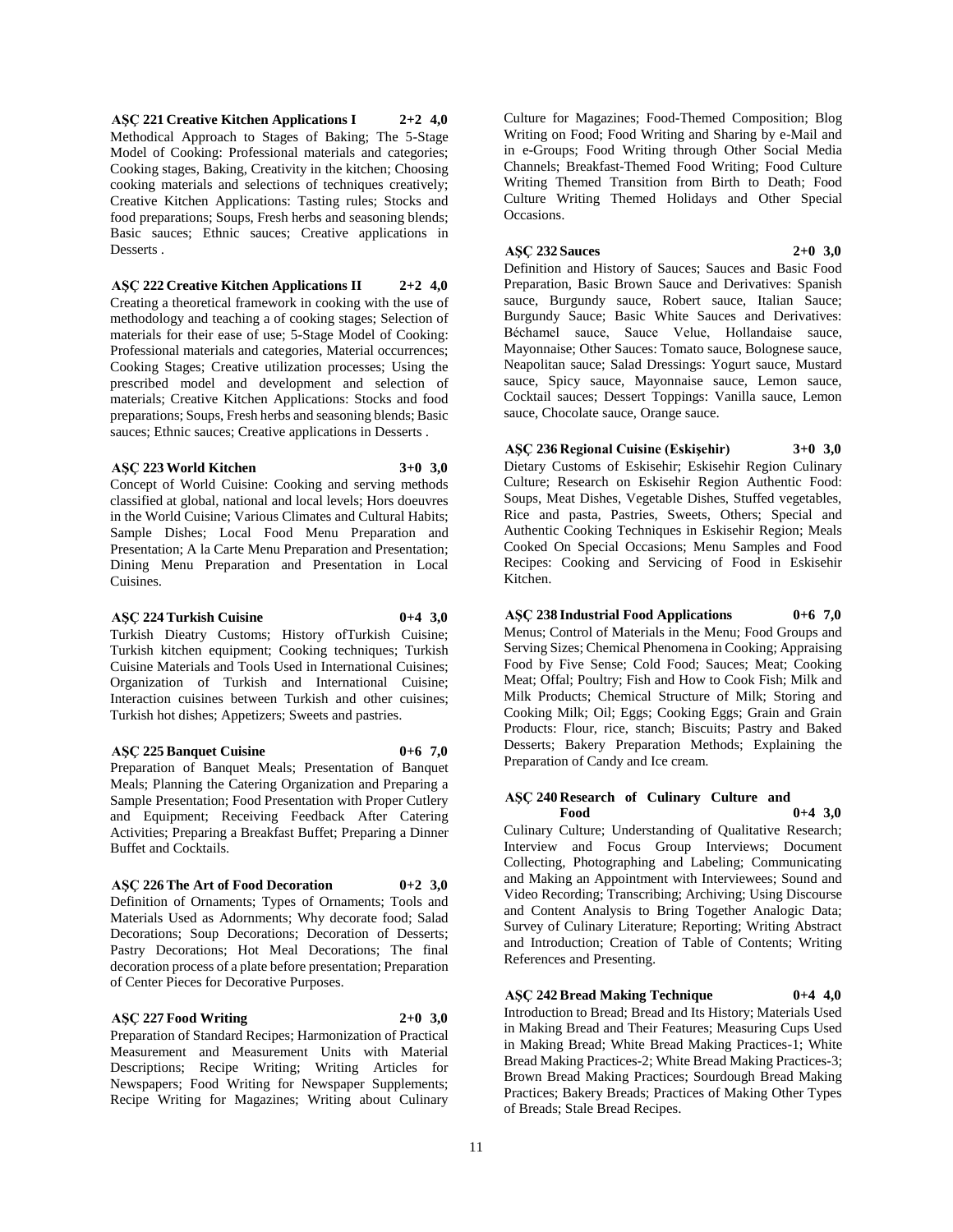**AŞÇ 244 Aromatic Herbs, Spices and Blends 1+1 3,0** Importance of Aromatic Herbs, Spices and Mixtures in Cookery; The World of Spices; Usage of Wild Plants and Fruits; Herbal Dishes and Foods and Beverages Made from Plants; Cultivation of Useful Plants; A-Z Aromatic Herbs, Spices and Mixtures; Relationship of Aromatic Herbs, Spices and Mixtures with Health; Exercises for Recognition and Identification of Aromatic Herbs, Spices and Mixtures.

#### **BEÖ 155 Physical Education 2+0 2,0**

Definition of Physical Education and Sports; Aims, Disadvantages of Inactive Life; Various Activities for Physical Education; Recreation; Human Physiology; First Aid; Sports Branches: Definition, Rules and Application; Keep Fit Programs.

#### **BİL 127 Computer 0+4 4,0**

Windows Operating System: Introduction and using of desktop and objects, Options of Start Menu; Microsoft Office Suite: Opening file, preparation, arranging, preparation of top and bottom information with MS Word, Cell, line, column, page layout, cell forming and formula editing with MS Excel, Slide editing and slide shows operations with MS PowerPoint, Using of dairy and calendar options, Mail importing and exporting with MS Outlook, Explorer objects and searching the web with Internet Explorer; Basic Concepts of Internet: Servers, Clients, TCP-IP Protocol, Web based Services, (HTTP; SMTP, DNS, FTP, TELNET, POP3, PROXY); Introduction to Web Design . Installing server side software for development; Developing WEB files, FTP Clients; Presentation Software: Applying Templates for Presentation, Generating Presentations, Presentation Editing; Database Application: Generating Tables, Table design, Form generation and data input, Reports and report generating, Shortcut to tables, Queries.

#### **BİL 150 Fundamentals of Information Technology 4+0 5,0**

Introduction to Computer: History of Computer; Operating Systems: Introduction to operating systems; Office Software-Word Processors and Document Systems: General Characteristics of the Office Software; Office-Software-Spreadsheets Programs: Spreadsheets Programs; Office Software-Presentation Programs: Presentation Programs; E Mail-Personal Communication Management: General Characteristics of the E Mailing System; Effective use of the Internet and Internet Security; Network Technologies. Computer Hardware and Error Detection: Types of Computers; Social Networks and Social Media: Social Media and Introduction to Social Media; Special Application Software: Multimedia; Law and Ethics of Informatics: Intellectual Property and Informatics Law; E-Learning: Developments in E-Learning; E-Government Applications; Computer and Network Security; Latest Strategic Technologies of Informatics: Factors Affecting Technological Developments.

#### **BİM 104 Office Programs I 0+3 5,0**

Word Subjects, Keys on the keyboard and their tasks; Hardware structure; Standard tool bar; Formulation tool bar; File menu-Open, save the document; Save the document, to

open, to shut down; to take the text, copy, cut; paste, Type script, Aligning the paragraph; Setting the paragraph; Bullet and number, Adding the symbol; Adding Picture and frame; To choose, to add, To move; Page Properties, Print preview, Print; Excel Subjects Open the file, Shut, Save ; Choose the cell, Input the data, Change; Erase the data, move, copy, Type script; Aligning, Plot the boundary; Line and column processing; Fast prosesses, Fast calculation; Working page; Page structure; Print; Calculating and Adding graphic; Using the avaliable functions.

# **BİM 202 Database Management 0+3 3,0**

What's data; What's database; Advantages and disadvantages of databases; What is database management system; What?s relational database; What?s flat file database; Rdms (relatıonal database management system); Administrator Of Database; Database components; What?s form; Classes of data; Text; Note; Bolean; Ole object; Hiperlink; Field size; Input mask; Queries; Forms; Properties window; Using acts; Determining act for object; Builder; Builder\Expression buılder; Aligning the tables on the forms; Forms with more than one tables.

# **BİM 205 Office Programs II 0+3 4,0**

Work with Powerpoint and slides; Powerpoint Standard tool bar; Powerpoint formulation tool bar; Presentation Design; Presentation Templates; Adding effects in slides; Adding audio and film; Printing the presentation; Aligning the slide show; Composing slides for web; Personalize the powerpoint; Frontpage Subjects Work with Frontpage; Compose the web site; Serve the knowledge list and forms; Using graphics on web site; Making web sites; Changing page arrangements; Enhancement of web site Artifice; Cominucating with visitors; Web site for team project; Broadcasting web site; Administrating web sites. Outlook Subjects; Administrating e mails; Finding emails and edit; administrating calendar; Administrating and timing the meetings; Composing and administrating the contact list; Watching the knowledge; Working on more than one position; Personalizing the outlook.

**BOP 108 Research Techniques and Seminar 2+1 2,0** Research Techniques: Importance of Research; Basic Concepts and Tecniques of Data Collection; Selection of Research Topics; Following Topical Developments in Computer Technology; Topic Selection on the Basis of Technological Innovations in the Field; Resources; Following relevant publications such as books and periodicals; Using the Internet and library; Reporting and Presenting Research Topics.

# **COĞ 201 Map Information 2+0 3,0**

Basic Concepts: Definition of Map and Explanation of the Concept, Types and Uses of Maps; Difference Between Map and Sketch; Concept of Scale and Numerical Examples Related to Scales; Concepts of Directions and Compass; Use of GPS for Navigation; Stages of Topographic Map Making and Information on Base Maps; Zoning Plans and Symbols and Expressions Used on Zoning Plan s.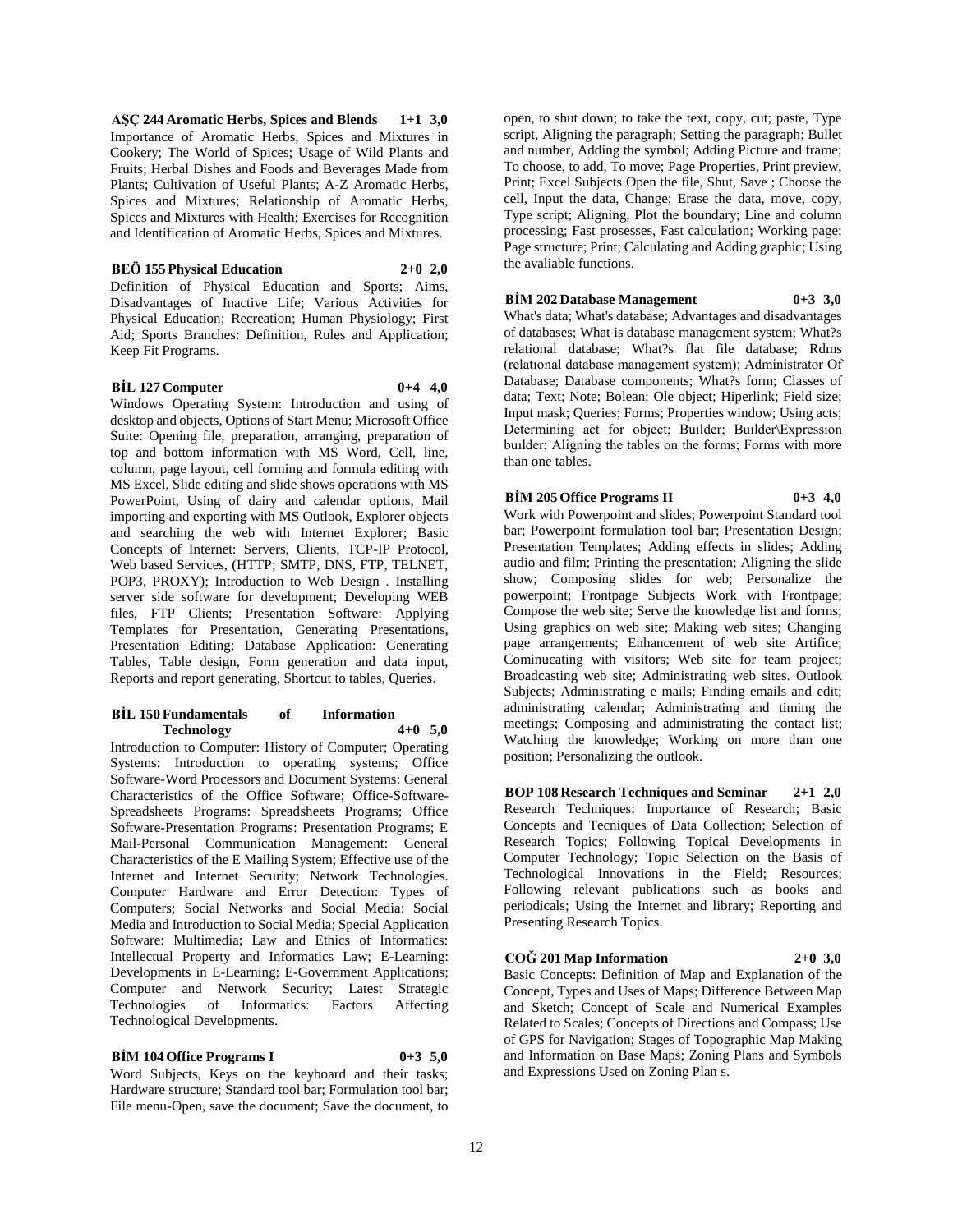**ÇEK 404 Occupational Health and Safety 3+0 4,5** Occupational Health and Safety; Protective Action; Causes of Work Accidents and Occupational Illnesses; Necessary Measures Against Work Accidents, Employee Health Problems; Legal Responsibilities of Employers; Legal Aspects; Safety Control in Turkey.

#### **ÇEV 204 Environmental Protection 2+0 3,0**

Definitions of Environment and History of Environment: Environment, Environmental science, Pollution, Ecology, Nature, Environmental protection, Waste, Recycling; Environmental rights and Environmental Regulations: Laws 2872 and 5491 on Environment; Natural Resources and their Pollution: Air pollution, Water pollution, Soil pollution, Noise, pollution; Waste Management: Waste regulations, Waste control, Waste reduction; Safeguards against Pollution: International health and security alerts, Occupational health and safety regulations, Environmental protection measures, Personal protection measures.

#### **EMY 102 Real Estate Brokage 2+1 4,0**

General Information About Real Estate Brokerage; Brokerage and Kinds; Real Estate Brokerage: Responsibilities, Rights; Real Estate Concept and Types; Real Estate Statement; Real Estate Buying/Selling and Methods; Debt/Receivable Relationships; Rights and Obligations.

**EMY 104 Adobe and Property Construction 2+1 3,0** Construction: Types: Carcass, Accumulation, Framework, Reinforced concrete, Tile, Stone and adobe; Solidity, Practicability, Reliability of Constructions; Useful Life of Constructions.

**EMY 106 Real Estate Marketing 1+1 2,0**

Fundementals; Real Estate Market and Characteristics; Effective Groups; Real Estate Enterpreneurship: Agency services and efficiency, Characteristics of real estate advisor; Competition Strategies; Real Estate Sale and Important Issues; Real Estate Information System; Consumer Behaviour; Presentation.

#### **EMY 110 Real Estate Economics 2+0 4,0**

Basic Concepts of Economics; Introduction of Real Estate Economics; Elements and Types of Real Estate Economics; Relationship Between Real Estate Market and Money and Capital Markets; Importance of Real Estate Market in the Economy of Turkey; Development of Real Estate Economics in Turkey; Development of Real Estate Finance Policy; Urban Space; Property System; Present Value Mathematics for Real Estate Economics; Property Valuation Methods; Housing Market; Housing Policies in Turkey.

### **EMY 201 Real Estate Finance 2+0 2,0**

Real Estate Market in Turkey: Dynamics; Residence Finance: Resources; Institutional and Non-Institutional Residence Finance: Resources; Public international; Residence finance market, Mortgaged residence finance system; Real Estate İnvestment Trust: Types, Advantages,

Problems, Establishment terms; Invesments and Porfolio Management, Certificates, Asset Backed Securities.

#### **EMY 202 Real Estate Evaluation Techniques (Expertise) 2+1 3,0**

Aim and Scope of Real Estate Evaluation; Methods of Real Estate Evaluation; Criteria of Real Estate Evaluation; Cadastre and Zoned Parcels; Evaluation Methods of Different Real Estates and Case Studies; Changes of Economic Conjuncture and Credited Residence Sale System and Reflections of This Change; Authority and Responsibilities of Expertise.

# **EMY 203 Real Estate Law I 2+0 3,0**

Real Estate Concept; Fundemantal Rights and Properties; Types: Condominium ownership, Condominium easement, Time share; Gaining Real Estate Ownership; Time out; Ownership Right and Representation.

# **EMY 204 Real Estate Law II 2+0 3,0**

Land Register and Cadastre; Rights Registered to Real Estate; Rights Expounded to Real Estate, Changes; Cadastre Law; Cadastre Purchasing Methods; Cadastre Errors and Correction Methods; Expropriation Law and Methods.

**EMY 205 Finance and Tax of Real Estate 3+0 4,0** Real Estate Finance and Fundamental Decisions; Property Tax; Land Registry Fee; Incomes and Taxes; Sale and Construction Gains; Death or Donation; REIT?s and Taxation; All Related Decisions; TPL, VAT, etc.

**EMY 206 Development and Municipality Law 2+0 4,0** Settlement Process of Legal Framework in Turkey: Unplanned Period, Central planning period, Developlent law in effect; Constitutional Framework and Public Benefit; Development Law and Related Regulations; Development Authority Zones: Authority and involved institutions, Development plans and condititons; City Planning; Planning, Types and process; Parcelling Process; Structure Formation Process; Defining Documents from Case Studies; Municipial Laws and Applications.,Design Discipline at Interior Design; Interior Place Concept; Formation of Place; Place-Item Relationship; Item-Item Relationship; Place-Person Relationship; Place Concept; Place Perception; Perception Concept; Place Equipment; Structural Items at Place; Colour-Texture Relationship at Place; Design Criteria; Image and Denotation; Cost and Benefit.

#### **EMY 208 Real Estate Practies 0+6 5,0**

Planning and Preparation for Practice Areas, Written and Verbal Practices; Practicing Theoretical Knowledge of Deed; Practicing Theoretical Knowledge of Cadastral Survey; Practicing Theoretical Knowledge of Insurance Agent; Operations of Real Estate Offices; Reporting Documents and Information; Comparing Real Estate Applications of Various Institutions.

# **EMY 209 Local Governments 2+0 2,0**

Concept; Types and Characteristics; Service and Income Division Between Governments; Uniter and Federal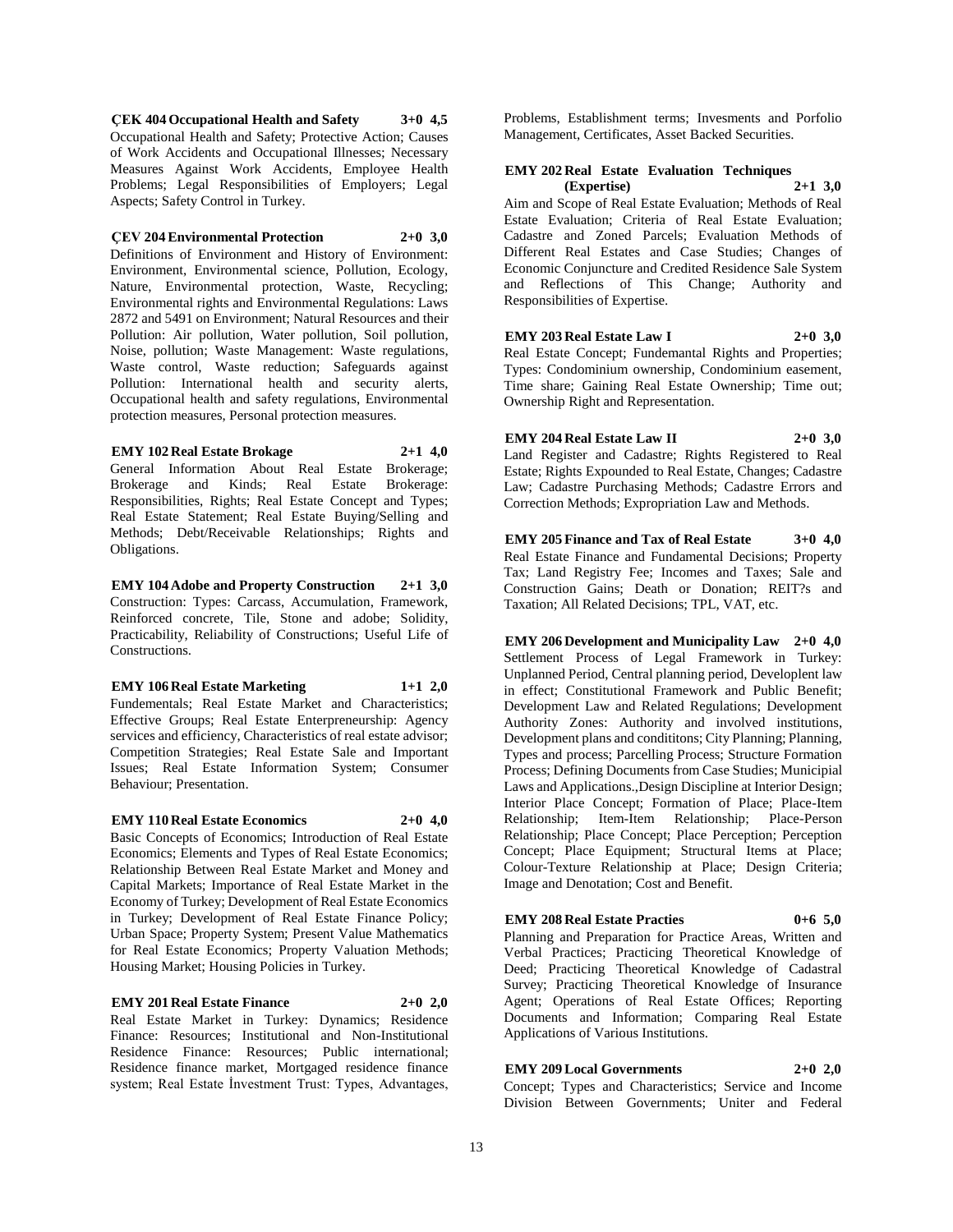Governments and Local Governments; Local Governments in Turkey; Municipalities: Special provincial administration, Villages; Problems and Solution Suggestions.

**EMY 211 Land and Building Cooperative 2+0 3,0** Concept and History of Cooperation; Legal Characters of Cooperatives and Differances from Other Partnerships; Types: According to Legal Characters; Economical and Social Functions; Problems of Cooperative Partners; Building Cooperatives: Aim, Characteristics, Advantage, Establishment, Managament and audition, Condition and basic problems; Rights and Responsibilities of Partners; Ceasing.

# **EMY 213 Construction and Real Estate Accounting 3+0 4,0**

Construction-related concepts: the concepts of Building and Real Estate, Real Estate and Taxation in Construction, Construction Companies Cost Accounting, Cost Accounting Term Construction Contracting and Repair, Custom (Build-Sell) Building Operations, Land (Floor) Provision for the Construction, Investment Properties TAS-11 Construction Contracts.

**EMY 217 Vocational English 2+0 3,0** Vocational Terms; Operating Manuals Translation Principles; Technical Report; CV; Order and Formal Letters Writing Principles; Translation About Professional Issues; Preparing Documents; Writing Simple Official Letters.

# **EMY 223 Building Management and Real Estate Management 2+0 2,0**

Buildings with Joint Use: Business centres and block of offices; Rules of Joint Use of Markets and Sites; Rules and Necessities of Partners; Partners Using Rules According to Condominium Ownership Law; Neighbourhood Relationship; Office Regulations; Problems of Office Owners; Covering Common Expenditures.

#### **EMY 225 Urbanization and Environment Problems 2+0 2,0**

Urbanization; Causes of Urbanization; City Planning; Residence Policy: Slum House, Metropolitan territories planning; Metropolitan Management and Public Utilities; Metropolitan Management in Turkey; Environmental Urbanization; Environment and Envorinmental Problems; Envorinmental Pollution and Protecting.

# **ERA 195 Cultural Heritage of Turkey 2+0 3,0**

Prehistorical Ages; Historical Ages; Aegean Immmigrations; Hellenistic and Roman Heritages in Anatolia; Jewish and Christianity Heritages in Anatolia; Otoman Heritage in Anatolia; Foundation of Modern Turkey; Lausanne Pact; Turkey and European Union; Minorities in Turkey; Ethnic Problems of Turkey; Laicism and Islam; General Discussion.

**ERA 197 Culture and Tourism in Turkey 2+0 3,0** An Overview of Cultural Formation of Turkey; The Prehistoric and Historic Times; Hittites; Aegean Migration, Phrygians, Lydian's and Persians; The Oration Kingdom; Helen and Roman Civilization; The Byzantine Empire; Turkish Period in Asia Minor; Foundation of Turkish Republic; Art and Culture in Anatolia; Social Life; Ancient Ruins of Anatolia.

# **ETK 203 Professional Ethics 2+0 3,0**

Ethics and Moral Concepts: Ethics, Relationship between ethics and morals; Moral Values; Rules of ethic; Relationship between ethics and society; Results of positive ethics behavior; Factors of individual ethical behavior; Systems of Ethics; Ethics of intended result; Rules of ethics; Ethics of social contract; Personal ethics; Social life ethics; Factors involved in Moral values; Profession ethics; Principles of ethics in business life; Analysis of unethical behavior in business life; Prevention of unethical behavior; Effects of organizational culture and ethical behavior in business; Creating ethical climate in business; Effects of positive moral conditions in business and their effect on employees; Professional degeneration and results of unethical behavior in professional life; Social responsibility.

# **ETK 205 Ethics in Tourism 2+0 3,0**

Tourism and Ethics; Ethics and Related Concepts; Ahi-Turkish Islamic Guild System and its Development; Theories of Ethics; Basic Ethics Principles: Honesty, Truthfulness, Loyalty, Justice, Charity, Respect; Responsibility; Types of Ethics: Individual ethics, Business ethics; Factors in Ethics; Ethic Codes; Ethical Problems in Tourism Organizations; Ethics and Customer Complaints

# **FİN 151 Commercial Mathematics 3+0 3,5**

Simple Interest; Definition of Simple Interest; External Interest; Simple Discount; Internal Discount Calculations; External Discount; Equivalent Vouchers; Merger of Equivalent Vouchers; Monetary And Capital Markets; Annuity; General Annuities; Normal Annuity; Amortization Of Debt; Amortization of Sinking Fund; Dept Payments.

# **FİN 206 Business Finance 2+0 3,0**

An overview of financial management: description of financial management and its goals, organization of finance department within company; analysis of financial statements: ratio analysis, statements of cash flow; financial planning: cash budget, capital budgeting and investment decisions; Proforma balance sheet, breakeven analysis; management of working capital for business: managing cash and marketable securities, inventory management, credit management; managerial investment for business; policy of dept in business: sources of short-term, long-term financing; the cost of capital and capital structure; reasons of bankruptcy and their solutions.

# **FOT 214 Food Photography 1+2 3,0**

Definition of Food Photography; Differences From Other Types of Photography, Introduction to Photographic Equipment; Use of Technology in Photography, Auxiliary Equipment: Use of natural light and artificial light; Correct Exposure, Colour Balance; Lenses: Focal length, Focal multiplier; Composition; Introduction to Food Photography; Composition in Food Photography; Introduction to Food Styling; Food and Plate Compositions in Style and Colour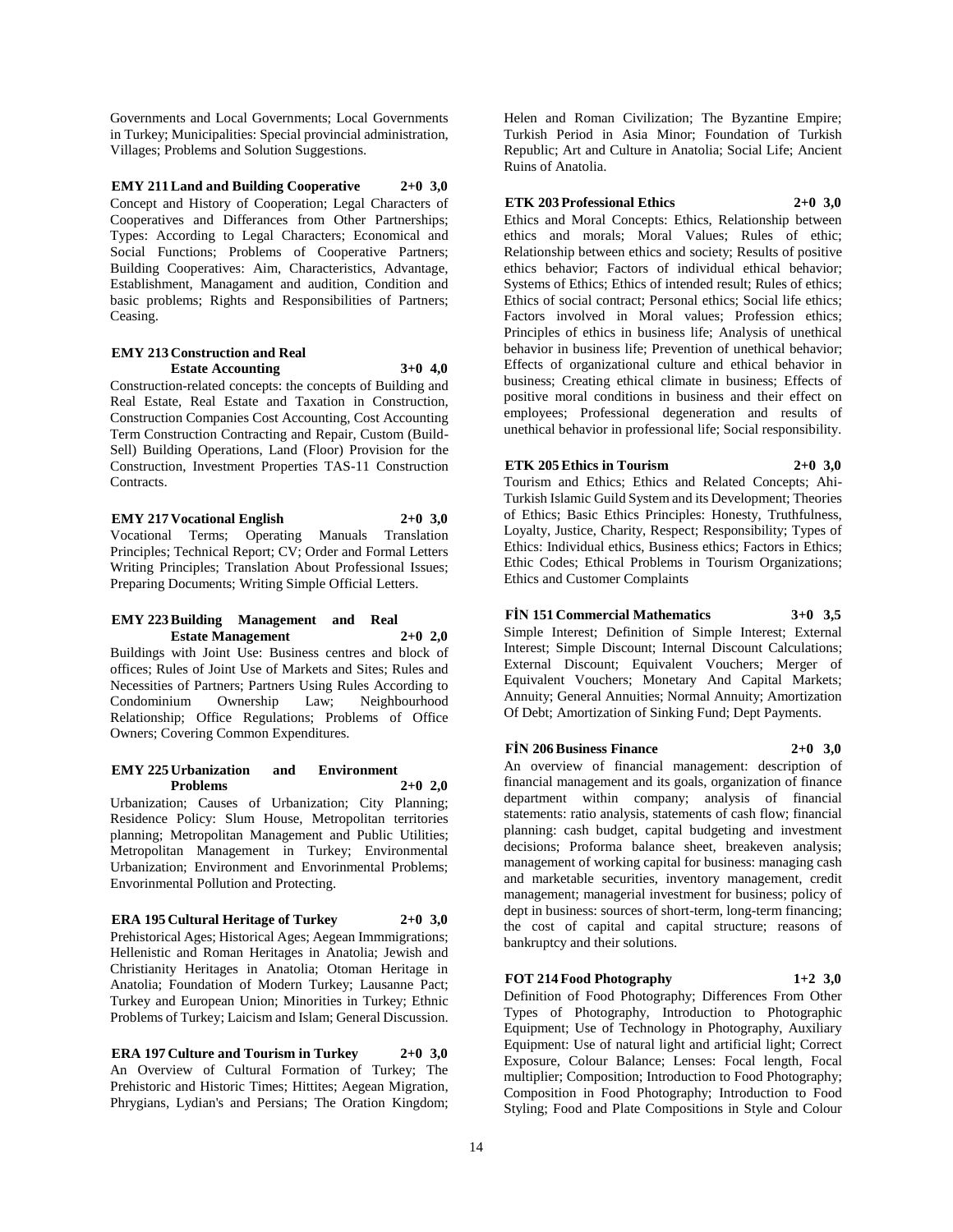Harmony; Photography Projects for Hot-Cold Dishes: Hot dishes, Cold dishes, Drinks, Salads.

# **HUK 117 Fundamentals of Law 2+0 2,0**

Systems of Law: The Turkish law system; Branchs and Sources of Law; The Turkish Judgement System; Judgement System and Types of Lawsuit; Legal Actions: Relationships and treatments; Personality Concept; Classified of Persons: Real and legal Persons; Efficiencies of Persons: Right efficiency, Action efficiency; Relationship, Residence; Inheritance Concept and Legal Inheritors; Rights, Examined of The Private Rights; Acquiring of Rights and Goodwill Rules: Losing and Protection of Rights and Proof Responsibility; Ownership Right, Purview and Types of Ownership Right; Obligation Concept and Types of Contract; Laws of Independent Accountancy and Financial Adviser.

#### **HUK 153 Fundamentals Concepts of Law 2+0 3,0**

Social Rules and Law; Concept of Law and Legal Sanctions; Characteristics of Legal Rules; Sources of Law; Branchs of Law; Definition and Types of Legal Rights; Legal Capacity: As subject of rights, Capacity to act; Kinship; Domicile; Protection of Personality; Possession; Ownership; Obligation and Responsibility; Judiciary Systems.

## **HUK 154 Commercial Law 2+0 3,0**

Commercial Law Concept and Commercial Enterprise; Merchant; Commercial Name; Commercial Register; Unfair Competition; Commercial Reports; Merchant Assistant; Current Account; Partnership Concept; Definition and Elements of Partnership; Collective Partnerships: Establishment, Operation, Ending; Commanded Partnership: Establishment, Operation, Ending; Joint Stock Corporation: Establishment, Operation, Ending; Limited Company: Establishment, Operation, Ending.

#### **HUK 221 Law of Obligations 2+0 3,0**

Concepts and Sources of Law of Obligations; Concept of Obligations and Responsibilities; Obligations Created Through Contracts: Formation, Form, Subject and enforceability of a contract; Representation; Obligations Created by Torts: Conditions, Liability and compensation; Obligations Created by Unjust Enrichment: Conditions and responsibilities; Paying Debts; Default of a Debtor; Default of a Creditor; Termination of Dept.

#### **HUK 223 Labor and Social Security Law 2+0 3,0**

Individual Labor ;Law Labor Law; General Information and Characteristics of Labor Law; Historical Background of Labor Law in the World and Turkey, Explaining Basic Principles; Legal Regulations; Basics of Labor Law: Employers, Apprentice and trainees, Deputy employee, Secondary employees; Work Place and Organization; Definition of Contracts; Types of Contracts and Contract Obligations; Case Studies in Contract Services; Arrangements at Work Place; Periods of Work, Breaks, Paid Holidays and Inspection of Work; Collective Labor Law Regulating Formation of Unions, Collective Labor Contracts; Strike and Lockout; Collective Labor Agreements; Institutions Acting on Behalf of Employee and

Employers; Labor Conflicts and Solutions, Social Security Law;, Universal Dimensions and Contemporary Trends in Social Security; Institutions of Obligatory Social Security in Turkey, Management of Institutions of Social Insurance, Social Insurance Institutions; Liabilities, Responsibilities of Social Insur

# **İKT 105 Tourism Economy 2+0 3,0**

Introduction to Economics: Basic Economics Terms, Economic Systems; Basic Consepts of Tourism Economics: Definition of Tourism, Tourism Products; Relationship Between Tourism and Economy: Importance of Tourism, Tourism as Economic Activity, Methods for Measuring the Economic Effects of Tourism; Supply in Tourism and Characteristics: Tourism Markets, Elasticity of Supply in Tourism, Supply Curve in Tourism; Demand in Tourism and Characteristics: Demand in Tourism, Elasticity of Demand in Tourism; Equilibrium in the Tourism Market: Formation of the Equilibrium Price in Tourism Markets; Tourism Supply to Meet Tourism Demand; Economic Effects of Tourism; Effects of Tourism on balance of payments; Impact of Tourism, Employment and Tourism, Effects of Tourism on other Sectors; Adverse Economic Effects of Tourism; Tourism and International Competition: Competition in the Tourism Sector, Importance of Destinations in terms of Competitive Power.

# **İKT 117 Introduction to Economics 2+0 3,0**

Main Concepts of Economics: Economic needs; Economic Goods and Services; Utility; Value; Production; Factors of Production; Consumption; Specialization and Productivity; Scarcity: Economics and the solution to the problem of scarcity; Main Economic Problems; The Concepts of Supply and Demand: Demand, Supply and equilibrium in the markets; Elasticity of Supply and Demand; Theories of Consumer and Production: Theory of consumer choice and analysis of optimal choice; Optimal Production and Analysis of Cost; Production in Short and Long Run: Production in the short run and costs; Production in the Long Run and Costs; Market structure: Perfectly competitive markets; Monopoly; Monopolistically Competitive Markets; Oligopoly; Policies for Better Income Distribution.

#### **İKT 118 Macroeconomics 2+0 3,0**

National Income (Gross Domestic Product-GDP): Main concepts; Measurement Methods of National Income; Aggregate Demand and General Equilibrium: Monetary theory; Definition of Money and its Functions; Different Types of Payment Methods; Monetary System; Money Demand; Money Supply and Monetary Markets; Stabilization Policies: Monetary policies; Fiscal Policies; Income Policies; Supply-side Economic Policies; Economic Growth and Development: Economic development; Measurement of Economic Growth; Determinants of Economic Growth; Contemporary Problems of Turkish Economy.

# **İKT 120 Introduction to Economy 3+0 4,0**

Economics Science and Main Concepts of Economics; Generation and Historical Evolution of Economics Science; Relations with Other Sciences and Importance in Everyday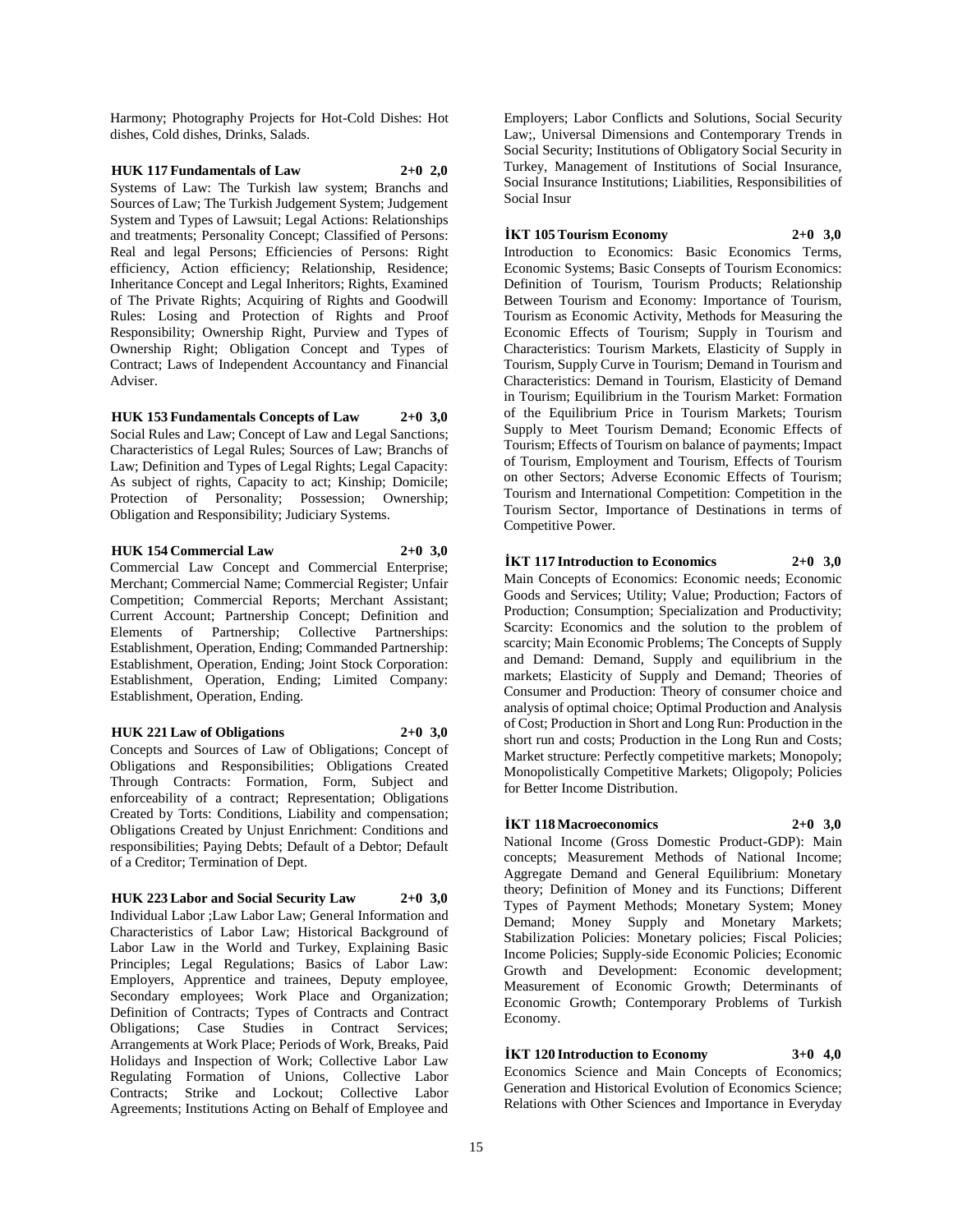Life; Economic Organization and Basic Economic Systems; Supply and Demand Concepts in Macroeconomics; Factors Effecting Supply and Demand; Elasticity of Supply and Demand; Market Concept: Components, Types and competitive market; Utility; Consumer Equity; Identity Curve Analysis and Budget Line; Production Factors; Production Function Analysis and Cost Analysis; Pricing of Production Factors from Production Interest and Income Distribution; National Income from Macroeconomics Approach: calculating national iIncome; Money and Characteristics: Money types, Functions and policies of money; Economic Instabilities; Inflation; Unemployment and Cyclical Fluctuations; Growing and Development of an Economy; Panel Decisions and Applications.

#### **İKT 230 Economic Policy 3+0 4,0**

Fundamental Concepts in Economic Policy; Description of Economic Policy; Factors Accelerating Development of Economic Policy; Basic Elements of Economic Policy; Goal Tool Balance; Determination of Economic Policy; Application of Economic Policy; Types of Economic Policy; Fundamental Objectives of Economic Policy; Instruments of Economic Policy; Theories of Economic Policy and Macroeconomics; Classical Macro Theory and Economic Policy; Keynesian Macro Theory and Economic Policy; Rational Expectations Theory and Economic Policy.

**İKT 232 Contemporary Economic Problems 3+0 3,0** New World Order and Economy Policies; International Economic Institutions and Their Role in Solving Global Economic Problems; Economic Growth, Sustainable Growth and Economic Development; Center-Periphery Relations in the New World and BRIC Countries; Technological and Innovative Improvements in the New World and Unemployment; Money, Inflation and Central Banking in the New World; Treasury and Fiscal Policies, Turkish Experience in 1980-2013; World Economy and 2008 Crisis.

#### **İKT 234 International Economics 2+0 3,0**

International Economic Integration; International Economic Policies; Trade Restrictions; Dumping; Export Subsidies; Foreign Exchange Markets; Balance of Payments; International Monetary Systems; International Credit Markets; Third World Countries; International Monetary Fund and Turkey.

#### **İKT 351 Tourism Economics 3+0 4,0**

Economics and Tourism: Basic economic theories; Tourism Product; International Tourism; Tourism Supply: Tourism supply and its characteristics; Tourism Demand: Tourism demand and its characteristics; Equilibrium in Tourism Market: Partial equilibrium, Factors affecting equilibrium; Development of Tourism and National Economies: National economy and tourism, Economic results of tourism; Monetary Economic Effects of Tourism; Tourism and Foreign Exchange Income; Effects on External Payment Equilibrium; Effects on Public Income and Expenses; Effects on Product and Service Prices; Real Economic Effects of Tourism; Measuring Economic Effects of Tourism: Multiple effects of tourism income, Input-output analysis.

#### **İKT 406 Turkish Economy 3+0 4,5**

Geographical Characteristics of Turkey; Turkey in World Economy; National Income; Income Distribution in Turkey; Developments in Public Finance in Turkey; Public Debts in Turkey; Development of Agriculture and Industry in Turkey; Energy and Service Sectors in Turkey; State Economic Enterprises; Privatization of State Economic Enterprises; Inflation in Turkey; Stabilization Programs in Turkey; Analyzing Turkey's Foreign Trade Policy; EC-Turkey Relationship; Foreign Capital Policy of Turkey.

# **İKT 416 World Economy 2+0 2,5**

Basic Problems of World Economy: Population and natural resources, Migration, Underdevelopment, Problems of industrialization and of keeping up with technological developments; Recent Developments in World Economy: Economic policies, International trade, Technology and recent developments in social state; Basic developments in world economy: The new world economic order, Globalization, Regionalization, Recent innovations following the new world economic order and their bearing on Turkish economy.

**İKT 420 European Union and Turkey 2+0 3,0** European Community: Establishment, Enlargement, Goals, Foundations, Management of European community, Criterion for membership, Results of membership; Economic and Monetary Union; Harmonization of Economic and Social Policies; Budget and European Investment Bank; Relationship Between Turkey and European Union: The history of relations, Terms of partnership, Financial assistance; Completing of Customs Union between Turkey and European Union: The establishment and scope of customs union, The effects of customs union on Turkish economy; The Analysis of European Summit Decisions.

#### **İKT 422 International Economics Organizations 2+0 3,0**

Globalization in World Economy; Economic Cooperation between Industrialized Countries; Economic Cooperation among Muslim Countries; United Nations: United Nations Conference on Trade and Development; World Trade Organization; World Bank; International Monetary Fund: IMF-Turkey Relations; Economic Integration in Continental Europe.

**İLT 113 Culturel Diversity and Communication 3+0 3,0** Concept and basic components of culture; Globalization and multiculturalism; Identity construction, dynamics of cultural diversification; Management of cultural diversity and addressing different cultural needs; Ethics; cultural diversity in customer population; Cultural diversity in organizations, organization culture; International and national cultural diversity in tourism, socio-cultural interactions in tourism; Intercultural competencies and communication; Theories and basic elements of communication; Communication styles, interpersonal communication, mass communication, organizational communication.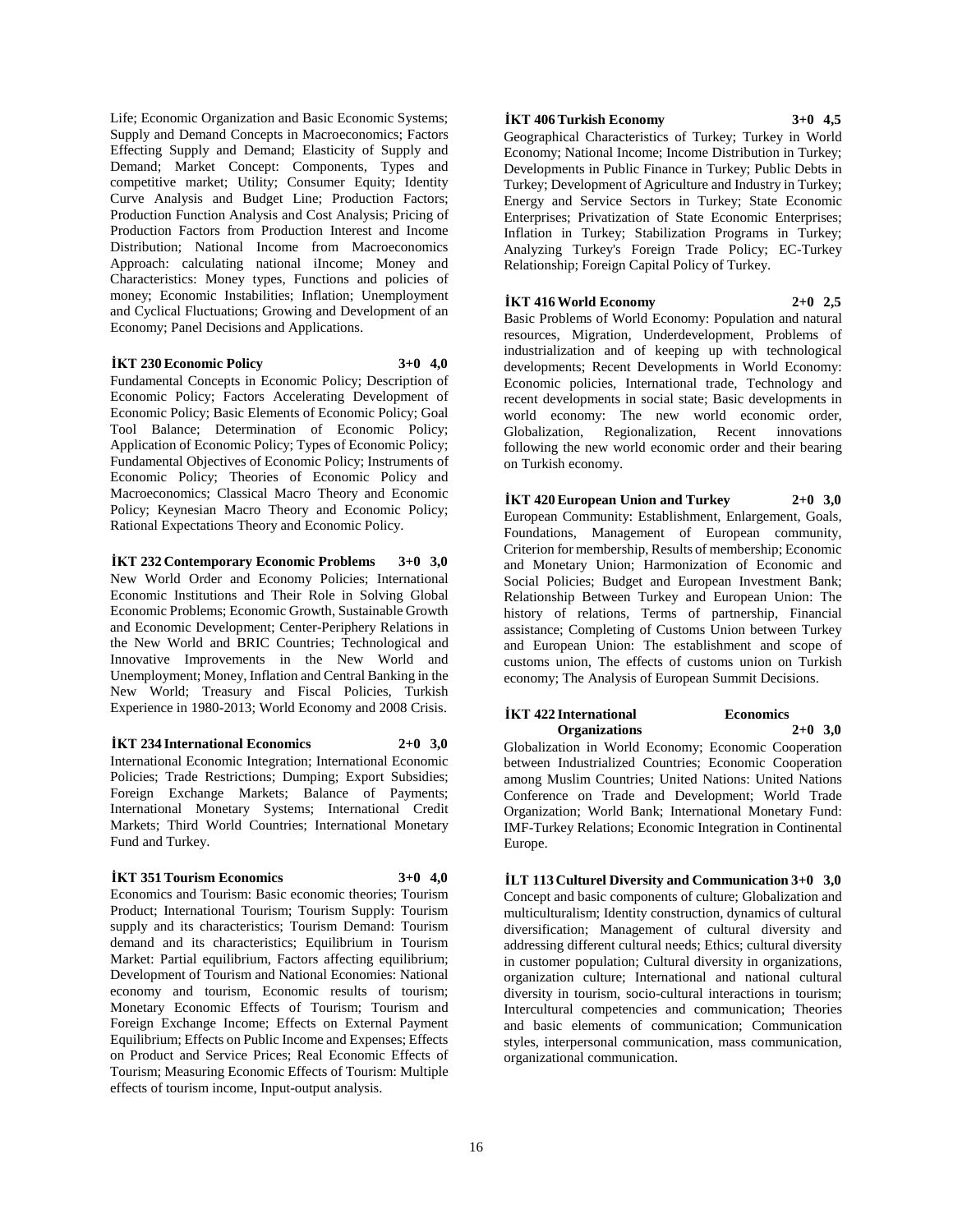**İLT 207 Communication and Public Relations 2+0 2,0** Concept and Process: Environment, Circumstances; Personal and Professional Image; Types; Tools; Communication and Emphaty; From Personal Communication to Institutional Communication; Attitudes in Interpersonal Relationships; Public Relations Concept: Evolution; PR for Marketing Communication Tool; PR and Target Audince Concept; Behavioral Dimension: Principles; Relationships Between Marketing and PR; Management of PR: Activities, Stages, Tools and technics, Evaluation of results; PR in Crisis.

**İLT 211 Effective Conversations on the Phone 1+1 1,5** Communication and Communication Process; Verbal Communication; Speaking - Listening; Communication Tool: Phone; Phone - How does Phone Work? - Answering Machines - Mobile Phones - Teleconference - Phone Conversations via Internet; Importance of Phone in Office Communication; Phone Answering: Salutation - Introduction - Understanding the Matter - Concealing - Routing; Making Somebody Wait; Informing - When Routing the Line to Your Executive; When Taking Messages; Dictation Techniques on Phone; Multiple Lines at the Same Time; Routing Phone Lines; Answering an angry person; Emotional Leakage; If Your Call is Not answered; Line Cut Off; Phone Protocol; Conversations with Office Phones - Sensitive Attidutes on Phone - Teleconference; Effective Phone Conversation Models.

#### **İNG 109 Advanced English I 3+0 3,0**

General Review: Tenses, Verbs, Noun Phrases, Compound Nouns, Noun Clauses: Using participles in Noun Clauses; Tenses Used in Narration: Past Simple, Past Progressive, Past Perfect Simple, Past Perfect Continuous; Reflexive Pronouns; Irregular Verbs; Comparative Structures: As...As; Modals: Modals of Possibility, Obligation, Permission, Ability and Request; Idioms; Synonyms; General Review: Passive voice.

#### **İNG 110 Advanced English II 3+0 3,0**

General Review: Verbs; Use of Get Adverb/Preposition; Reported Speech, Formal and informal Language; Conditional Sentences: Type 1, Type 2; Adverbial Clauses of Time; Punctuation; Adjective Clauses: Defining, Non-Defining; Use of Participles: Using Participles in Adjective Clauses, Using Participles in Adverbial Clauses of Time, Using Participles after Certain Verbs; Possessives; Hypothetical Statements; Wish Clauses: Present Simple, Pat Simple; Advanced Listening and Note Taking Skills.

# **İNG 175 English I 3+0 3,0**

Using the Verb 'to be'; Saying Name, Phone Number and email Address; Describing Things and Places in a Classroom; Asking for Help While Studying; Using the Verb 'to be' in Questions, Describing Favourite Celebrities, Friends and Family; Using Simple Present Statements, Yes-No Questions and Short Answers; Talking about Daily and Weekly Routines; Saying How Often You Do Things; Talking about Free-time Activities and TV shows; Using 'there is, there are'; Using 'some, no, a lot of, and a couple of'; Describing Neighbourhood and Local Events; Asking for and Telling the Time.

# **İNG 176 English II 3+0 3,0**

Using the Present Continuous; Talking About the Weather and Sports; Using 'like to', 'want to', 'need to' and 'have to' with Other Verbs; Using 'this', 'that', 'these', 'those'; Asking Questions with 'How much'; Talking about Clothes, Colours, Shopping and Prices; Using can; Talking about Countries, Languages, and Nationalities; Talking about International Foods; Using the Simple Past of Regular and Irregular Verbs; Using the Past of be; Asking Simple Past Information Questions; Describing Past Experiences; Using Many and Much; Using Some and Any; Using Would Like; Describing Favourite Foods and Eating Habits; Using 'or something' and 'or anything'.

#### **İST 110 Statistics 2+2 3,0**

Definition and Subject of Statistic; Management and Statistic: Place of Statistic in Management and its Importance; Basic Concepts: Data, Variable, Population, Sampling, Parameter, Statistic; Compilation of Data Variations; Classification and Grouping of Data; Series; Measures of Central Value: Mean, Median, Mode; Measures of Variety: Standard Deviation, Mean Deviation, Probability Standard Deviation, Variance; Statistical Estimate Theory and Specifications, Regression Analysis; Correlation Analysis; Indexes.

# **İST 317 Statistics 2+0 2,5**

Definition of Statistics: Fundamental concepts in statistics, Data collection techniques, Classification of data, Frequency distributions; Graphs; Averages; Means; Variability: Range, Standard deviation, Moments; Normal Distribution: Normal distribution function, Calculation of the area under the normal curve; Sampling Theory; Indexes: Types of indexes.

**İŞL 102 Management and Organization 3+0 4,0** Management: Definition, Significance of Management for Business Enterprises; Development of Management Science: Classical, Behavioral and Modern Theories; Management Systems; Decision Making and Planning; Concepts of Authority and Power: Characteristics of Authority and Power, Delegation of Authority; Organization: Characteristics and Principles; Comparison of Organization and Planning Processes; Departmentalization; Staffing: Fundamentals, Staffing Process; Leading: Fundamentals, Leading Process; Organizational Structures: Development and Varieties of Organizational Structures; Controlling: Fundamentals and Controlling Process.

**İŞL 110 Management and Organization 2+0 2,5** Definition of Management; Basic Characteristics of Management Process; Comparison of Management to Similar Concepts; Development of Management Science; Modern Management Trends; Management Consideration And Organization Theory; Management System; Decision Making in Management; Concepts of Authority and Power; Characteristics; Authority Deployment; The Organization Theory: Characteristics, Principles, Organization Process and Comparison to Planning Process, Segmentation, Staffing; Characteristics; Process of Staffing; Direction: Characteristics, Direction Process; Organization Structures; Change in Organization Structure to Today from Classic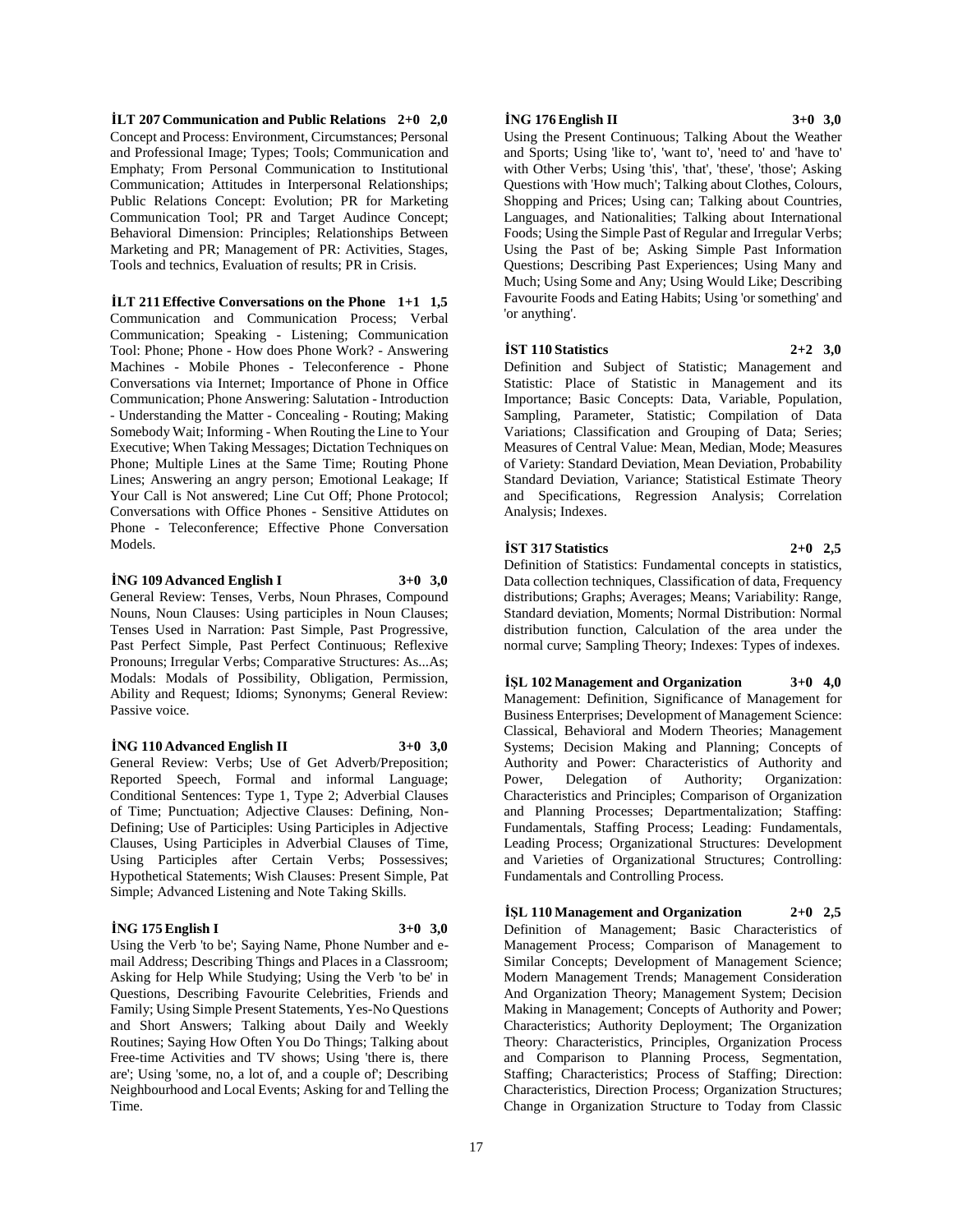Approach; Comparison; Coordination; Controlling; Characteristics; Controlling Process.

# **İŞL 151 Introduction to Business 3+0 3,0**

Characteristics of Business Administration; Aims; Economic Systems; Demand, Property And Service; Consumption And Consumer; Enterprise And Entrepreneur; Executive; Private Enterprise; Basic And Private Aims of Business Enterprises; Functions And Classification of Business Enterprises; Business Enterprises Based on Products And Service Types; Business Enterprises Based Production Aims; Business Enterprises Based on their Legal Structure; Business Enterprises According To Nationality; Founding of Business Enterprises; Development of Enterprises; Labor Ethics And Social Responsibility; Concept of Ethics; Questionable or Unethical Acts ; Social Responsibility And Ethics; Classification of Ethical Behavior; Management in Enterprises; Management Concept; Planning; Organizing; Supervision; Management of Human Sources; Marketing Functions; Marketing Concept; Marketing Functions; Product Concept; Classification of Products; Founding And Administering Production Systems; Marketing Channels;

# **İŞL 155 Introduction to Business 2+0 3,0**

Introduction to Business: Basic concepts, External environment of business enterprises; Structure of Business Enterprises; Foundations of Business Enterprises: Stages, Feasibility decisions; Functions of Business Enterprises: Management, Marketing, Production and financing; Cost Concept: Variable and fixed costs, Unit and total costs, Job order costing system, Process costing, Case studies.

**İŞL 210 Human Resources Management 1+1 2,0** Definition, Organization and Environment of Human Resources; Organization of Human Resources Department; Process of Identifying the Required Labor; Job Analysis; Finding, Selecting and Directing Human Resources; Human Resources and Theories of Motivation; Training and Improving Human Resources; Preparing Training and Development Policies; Contribution of Training and Development of Human Resources to Success of Organization; Evaluating Employers; Methods of Evaluating Success; Use of Results for Salary Appraisal; Various Pricing Systems and Job Evaluation Methods.

#### **İŞL 211 Total Quality Management 2+0 3,0**

Quality and Quality Management; Classical Management; Basic Concepts and Approaches in Total Quality Management: Quality, Quality check, Quality guarantee; Functions of Total Quality Management as a Managing System; Human Factor and Quality Cycle; Techniques in Total Quality Management: Pre-evaluation, Comparison, Problem solving techniques, Evaluating data and statistics, Creating a Total Quality Culture in Organizations; Quality and Cost systems; ISO 9000 Standards; Role and Responsibilities of Executives in Total Quality Management.

**İŞL 213 Human Sources Management 2+0 3,0** Introduction To Staff Management; Basic Functions; Organizing; Planning of Work Force; Methods; Planning Means; Work Analysis; Work Definitions; Work

Necessities; Hiring: Finding; Selecting; Training; Staff Training; Methods; Principles; Evaluating; Staff Evaluating; Methods; Evaluation Mistakes; Discipline; Types; Forming The System; Punishment Application; Salary Management; Salary Methods; Staff services.

**İŞL 215 Time Management 1+1 3,0** Time and Time Management: Concept of time, Time management; Historical Development of Time Management; Time Traps; Authority Transfer; Ability to Say No; Supplementary Techniques in Time Management; Classical Time Management Techniques: First generation, Second generation, Third generation; New Approaches; Time Using Matrix, Stages in Effective Time Management; Importance of Communication; Personal Development; Case Studies.

**İŞL 216 Multinational Companies 2+0 3,0** Definition of a Multinational Company and Its Historical Development; Operation Areas of Multinational Companies; Access of Multinational Companies into a Foreign Country; Management of a Multinational Company; Marketing and Marketing Strategies in Multinational Companies; Financial Structure of Multinational Companies; Human Resource Management in Multinational Companies; Multinational Companies and Developing Countries; Strategic Alliances in Multinational Companies; Export and Import in Multinational Companies; Case Studies.

**İŞL 218 Risk and Insurance 2+0 3,0** Insurance: Basic concepts; Risk: Definition, Sources of risk; Insurance Contracts; Insurance Compensation: Definition, Calculating insurance compensation; Insurance Sector: Types of Insurance; Contributions of Insurance Sector Turkish Economy; Insurance Transactions in Logistics, Types of Insurance in Logistics, Obligation of Insurance in Logistics: Profit and Principles.

**İŞL 219 Work Organization 2+0 3,0** The Concept of Organization; Interrelationship of Organization and Management; Management Functions; Traditional and Contemporary Approaches to Organization; Organization Principles; Components of Organizations; Work and Task Concepts; Personnel Perspectives in an Organization: Work analysis, Work design; The concept of process; Process design; Service Organization; Performance, Effectiveness and Efficiency in Organizations; Team Building; Organization and Technology; Innovation and Change in Organizations.

# **İŞL 222 Business Group Skills 2+0 3,0**

Formation and Functions of Groups: The concept of group, Types of groups, The process of group formation, Role and status in the group, Functions of groups; Interactions, Conflicts and Conflict Management Between Groups: Definition and importance of conflict, Process of conflict, Reasons of conflict, Types of conflict, Advantages and disadvantages of conflict, Conflict management, Types of conflict management, Methods of resolving and preventing conflict; Problem Solving Techniques: Problem, Causes of problems, Importance of resolving problems, Methods and techniques of problem solving; Effective Communication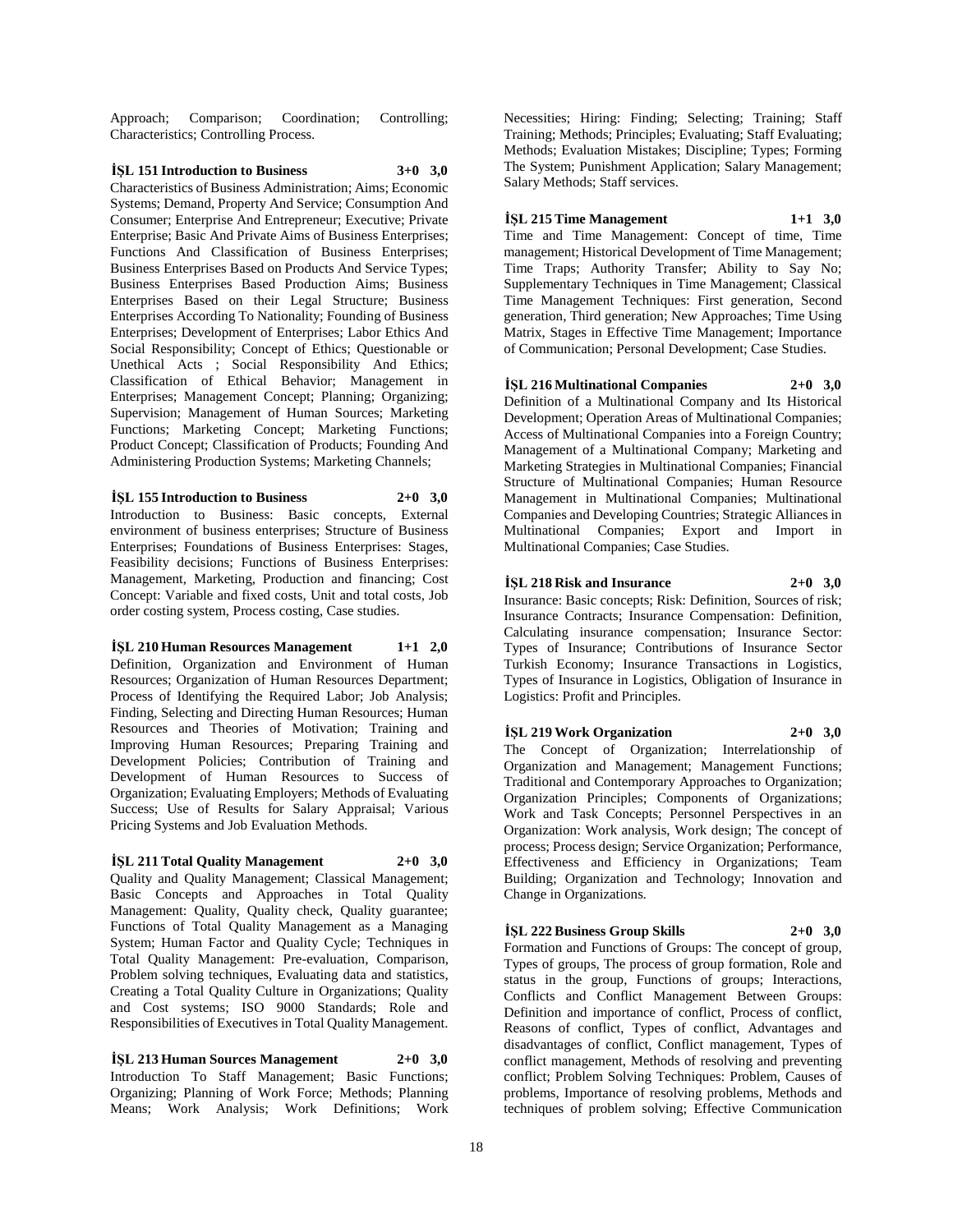Tools and Techniques: Communication in businesses, Process of communication; Employee Loyalty: Rate and cost of labor turnover, Job satisfaction, Causes of job leaving; Techniques and Management of Motivation: Motivation, Tools of motivation, Motivation management.

**İŞL 224 Restaurant Management 2+0 3,0** Historical Development of Restaurants; Classification of Restaurants; Restaurant Services: Importance of Organizational Structure of Restaurants, Budgeting, Menu Planning: Menu development; Menu Engineering; Pricing: The standard receipt, Cost-based pricing, Competition and pricing; Food and Beverage Cost Control Systems: Definition and Objectives and stages; Labor cost control and Customer Relationship Management; Restaurant Marketing: Definitions and Concepts, Restaurant Marketing activities, Marketing Plan.

**İŞL 352 Organizational Communication 2+0 3,0** Definition and Significance of Organizational Communication; Functions of Organizational Communication; Organizational Communication Process; Channels of Organizational Communication; Communication Methods and Tools in Organizations: Organizational Communication and Managerial Function; Organizational Culture and Communication; Barriers to Organizational Communication; Developing Methods of Organizational Communication.

**İŞL 421 Entrepreneurship 2+0 3,0** Importance and Evolution of Entrepreneurship: Entrepreneurship within the framework of Manager, Concepts of Entrepreneur, Employer, Boss and Investor; Leadership in Entrepreneurship and Importance of Management Characteristics; Characteristics of Entrepreneurship; Changing Views of Entrepreneurship; General Evaluation of Entrepreneurship in Turkey: Change and Entrepreneurship; Entrepreneurship before and after the Republic; Female Entrepreneurs.

**İŞL 455 Transportation Management 3+0 4,0** Analysis of Passenger Transportation Systems in the Tourism Industry; Interrelationship of Airline Transportation with the Tourism Sector; Tour Operators and Airlines; World Air Travel Market; Air Travel Market in Turkey; Globalization in the Tourism and Airline Transportation Industry; Reservation Procedures trough Computers and Recent Applications; Role of the Travel Agents in the Transportation Sector; International Air Transport Association (IATA); Airport Management; Safety; Passenger shipping (cruises); Land Transport.

#### **KÜL 199 Cultural Activities 0+2 2,0**

Participating Actively or as a Spectator in Sports Activities; Participating in Activities Arranged by the Counseling Center; Participating in Workshops in Art; Education on Museums; Participating in Art Trips; Participating in Cultural Trips; Participating in and Taking Duty in activities such as Cinema, theatre, scientific Meeting etc.; Taking duty in Clubs; Being a Student Representative and Participating in Environmental Activities.

**MAT 220 Commercial Mathematics 1+1 3,0** Calculation of Percentage; Calculation of Interest: Simple interest, Description of interest and its features, Compound interest; Calculation of Discount: Simple discount, Compound discount, Discount calculation related to external discount method, Discount calculation related to internal discount method; Equivalent Notes: Consolidation of notes; Calculation of Purchase; Cost, Sale and Profit; Ratio and Calculation Relevant Firms; Mixture; Composition and Alloy Problems; Money and Capital Markets; Annuities: Annuity and amount of annuity, Normal annuities, Other annuities; Debt Payoff: Debt payoff with equal installment, Debt payoff with equal principles, Debt payoff with payment fund

**MİM 219 Construction Concept 2+0 2,0** Construction Concept: Classification; Foundation Constructions; Application; Excavation and Arbitration; Groundwork; Walls; Prefabricated Constructions; Chimneys; Stairs; Elevator; Roof; Woodworks; Coating; Gypsum Works; Painting; Tinsmirthery.

**MLY 254 Turkish Tax System 3+0 4,0** Scope of Turkish Law; Income Tax: Types of liability, Categories of income, Exemptions, Exclusios, Disconts, Tax base, Filing system and consolidation of income, Tax Schedule, Assessment, P.A.Y.E. system, Paying of taxes; Corporate Income Tax; Consumption Taxes: VAT, Banking and insurance transaction tax; Taxation of Wealth: Inheritance and gift tax, Real estate tax, Motor vehicles tax; Local Government Taxation; Other Taxes.

**MUH 113 Introduction to Accounting 2+2 4,0** Concepts: Financial Transactions, Balance of Assets-Liabilities, Balance Sheet and Income Statement; Accounts of Balance Sheet and Income Statement: Concept of account, Types of accounts, Account Chart; Document and Books; Accounting Process: Follow up Goods Transactions; Liquid assets, Marketable Securities, Receivables, Long Term Assets, Liabilities, Shareholders Equity, Transactions of Income and Expenses; Ended Period Transactions: Concepts About Inventory and Inventory Transactions; Measurements of Valuation; Inventory Transactions About Preparation Financial Statements; Inventory Transactions About Income and Expenses; Preparation Trial Balance; Accounting Mistakes and Errors; Reparation Balance Sheet; Preparation Income Statements.

**MUH 114 Introduction to Accounting 1+1 3,0** Accounting Information System and Concept of Accounting; Methods of Recording, Keeping Ledger, and Process of Accounting; Definition and Functions of Accounting; Documents Used in Accounting; Purposes of information Produced by Accounting and Making Use of this Information; Uniform Accounting Systems and Uniform Accounting Plans; Uniform Accounting Plans and Factors to be Considered While Application; Applications of Uniform Account Plans; Balance Sheet and Table of Income; Definition and Structure of Balance Sheet and Table of Income.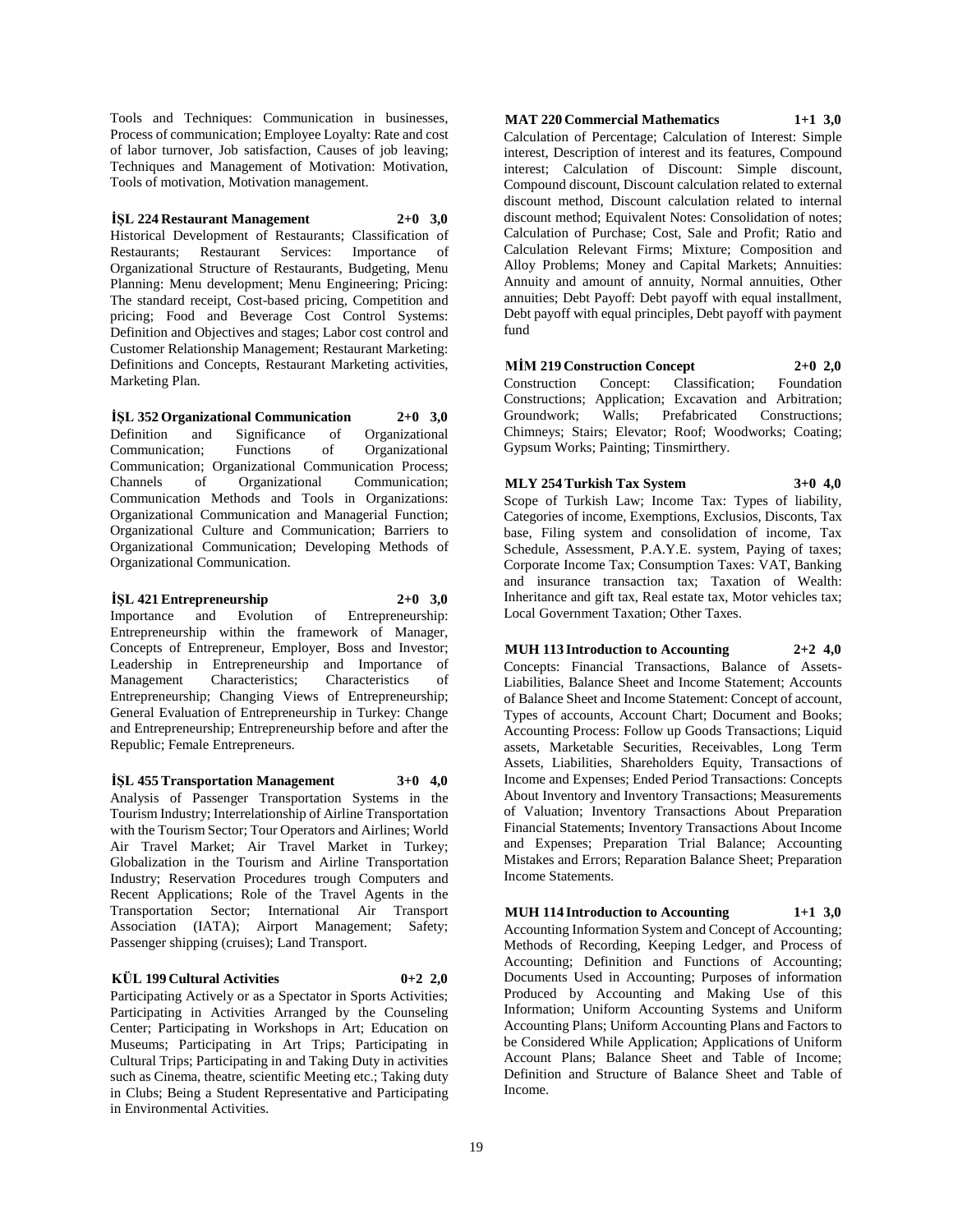#### **MUH 117 Financial Accounting 3+0 4,0**

Accounting and the Business Environment: The basis for business decisions, the users of accounting information, Types of business organization, the accounting equation, Financial Statements; Recording Business Transaction: The account, Double entry accounting, Steps in the recording process, Trial balance; Measuring Business Income and Adjusting Process: Net income, Timing issues, the basics of adjusting entries, the adjusted trial balance, Accrual basis and cash basis of accounting; Completing the Accounting Cycle: The accounting cycle, Using a work sheet, Closing the books; Accounting for Merchandising Operations: Merchandising operations, Perpetual and periodic inventory systems; Accounting Information Systems: Basic concepts, Comparison of manual and computerized accounting systems, Special Journals.

#### **MUH 118 Hospitality Management Accounting 3+0 4,0**

Managerial Accounting; Internal Audit for Properties: Description, Components and Functions; Control of Food: Purchasing, Delivery, Storing and distribution, Production control, Sales, Cost control systems for Food; beverage Control: Purchasing, Delivery, Storing and distribution, Production control, Sales Cost Control systems for beverages; Employment Control; Terms of Cost: Analvsis of Cost Volume Profit; Budgeting- Profit Planning: Importance and objectives; Budget Types and preparation: Functional budgets, Activity budgets, Budget control.

#### **MUH 151 Introduction to Accounting 3+0 4,5**

Concepts of Business and Accounting; Financial Transactions; Balance of Assets-Liabilities; Balance Sheet and Income Statement; Accounts: Concept of account, Types of accounts, Account chart; Document and Books; Accounting Process; Follow up Goods Transactions: Inventories and transactions of the purchase and sale of goods, Periodic inventory system, Perpetual inventory system; Liquid Assets: Cash, Banks, Checkups; Marketable Securities: Share certificates, Bonds; Receivables: Trade receivable, Other receivable; Long Term Assets; Liabilities; Shareholders Equity; Transactions of Income and Expenses; End of Period Transactions; Preparing Financial Statements and Closing Transactions.

#### **MUH 235 Introduction to Accounting 2+1 3,0**

Basic Concepts; Accounting Systems; Concepts in Relation to Accounts: Charging, Crediting, Remainder, closing; Registration Tax Procedures; Tax Law; Turkish Commercial Law; Documentation in Tax; Accounting Books: Day book, Ledger, Enterprise book, Self - employment book; Balance Sheet Calculations: Balance equality, Active and passive equality; Wealth and Sources of Wealth; Revolving and Stable Wealth; Foreign Sources; Short and Long Term Sources; Monotonous Accounting System: Definition, Definition of accounts, Processing, Opening a new account, Opening sub accounts, Preparing balance sheets according to monotonous account plan, Income table accounts, Income table, Cost accounts at monotones account plan, Income table accounts, Transferring cost accounts to income table accounts, Ccalculating term net profit (loss).

**MUH 238 Accounting for Hospitality Industry 2+0 2,0** Definition of Accounting and its Development; Concept of Account; Documents Used in Accounting; Equality of Balance Sheet; Concepts of Profit/Loss; Accounts of Current Assets; Accounts of Fixed Assets; Accounts of Short Term Debts; Accounts of Long Term Debts; Capital Stock; Calculating Rediscount; Amortization; Account Closing; Introduction to Financial Statement (Balance Sheet, Table of Income Statement, Table of Cost of Sales); General Overview; Reinforcing the Discourse by Using Monographs; Applications in Accommodation Industry; Accounts Used Frequently by Hotels and Applications.

#### **MÜZ 151 Short History of Music 2+0 3,0**

Mile Stones in the History of Music; Music of the Antique Period; Music of Far East; Music of Anatolia; Music of the Middle Ages: Gregorian Chants; Music of Renaissance: Bach and Handel; Music of the Classical Age; Pianoforte in the Classical Age; Romantic Age; Nationalist Movement; Contemporary Music; Nationalism and Universality.

#### **MÜZ 155 Turkish Folk Music 2+0 2,0**

Folk songs from different Regions of Turkey are Taught; Aegean Region Zeybek Folk Songs: Eklemedir koca konak, Ah bir ateş ver, Çökertme, Kütahya'nın pınarları, Çemberinde gül oya; Kars Region Azerbaijani Folk Songs: Bu gala daşlı gala, Yollarına baka baka, Dağlar gızı Reyhan, Ayrılık, Dut ağacı boyunca; Central Anatolian Region Folk Songs: Seherde bir bağa girdim, Uzun ince bir yoldayım, Güzelliğin on para etmez, Mihriban ve Acem kızı; Southeastern Anatolian Region; Urfa and Diyarbakır Folk Songs: Allı turnam, Urfanın etrafı, Mardin kapısından atlayamadım, Fırat türküsü, Evlerinin önü kuyu; Blacksea Region; Trabzon, Rize, Artvin Folk Songs: Maçka yolları taşlı, Ben giderim Batuma, Dere geliyor dere.

**MÜZ 157 Traditional Turkish Art Music 2+0 2,0** Description of Traditional Art Music: Basic concepts, Characteristics, Types, Notes, Instruments; The Mode System of Traditional Turkish Art Music; The Rhythmic Pattern of Traditional Turkish Art Music; Samples from Different Modes; Samples from Different Rhythmic Patterns.

# **PZL 101 Marketing Principles I 3+1 4,0**

Definition of Marketing; Context; Development; Modern Marketing Management, Marketing Management and Relation of Environment; Strategically Marketing and Role of Marketing: Business Mission, Enterprise Objects, Making Portfolio; Marketing Information System and Marketing Research; Concept of Market; Consumer Market and Consumer Behavior; Industrial Market and Behaviors of Industrial Buyer; Segmentation of Market; Basic of Marketing Segmentation: Psychological, Demographic, Geographical, Behavioral Segmentation; Selection of Target Market; Focusing Market; Positioning Market.

# **PZL 102 Marketing Principles II 3+1 4,5**

Concept of Promotion; Decisions of Promotion; Concept of Product; Features and Kinds of Product; Decisions of Marketing Mix; Product Life Cycle; Price, Price Politics,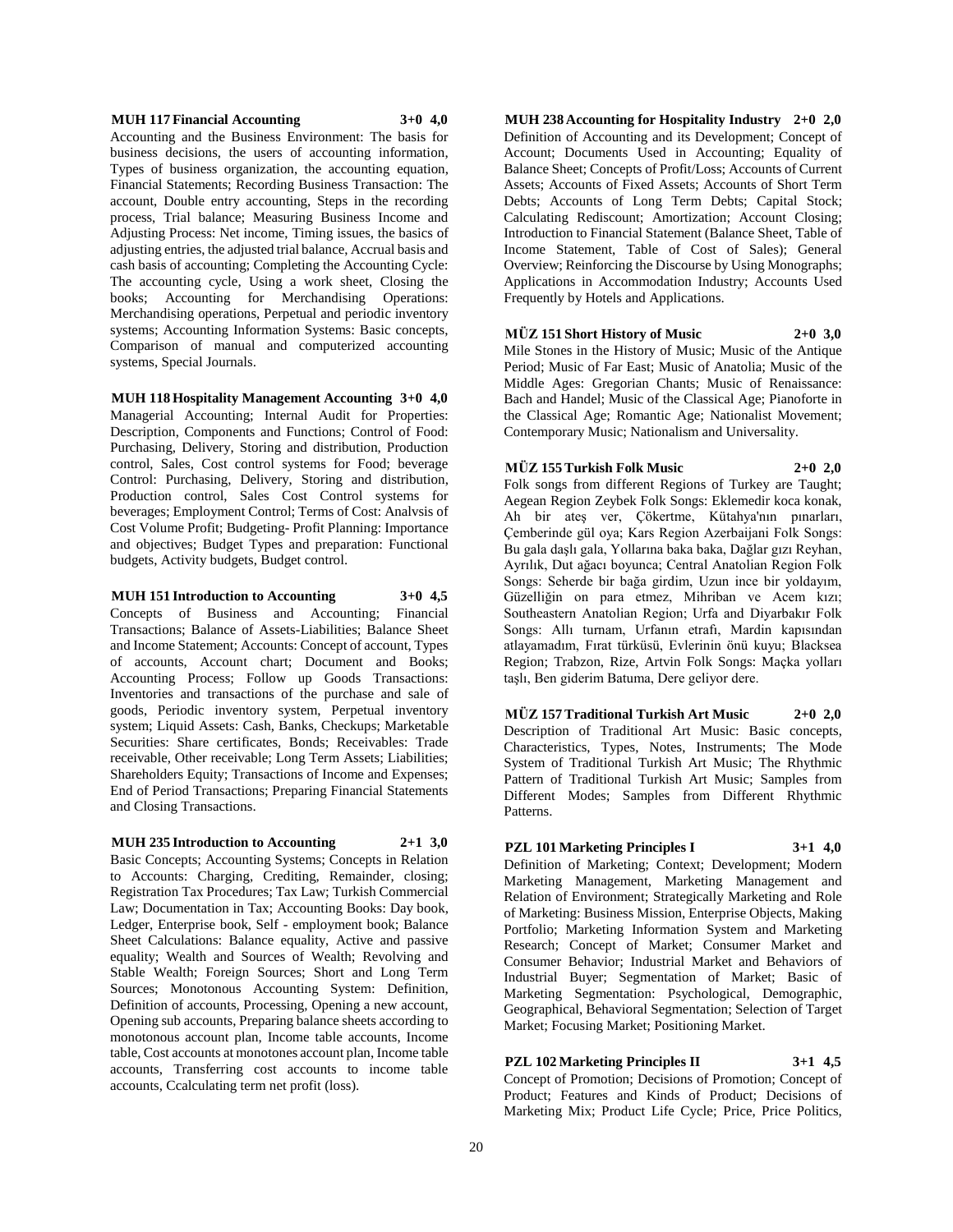Methods of Price, Decisions of Distribution; Marketing Mediators; Design of Distribution Channel; Promotion; Concept of Promotion and Significance; Creating Process of Promotion Mix; Advertising; Public Relationship; Personal Selling; Sales Promotion; Service Marketing; Internet Marketing; Marketing Management; International Marketing.

# **PZL 105 Services Marketing 2+0 3,0**

Distinctive aspects of services: Characteristics of services, Classification of services, Services and environment; Marketing Mix for Services: Service as a Product, Distribution of services and services intermediaries, Pricing services and yield management, Promoting Services; Human factor in service sector: Importance of personnel, Human resources management, Role of customers in service production process, Management of Demand and Capacity in Service Sector; Service Quality: Dimensions of quality, Measurement of quality, Gap Model of quality, Approaches for Quality Improvement, Relationship Marketing: Strategies for retaining customers; Internationalization of Services.

**PZL 107 Principles of Marketing 2+0 3,0** Marketing: Scope, Evolution of Marketing; Marketing Environment; Marketing Research and Marketing Information Systems; Market Segmentation; Selecting Target Markets; Elemets of Marketing Mix: Product, Price, Distribution channels, Promotion; Organization of

Marketing Activities; International Marketing.

**PZL 110 Marketing Information Systems 2+1 3,5** Definition of systematic information, Use of information, Creating information, Information planning and control, Establishing a model bank: Decision models, Macro models, Micro analytic models, Micro behavior models, Graphic models, Logical flowcharts, Casual flowcharts, Functional relationship diagrams, Feedback diagrams, Verbal models, Decision support systems, Creating periodical information, Outside information, Reporting, Analytical marketing system, Marketing intelligence system, Socio-technical systems, Information flow on environmental factors.

**PZL 111 Customer Relationship Management 3+0 3,0** Customer management, customer centered organization; Benefits of customer relationship management (CRM); CRM strategies, communication with customers; Marketing and CRM, organizational aspects of CRM; Customer service management; Customer loyalty; Customer satisfaction; CRM process, building customer relationship, essentials of successful CRM, capturing and evaluating customer information; CRM and continuous improvement in tourism enterprises; Handling with customer conflicts, complaint management; CRM technologies, Internet and CRM, data mining in customer information.

**PZL 114 Brand Management 2+0 3,0** Brand and related concepts, History and evolution of branding; Fundamentals of Brand Management (Corporate image, Prestige management, Social responsibility projects, etc.), Brand personality, Brand image, Brand equity, Brand

value, Brand extension and reduction, Relationship between brand and consumer, Global, International and national brands, Creating a Brand on the Internet, Cases in Brand Management.

**PZL 207 Service Marketing 2+0 2,0**

Developments of Marketing and Services; Definition of Service Concept; Common Features of Services Classifications of Services; The Importance of Service Sector in Recent Days; Service Marketing Mix; Traditional Marketing Mix; Classifications of Services; Product Concept in Services (Service As Product); Distribution of Services; Pricing of Services; Promotion; Human Element in Service Marketing: Staff, Customer, Physical Evidence; Environment, Dimensions of Service Facilities; Demand and Capacity Management in Services Businesses; Capacity of Services; Model, Dimensions, Improving Quality, Service Encounter; Relationship Marketing.

**PZL 216 Consumer Behavior 2+0 3,0**

Introduction to Consumer Behavior; Concept of Consumer; Socio-Cultural Factors Effecting Consumer Behavior: Groups, Family, Social class, Culture and sub-cultures; Psychological Factors Effecting Consumer Behavior: Personality and self concept, Motivation, Learning, Personal attitude, Beliefs; Consumer Decision Process; Community and Consumer Behavior; Protection of the Consumer; Consumer Rights; Legal Aspects of Consumer Behavior.

# **PZL 217 Marketing Communications 1+1 3,0**

Marketing and Communication; Features of Marketing Communication; Characteristics of Marketing Communication; Objectives and Strategies of Marketing Communication; Promotion Mix and its Management; Advertising; Public Relations and Publicity; Personal Sales; Sales Promotion; Dimensions of Product, Brand and Package; Distribution and Price; Direct Marketing; Marketing Communication Management.

**PZL 221 Customer Relationship Management 2+0 3,0** Customer Relationship Management: Characteristics and concept of consumer relationship; New Dimension of Customer Relationship Management: Total quality management in marketing and sales, Creating value for customer; Communication with Customers: Communication model and its elements; Customer Service: Quality and systems; Customer Retention; Measuring Customer Relations: Focus groups, Panels, Critical incident techniques, Questionnaires, Benchmarking; Organization Culture and Change: Creating a customer oriented culture, Barriers of cultural change, Management.

#### **PZL 223 Speech Training 1+1 2,0**

Communication Skills; Individual Communication; Communication Methods; Persuasion Theories; Resisting Persuasion; Persuasive Message; Constructing Message; Persuasion Campaigns; Speaking; Basic Principals of Speaking; Speaker; Types of Speech; Persuasive Speech; Speech Organization and Planning; Listening; Body Language; Tone; Presentation in a Sale?s Campaign.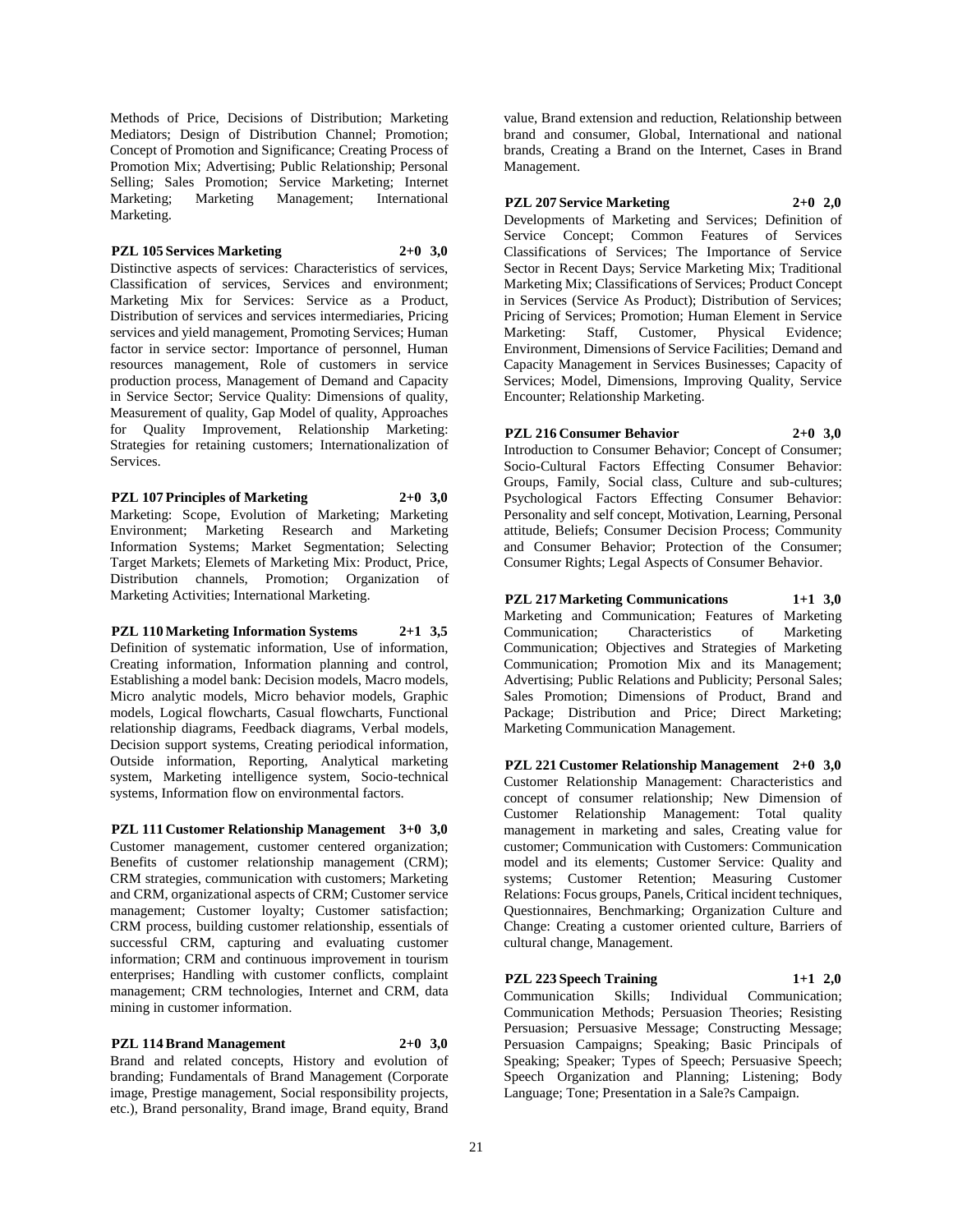#### Responsibilities of Sales Personnel; Rights and Responsibilities of Consumers; Competition; Legal Aspects

of Competition; Commercial Title and Business Title; Brand and Brands; Law of Brands; License Law; Copyright Laws for Creative Work; Ethics in Marketing.

**PZL 224 Marketing Law 2+0 3,0** Fundamentals of Market Law; Relationship Between Law and Marketing; Contracts Law; Legal Dimensions of Sales? Contracts; Consumer Protection; Legal Rights and

# **PZL 225 Technical English I 2+2 3,0**

Active and Passive Voice; Noun Clauses: Structure and Function; Adverb Clause and Its Structure; Relative Clause: Its Structure and Functions; Mixed Clauses and Keys For Translation; Vocabulary Products; Reading Product Catalogues; Adds in Foreign Language; Indirect Object; Exercises for Vocabulary Development in Marketing.

# **PZL 226 Technical English II 1+1 2,0**

Concept of Technical Language; Turkish Equivalence of English Terms in Marketing Technology; English Equivalence of Turkish Terms; Translation Studies in Marketing Literature; Translations from Turkish to English and from English to Turkish in Marketing; Commercial Correspondence in English: CV writing, Letters of inquiry, Letters of complaint, Job application.

**PZL 228 Professional Study and Seminar 2+2 4,0** Studies in Marketing Theories; Practical Studies in Special Topics; Studying Marketing Functions in Private Sector; Group Studies; Group Work and Discussions on Particular Marketing Topics; Analyses of Different Marketing Activities in the Media; Case Studies and Analyses of Different Marketing Topics.

# **PZL 229 Marketing Principles 1+1 3,0**

Marketing; Modern Marketing Management; Environmental Factors in Marketing; Strategic Marketing Process; Characteristics of Consumer Markets; Characteristics of Industrial Markets and Customer Behavior; Market Classification; Selection of Target Market; Product, Classification and New Product Development; Life - circle of the Product; Price; Types of Quotation; Distribution Channels; Physical Distribution; Acquainting; Acquainting Methods; Advertisement; Sales Development and Public Relations; Marketing Research; Data Gathering Methods; Marketing Management and International Marketing.

# **PZL 231 The Law of Customs 1+1 2,0**

Customs; Customs Duty; Funds and Other Taxes and Fees; The Law of Customs; Calculation of Taxes; Criminal Charges and Practices; Regulations Fees and Taxes; Lump-Sum Tax; Exceptions and Exemptions; Unloading and Loading; Customs? Regimes: Temporary storing regime, Introduction regimes, Quotation regimes, Entrepot regimes; Individual Goods, Household Goods; Determination and Control of Customs Value of Goods; Exit Regime: Temporary exit and returned goods; Temporary Acceptance and Temporary Exempt Regime.

**PZL 232 Physical Distribution Management 2+0 2,0** International Marketing and International Commerce; Collecting Data in International Marketing Research; Integration to International Markets; Internationalization Process; Environment of International Marketing; Market Segmentation and Selection of Target Markets; Export and Insurance Transactions in International Marketing; Banking Transactions; Marketing Mix: Product decisions and strategies, Brand selection, Brand and strategies, Packing and labeling; Price Strategies; Distribution Strategies; Promotion Strategies; International Marketing Organizations.

# **PZL 234 Foreign Trade Procedures 2+2 3,0**

Export Procedures: Documents; Procedures and Stages of Exporting; Export Regulations; Notifications; Kinds of Export; Import Procedures: Importing procedures and stages, Import; Payment Techniques: Pre-pay, Payment with goods, Letter of credit, Consigned sale, Acceptance credit, Open account; Foreign Trade Organizations; Delivery Techniques in Foreign Trade.

**PZL 240 Sales Techniques 2+2 4,0** Personal Sales; Development of Personal Sales Techniques; Selling Efforts; Advantages and Disadvantages of Individual Selling; Process of Selling: Determining Potential Buyers, Determining Customer Approach, Role of Speech and Body Language, Objection of Buyers, Completing Sales Process; Consumer Relationship after the Sale: Consumer Follow Up, Additional Services; Care and Repair Services.

**PZL 242 Industrial Products Marketing 2+0 3,0** Characteristics of Marketing Industrial Products; Basic Elements of Marketing: Situation analysis, Determination of the KKV position, Buying-Center Concept, Comparative competition analysis, Identifying the position of an enterprise in the market, Relations of an enterprise with other companies, Classification of industrial product marketing, Characteristics of manufacturing enterprises, System Marketing.

# **PZL 243 International Marketing 2+0 4,0**

International Marketing and International Commerce; Significance and Definition of International Marketing; Collecting Data in International Marketing Research; Integration to International; Internationalization Process; Environment of International Marketing; Market Segmentation and Selection of Target Markets; Export and Insurance Transactions in International Marketing; Banking Transactions; Marketing Mix: Product Decisions and Strategies, Brand Selection, Brand and Strategies, Packing and Labeling; Price Strategies; Distribution Strategies; Promotion Strategies; International Marketing Organization.

# **PZL 244 Retailing Management 1+1 2,0**

Definition of Retailing and Its Position in Distribution Channels, Economic and Social Importance of Retailing, Development of Retailing Industry, Current Trends Affecting the Retailing Industry, Changing Relations of Channels, Technological Developments, Mergers, Channels, Technological Developments, Mergers, Downsizing and differentiation, Internationalization, Types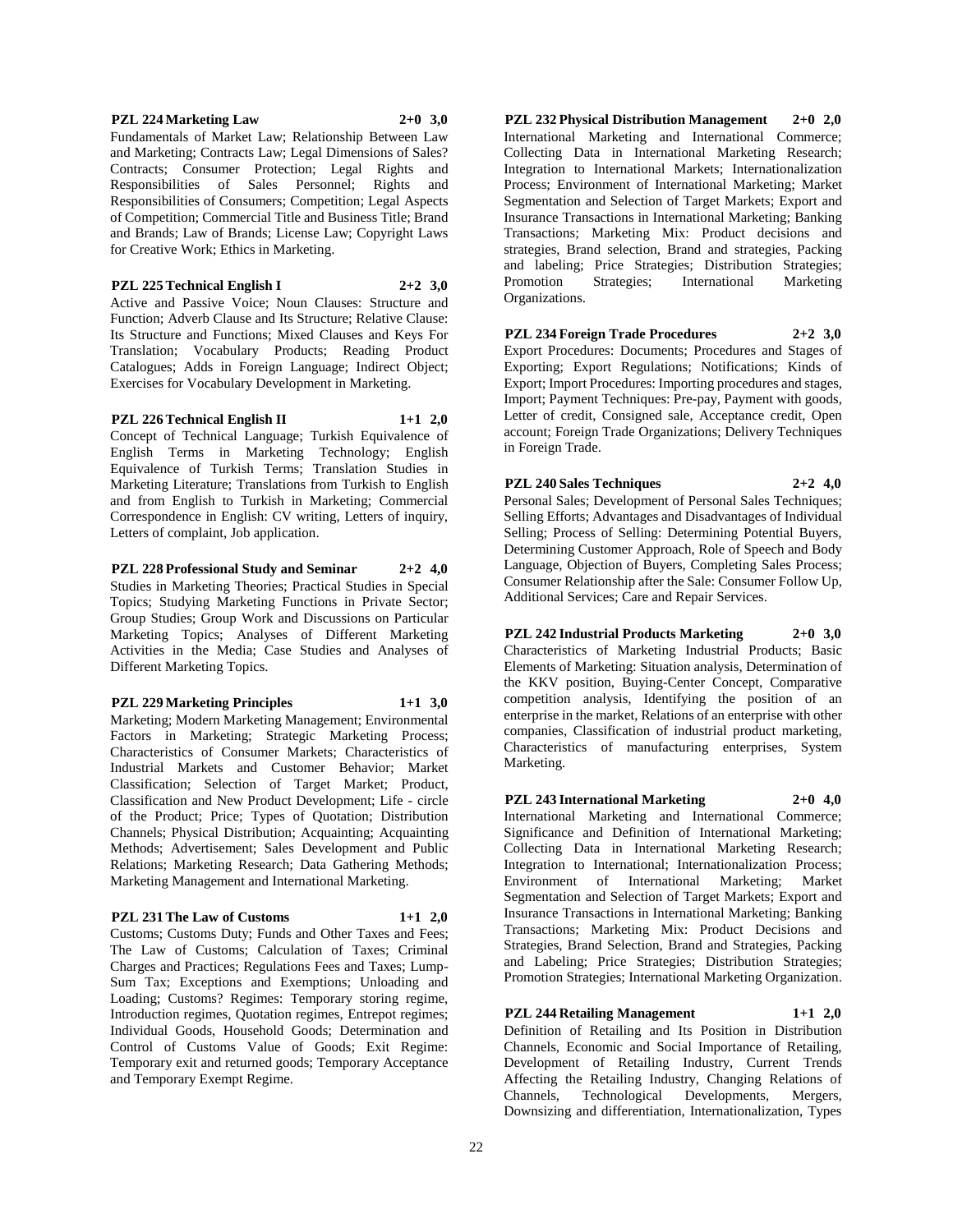and Specifications of Retailers, Retailers by ownership structures, Retailers by product types, Contemporary types of retailing, Virtual stores, Service Retailing, Competitive Strategies in Retailing, Growth Strategies, Retailing life cycle and the effects of fashion, Branding in Retailing Industry.

# **PZL 245 Marketing Research 2+1 5,0**

Concept of Marketing Research; Definition; Significance; Applying Areas; Relationship to Other Disciplines and Limitation; Place of Marketing Research in the Organization; Definition of Research Process; Identifying the Problem, Determining of Data Sources; Sampling Methods of Sampling and Errors; Choosing the Methods Using in Collecting Data: Questionnaire, Observation, Experiment, Projection, Method of Scaling; Collecting Data, Analysis of Data: One Parametric and Multi Metric Analysis; Preparing of Research Report; Kinds of Marketing Research.

# **PZL 246 Brand Management 2+0 2,0**

Brand and related concepts, History and evolution of branding; Fundamentals of Brand Management (Corporate image, Prestige management, Social responsibility projects, etc.), Brand personality, Brand image, Brand equity, Brand value, Brand extension and reduction, Relationship between brand and consumer, Global, International and national brands, Creating a Brand on the Internet, Cases in Brand Management.

# **PZL 247 Sales Management 2+0 3,0**

Concept of Sales Force; Sales Force Management; Sales Management and Planning; Organization of Sales Management; Demand and Sales Schedule; Sales Budgets; Sales Quota and Organizing of Sales Quotas; Sales Regions; Selecting and Training a Sales Force; Payment of Sales Force; Sales Force Motivation; Estimation of Demand; Sales Based on Region; Sales Based on Product; Strategic Sales Planning; Sales Process: Preparation, Stages, Dealing with objections, Selling; Ethic and Legal Dimensions of Sales Management.

# **PZL 248 e-Marketing 2+0 2,0**

Fundamentals of Internet Marketing, Electronic Marketing Strategies, Electronic Marketing Communication, Legal Aspects of Electronic Commerce, Customer Relations in Electronic Marketing, Distribution System in Electronic Marketing, Technology in Electronic Marketing, Competition Strategies in Electronic Marketing, Contemporary Electronic Marketing.

# **PZL 254 Direct Marketing 2+0 4,0**

Concept of Direct Marketing; Development of Direct Marketing; Objectives of Direct Marketing; Advantages and Disadvantages of Direct Marketing; Characteristics of Direct Marketing; Marketing Mix and its Relation to Direct Marketing; Direct Marketing Tools and its Management; Direct Sales; Automatic Sales; Mail Order; Tele Marketing; Electronic Shopping; Characteristics.

**PZL 405 International Marketing 2+0 3,0** Introduction to International Marketing: Fundamental

concepts, Definition, Advantages, Environmental Factors Effecting International Marketing Efforts; Information Systems and Sources in International Marketing; Associations of International Marketing Activities; Competition in International Markets; Marketing Research in International Markets; Research Techniques and Limitations of International Market Research; New Product Development; Pricing, Distribution and Promotion in International Markets; Import Export Activity.

**RHİ 106 Introduction to Communication 2+0 3,0** Communication; Basic Factors in Communication Process: Source, Message, Receiver, Coding, Decoding; Effective Communication Methods; Communication Environment; Types of Communication: Individual, Social, Organizational Communication; Verbal and Written Communication; Nonverbal Communication; Information Technology; Interpersonal Communication; Intrapersonal Communication; Mass Media; Group Dynamics in Communication; Communication Channels; Choosing Communication Tools According to Time, Place and Subject Matter; Dimensions of Communication in an Organization; Organizational Communication and Job Satisfaction.

# **RHİ 107 Communicating 1+1 2,0**

Definition and Types of Communication; Process of Communication; Types of Communication; Verbal Communication; Principles of Verbal Communication; Written Communication; Types of Written Communication; Types of Documents Used within Organizations; Communication at Work; Communication Techniques Used in Work Environment; Graphic Communication; Positive and Negative Aspects of Common Communication Devices; Using Technological Equipment in Communication; Effects of Modern Technology in Individual and Social Communication.

#### **RHİ 213 Public Relations 2+0 2,0**

The Concept and Development of Public Relations; Public Relations as a Tool of Marketing Communication; Public Relations and the Concept of Targeted People; Behavior Dimension of Public Relations; Basic Principles of Public Relations; Relationship Between Marketing and Public Relations; Management of Public Relations Activities: Activities, Stages; Tools and Techniques of Public Relations, Evaluation of Results, Public Relations During Crisis.

# **RHİ 217 Advertisement 2+0 4,0**

Concept of Advertisement; Goals of Advertisement; Kinds of Advertisement; Process of Advertisement; Development of Advertisement; Social, Economic and Legal Aspects of Advertisement; Advertisement Theories; Market Studies in Advertisement: Product Analysis, Market Analysis, Media Analysis, Competition, Economic Structure, Legal Limits; Planning Advertisement Campaigns; Process of Advertisement Campaigns; Writing Advertisement Text; Creating Advertisement for Print Media; Planning and Choosing Advertising Media; Advertisement Budget;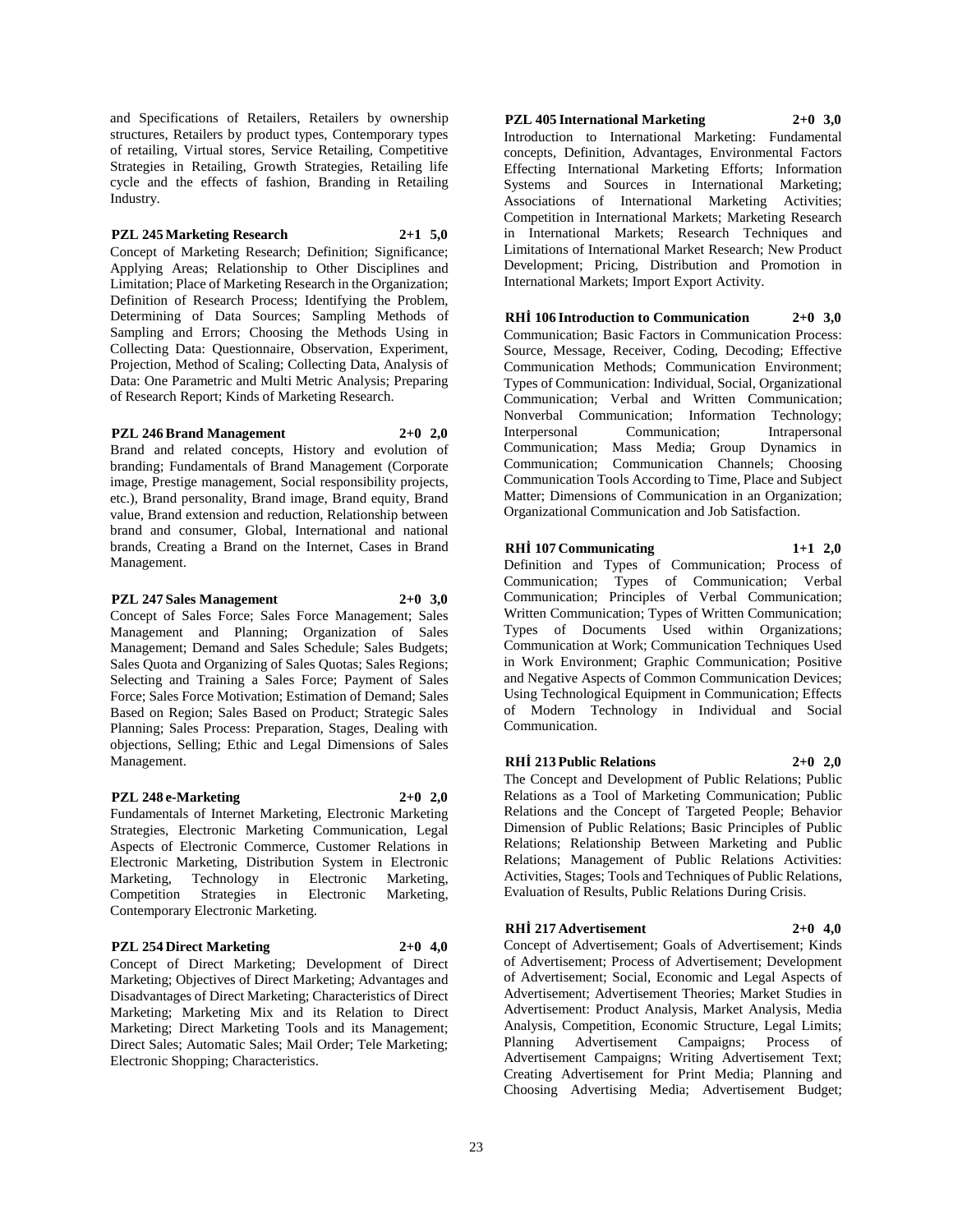Measuring Effectiveness of Advertisement; Advertisement in Turkey; International Advertisement.

# **SAĞ 102 First Aid 2+0 2,5**

Social Importance of First Aid; Aims of First Aid; Precautions To Be Considered by The One Who Will Apply First Aid; Human Body; First Aid Materials; Strangulations and Supplying Respiration; Stopping Bleedings and Supplying The Blood Circulation: External and internal bleeding signs and first aid, Recognition of blackout of consciousness and first aid, Shock causes and recognition of shock related to bleeding and first aid, Coma degrees and first aid, First aid in heartbeat stopping, Applying cardiopulmonary resuscitation (CPR) and artificial respiration together; Injury Types and First Aid; Burn and Boils; Fractures, Dislocations and Spraining; Poisonings, Freezing, Hot and Electric Shocks; Communication; Preparation of Injured Person for Carrying and Carrying Types.

#### **SAN 155 Hall Dances 0+2 2,0**

Basic concepts. The ethics of dance, Dance Nights, Dance Costumes, National International Competitions and rules/grading, Basic Definitions, Classifications of Dances: Social Dances; Salsa, Cha Cha, Samba, Mambo, Jive, Rock'n Roll, Jazz, Merenge; Flamenko, Rumba, Passa -Doble, Argentina tango, Vals, Disco, Quickstep, Foxtrot, Bolero, European Tango: Ballroom Dances; Sportive Dances; Latin American Dances; Samba, Rumba, Jive, Passa-Doble, Cha Cha, Standart Dances; European Tango, Slow vals (English), Viyana vals, Slow foxtrot, Quickstep.

#### **SEK 107 Commercial Documents 2+0 3,0**

Accounting and Balance Sheet; Presentation of Periodic Financial Statements; Classifications of Accounts;<br>Information of Processing Cycle; Recording Information of Processing Cycle; Recording Chronologically; Accounting Documents for Banking; Chamber of Trade and Industry.

# **SEK 108 Filing and Archives 3+0 3,0**

Filing Techniques; Types of Filing: Alphabetical filing systems, Numbered filing systems, Other filing systems; Organization of the Filing Unit; Filing Equipment and Means; Filing Process; Documents to File; Archives.

#### **SEK 114 Filing Techniques 2+1 4,0**

Definition of Filing; Historical Development; Managing Filing Services in Organizations; Characteristics of Efficient Filing Systems; File Plan; Developing a New Filing System; Organizing a Filing Unit; Filing Systems; Filing Process; Archives; Archiving Process.

# **SEK 119 Basics of Secretarial Skills 2+0 2,0**

Who is a Secretary? Concept of Secretary in Contemporary Business Organizations; Personality of a Secretary; Skills Needed in a Successful Secretary.

**SEK 121 Keyboard Techniques 1+2 3,0** Page Arrangement of Documents: Horizontal'Vertical straightening; Documents and Style in Documents;

Correcting Mistakes; Writing from a Rough Draft; Tables; Inserting Text into the Table; Table Drafting Programs; Internal and External Organization of Correspondence; Typing in a Foreign Language; Multiple Pages; Letters; Numbering the Pages.

**SEK 123 Basics of Protocol 2+0 3,0** Protocol and Rules of Protocol; Organizational and Professional Protocol; Etiquette in Protocol; Preparing a Protocol List; Written Protocol; Seating Protocol; Preparing Meeting Documents; Taking Minutes of a Meeting; writing Reports of a Meeting; Preparing Letters of for Various Occasions; Welcoming Visitors.

**SEK 212 Public Sector and Private Sectors 2+1 3,0** Public and Private Sector Management; Organizational Structures of the Private Sector; Organizational Structure of Public Sector; Public Management; Differences in Public and Private Sector Management; Functions of Public and Private Sector Organizations; Central and Local Organizations; Bureaucracy; Staff Management in Public and Private Organizations.

**SEK 214 Case Analysis 2+0 3,0** Discussing Office Management; Creating Cases to be Discussed and Processed; Sample Problem Solving and Understanding the Process of Problem Solving; Understanding Possible Problem Areas; Correcting Mistakes; Developing Ability for Problem Solving and

#### **SEK 217 Office Management 3+0 5,0**

Creative Solutions.

Management and Office Management; Responsibilities of an Executive; The Organization of an Office; Characteristics and Officers; Planning; Choosing Employees; Types of Employment; Supervision; Physical Environment in an Office; Ergonomics; Delegation of Power and Responsibility; Methods of Increasing Productivity in the Office.

**SEK 218 Crisis and Stress Management 1+1 2,0** Crisis: Sources, Types; Crisis Management; Recognizing the Factors Causing Crisis; Crisis Management Process; Developing Adaptation Mechanisms; Choosing Different Crisis Management Approaches; Stress Factor and Crisis; Organizational Stress; Stress Management; Effects of Stress on the Individual and the Organization; Coping with Stress as a Individual and as an Organization.

#### **SEK 219 Effective Speech 1+1 2,0**

Planning an Effective Speech; Determining the Aim of the Speech; Different Stages of a Speech; Factors to be Considered in Planning a Speech; The Message; The Audience; The subject Matter; The Effects of Nonverbal Behavior on the Speech; Gestures and Facial Expressions; Developing Self-confidence; Persuasive Speech; Class **Exercises**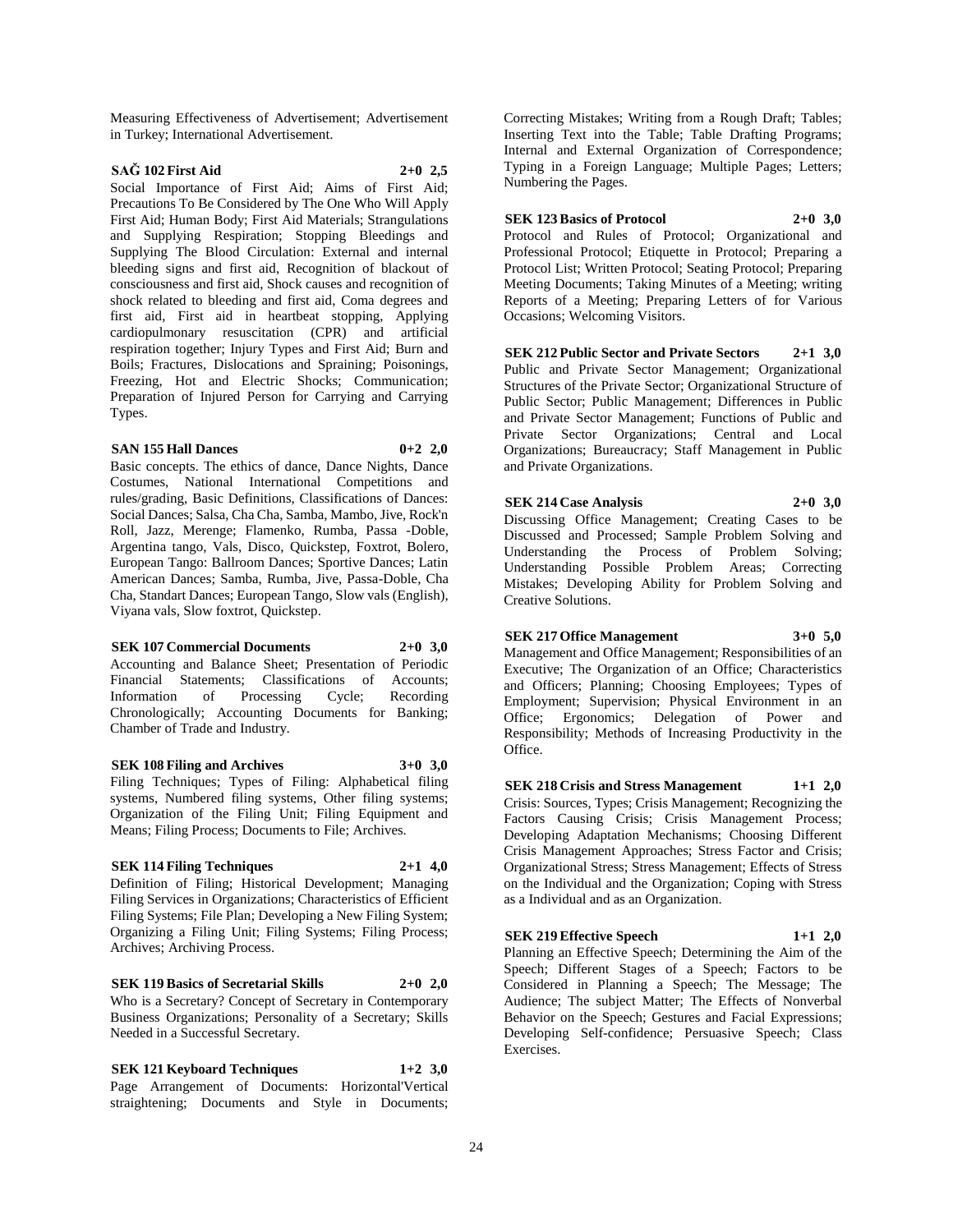#### **SEK 221 Office Technology 1+1 2,0**

The Use of Automation in the Office; Office Automation; Advantages of Office Automation; Office Automation Systems: Teleconference, Computer, Computer Hardware, Inputting Hardware, Processing Hardware, Outputting Hardware, Storing Hardware, Operating Hardware, Operating Systems, DOS, Windows Operating System, Office Programs, Word Processing Programs, Process Table Program, List Management Programs, Agenda Programs, Graphic Programs, Presentation Programs, Multimedia Programs, Computer Networks, Internet; Electronic Mail.

#### **SEK 223 Business English I 2+2 3,0**

Speaking: Introducing yourself and others when required, Giving information about work and workplace, Formal requests, Offering help, Responding to complaints; Making explanations on documents such as forms, lists, booklets, Accepting or refusing an idea or a suggestion, Expressing your own ideas, expectations, pleasure and displeasure, Apologizing and giving an excuse, Responding to an apology, Telling a past situation or event; Listening and Writing: Correct punctuation and spelling, CV writing, Writing formal letters for such purposes as ordering products, complaining, thanking, explaining, etc., Note taking, Telling events in written from in chronological order; Reading Comprehension: Distinguishing passive voice and active voice, adjective clauses, conjunctions of time, conjunctions of purpose, conditional sentences, indirect speech and so on in written texts; Comprehending specific terminology and abbreviations.

#### **SEK 224 Business English II 2+2 3,0**

Speaking: Expressing sadness, regret, necessity and obligation in professional settings, comparing products, situations or functions, Making and responding to suggestions in the workplace, Reporting about a completed project in written and oral form, Telling plans about the future, Speaking professionally on the phone, Scheduling an appointment on the phone, Talking about estimations and possibilities, Expressing numbers, rates and percentages, Expressing advantages and disadvantages of an opportunity,<br>Making comparisons; Listening Comprehension: Making comparisons; Listening Comprehension: Comprehending face-to-face conversations and conversations on the phone, prefixes and suffixes, and abbreviations, Note taking; Writing: Conforming to punctuation and spelling rules, Writing an agreement or a contract, Listing the procedures of a specific work, Drawing up the documents used in export and import.

# **SEK 225 Business Correspondence 1+2 3,0**

Communication and Written Communication; Oral Communication Written Communication; Distinguishing Features: Written communication of form and content; Spelling; Types of Correspondence: Official Correspondence; Business Correspondence; Special types of Correspondence; Preparing a resume; Writing a Report; Special Forms and Content; Styles of Professional Correspondence and their Features.

**SEK 228 Presentation Techniques 2+0 3,0** Presentation Methods; Narration, Discussing, Question'Answer; Presentation and Stages of Presentation; Using Effective Presentation Techniques: Animation, Projection; Preparation for Presentation: Brain storming, Developing aims, Clarifying main ideas, Designing activities for active participation, Presentation time, Preparing presentation flowchart, Getting attention, Ending; Common Errors in Presentations; Selection of Visual and Auditory Means; Using Computers in Presentations; Presentation Software: PowerPoint; Visual Literacy; Creating Visuals; Interpreting Visuals.

# **SEK 230 Speed Reading Techniques and Shorthand 1+1 3,0**

Shorthand; Ability of Use Shorthand in the Office; Speed Reading and Techniques of Developing faster Reading Skills for the Office; Developing Memory Skills and Recall Techniques; Skimming and Scanning in Reading.

**SEK 232 Meeting Management 2+0 3,0**

What is meant by Meeting?; Aims of Meetings; Types of Meetings: Informing meetings, Problem solving meetings, Creative meetings, Training meetings, General meetings; Characteristics of Meetings: Number of people, Subject matter, Frequency, Motivation; Organizing a Meeting: Agenda, Aim, Time and Schedule, People, Meeting Environment; Meeting Process: Reporting, Keeping Minutes at the meeting; Post Meeting Process: Writing Meeting Decisions, Distribution of the Meeting Report.

**SEK 234 Executive Secretarial Training 2+1 4,0** Secretary in an Organization; Responsibilities of the Executive Secretary; Personal and Professional Characteristics of an Executive Secretary; Contribution of the Executive Secretary to the Administrative Function; The Role of Executive Secretary in Efficient Management.

#### **SEK 236 Numerical Applications For Executive Assistants 3+0 3,0**

Algebra; Exercises with Numbers and Equations; Linear Inequalities; Applications of Inequality; Functions and Graphs; Lines; Parabolas and Systems; Exponential and Logarithmic Functions; Matrix Algebra; Introduction to Probability and Statistics; Additional Topics in Probability; Graphs, Continuous Random Variables, Financial Mathematics, Computing and Multivariate Linear Problems; Set Theory; Algebraic and Logarithmic Operations; Identities, Equations and Inequalities; Relations, Functions and Functional Operations; Linear Functions and Economic Applications; Non-Linear Functions; Multivariate Functions;

# **SNT 155 History of Art 2+0 2,0**

History of Civilization and Evolution of Art: Prehistory to Present; Concepts and Terminology in Art with Samples; Interrelation among Art-Religion and Society; Effects of Religion on Artistic Development; Reflections and Interpretations of Judaism, Christianity and Islam on Art; Renaissance: Emergence, Effects, Artists, Works of Art; Architecture and Plastic Arts; Art in the 19th and 20th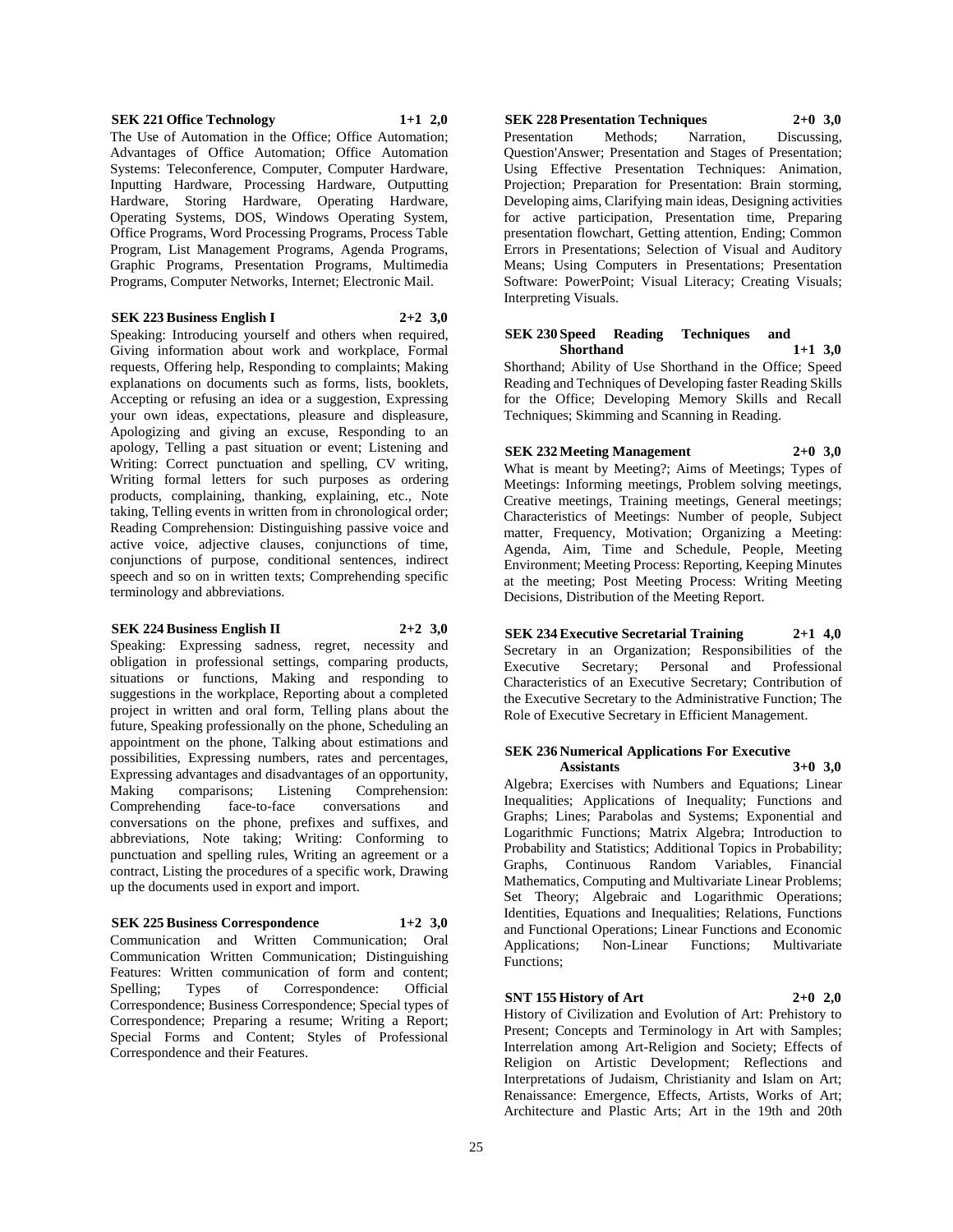Centuries: Relevanceof the main historical events of the period.

#### **SOS 118 Behavioral Sciences 2+0 2,5** Introducing the Behavioral Sciences; Introduction to Sociology and the Sociological Method; The Emergence of Science of Sociology and Sociological Theories; Society and Social structure; Culture; Socialization; Social Groups; The Family; Social Stratification and Social Change; Technology and Environment; Psychology of Lifelong Development; Motives and Emotions; Sensation and Perception; Learning; Psychology of Personality and Personality Theories; Deviant

Behaviors and Conformity; Social Effects on Behavior; Attitudes; Application Areas of Psychology and Some Measurement Tools Used in Psychology.

**SOS 120 Organizational Behavior 2+0 2,0** Introduction to Organizational Behavior and Scientific Foundations of Organizational Behavior; Historical Development of Organizational Behavior; An Individual and Personality in an Organization; Attitudes and Job Satisfaction; Foundations of Personal Differences; Biographical Characteristics; Abilities and Learning; Organizational Culture; Groups and Group Process in Organizations; Working with Groups; Techniques in Organizations and Participants Management; Motivation Process and Theories of Motivation; Leadership and Theories of Leadership; Conflict in Organizations; Stress and Stress Management; Organizational Environment and Technology; Organizational Change; Organizational Development; Team Working and Team Making Process; Power and Political Behavior in Organizations.

# **SOS 130 Social Behavior and Protocol 2+0 3,0**

Rules of Social Behaviors: Components; Law, Ethics so on; Rules of Social and Institutional Behaviors: Social Ceromonies and Celebrations: Social and Institutional Visits and Gifts: Rules of Visits; Official and personal/social visits; Presenting gift and flower; Invitations and Feasts: Public and Insstitutonal Protocol: Definition and types; Basic protocol rules; Public and institutional protocol practices: Meetings; National and official celebrations; Institutional ceremonies; VIP; Protocol of Institutional Behaviour: Subordinatesuperior relations; Relations with customers; Basic Rules in Human Relations.

#### **SOS 155 Folkdance 2+0 2,0**

Dance in Primitive Cultures; Dance in Earlier Civilizations; Dance in the Middle Age and Renaissance; Dance in the 18th and 19th Centuries; Dances of the 20th Century; Ballet; Turkish Dances; Emergence of Folkdance; Anatolian Folkdance: Classification, Accompanying instruments; Methods and Techniques of Collecting Folkdance; Problems in Collecting Folkdance; Teaching of Folkdance; Adapting Folkdance for Stage: Stage, Stage aesthetics and Choreography, Orientation and choreography.

# **TAR 157 Atatürk's Principles and History of Turkish Revolution I 2+0 2,0**

Concepts; Definitions; Methods and Sources; Industrial Revolution; Collapse of Ottoman Empire (19. Century); First and Second Constitutional Government; Trablusgarb and Balcan Wars; The First World War; Mondros Cease-fire Treaty; Principles of Wilson; Conference of Paris; Arrival of Mustafa Kemal to Samsun and the Situation in Anatolia; Amasya Circular, National Congress; Opening of Turkish Grand National Assembly and Rebellions; Forming of Regular Armies; I. and II. İnönü Wars; Kütahya and Eskişehir Wars; Sakarya War and Major Aggression. Treaties in the War of Independence; Lausanne Treaty; Abolition of Sultanate.

#### **TAR 158 Atatürk's Principles and History of Turkish Revolution II**

Declaration of Republic; Abolition of the Caliphate; Abolition of the Tekkes; Reforms: Dress, Calendar, Alphabet, Political and Justice System reforms, National Economy Policy, The Use of International Number System; International treaties signed by Turkish Republic (up to 1938); Atatürk's Fundamental Principles: Republicanism, Nationalism. Populism, Etatism, Secularism, Revolutionism.

#### **TAR 165 Atatürk's Principles and History of Turkish Revolution I 2+0 2,0**

Reform efforts of Ottoman State, General glance to the stagnation period, Reform searching in Turkey, Tanzimat Ferman and its bringing, The Era of Constitutional Monarchy in Turkey, Policy making during the era of first Constitutional Monarchy, Europe and Turkey, 1838-1914, Europe from imperialism to World War I, Turkey from Mudros to Lausanne, Carrying out of Eastern Question, Turkish Grand National Assembly and Political construction 1920-1923, Economic developments from Ottomans to Republic, The Proclamation of New Turkish State, from Lausanne to Republic.

#### **TAR 166 Atatürk's Principles and History of Turkish Revolution II 2+0 2,0**

The Restructuring Period; The Emergence of the fundamental policies in the Republic of Turkey (1923-1938 Period); Atatürk's Principles, and Studies on Language, History and Culture in the period of Atatürk; Turkish Foreign Policy and Application Principles in the period of Atatürk; Economic Developments from 1938 to 2002; 1938-2002 Period in Turkish Foreign Policy; Turkey after Atatürk's period; Social, Cultural and Artistic Changes and Developments from 1938 to Present.

# **THU 201 Community Services 0+2 2,0**

The course aims to integrate the students with the community and enable them to utilize the knowledge they have accumulated in their courses. The students participate in different community projects such as helping young students at their study periods or after school study sessions , aiding the elderly in nursing homes, helping disabled individuals with various tasks, helping Social Services and aiding children with their education etc. The students also try to work in projects which raise environmental awareness.

# **TİC 106 International Trade Theory 3+0 4,0**

Classical Theory of International Trade:Absolute advantage theory, Comparative advantage theory; Internetional Trade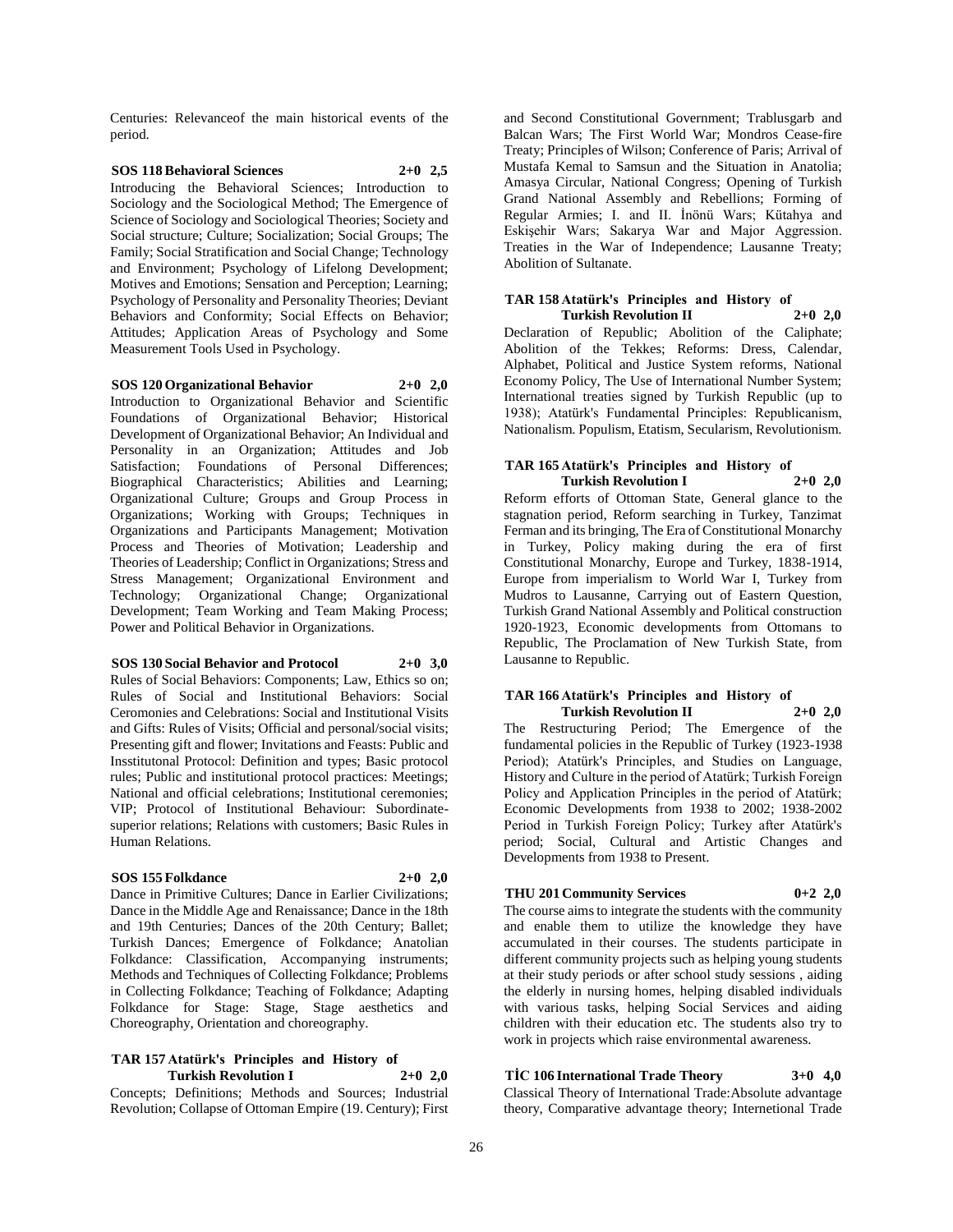Theory based on Supply and Demand, Formation of International relative prices, Analysis with Social Unconcern Curve, General equilibrium in economy; Factor Equipment Theory, Basic result from theory, Theorems from Heckscher-Ohlin Model, Testing theory; New theorems for explaining International Trade; International Trade Theory and Economic Growth Analysis; Increase in factor supply, Technological development, Growth, Trade boundaries and welfare relation, Becoming destitution growth, Improvement and Comparative advantage.

## **TİC 108 E-Commerce 1+1 3,0**

Knowledge Economy; Base of E-Commerce; E-Commerce and Types of E-Commerce; Security in E-Commerce; Legal Regulations Related to E-Commerce; E-Commerce and Information Systems; E-Commerce Applications in the World and in Turkey; E-Government and E-Government Applications in the World and in Turkey; E-Banking Applications and Control; E-Marketing; E-Commerce and Logistics; E-Commerce Taxation; Security of E-Commerce Systems / Problems and Solutions.

# **TİC 201 Accounting in Foreign Trade 2+0 4,0** Accounting Documents Used in Foreign Trade; Accounting

of Exchange Transactions; Export Finance; Export Accounting; Financial Techniques Used in Foreign Trade; Bill of Exchange; Acceptance of Bill of Exchange; Terms of Payment in Foreign Trade; Payment on Receipt of Goods; Payment on Receipt of Invoice; Stock Exchange Transactions; Deposits Transactions.

#### **TİC 207 Economic Geography 3+0 3,0**

Economic Geography; Factors Effecting the Economy; Agriculture; Geography; World Food Sources; Using Forests and Protection; Mines; Energy Sources; Geography; Industry; Geographic Connection; Population; Migration; Causes of Population Increase; Urban and Rural Areas;, Economic and Geographic Structure in Turkey.

# **TİC 209 Vocational English I 3+0 3,0**

Introducing Oneself; Using 'used to? for Habitual Actions in the Past; Asking for Directions; Imperatives; Comparisons using adjectives; Giving Instructions; Modal Verbs: Future with 'going to? and 'will?; Making Requests: Using 'would? and 'could?; Writing Apology and Thank you Letters; Gerunds and Infinitives; Compound Nouns; Countable and Uncountable Nouns; Relative Clauses of Time; Adverbial Clauses of Time.

#### **TİC 210 Vocational English II 3+0 3,0**

Describing Possibilities; Past and Present Tenses; If-Clauses with 'will? and 'may?; Use of Adjectives and Adverbs in Describing People's Qualities; The Passive with and without 'by?; Adverbial Clauses; Use of Relative Clauses in Describing Movies, Books and People; Giving Definitions and Explaining Meanings; Reported Speech; If-Clauses with 'could, 'would?, and 'might?; Finding out about Likes, Dislikes, and Wishes; Causatives.

# **TİC 211 Foreign Trade Financing 3+0 3,0**

The concept of foreign trade and the structure of foreign trade, the concept of export and analyzing export within the process, free zones, offshore trade and offshore banking, types of sales used in export in export planning., financial aspects of payment types used in exporting, national and international institutions financing the export, export finance provided by Eximbank, alternative methods that can be used in export financing, risks and the sources of risks in foreign trade, methods of avoiding from risks in foreign trade payment methods used in importing, alternative methods that can be used in import financing, foreign exchange transactions in foreign trade

#### **TİC 212 Applications of Exporting and Importing 0+6 6,0**

Practices for showing how to handle the transaction of customs and foreign exchange related to the importing and exporting and how to complete the operation after exporting; Organizing documents used in exporting and importing; Applications for showing how to register (accounting) the operations of importing and exporting; how to interpret the legislations related to customs and to calculate custom taxes; to receive funds and use. Studies for identifying the customs values and controlling; how to arrange and keep commercial and formal documents used in transactions related to foreign trade and their financing and types of payments for insurance; Institutions responsible for the transactions of importing and exporting and Observing and reporting how to settle relations with these institutions.

# **TİC 213 Writing Techniques in Foreign Trade and Monitory Exchange 3+0 4,0**

Exchange: Purchasing and selling of exchange, State controls and regulations, Organizations for exchange control, Important documents for selling and buying of exchange in import and export, Bill of exchange, Capital movement, Exchange credits, Regulations governing foreign exchange in Turkey; Case studies.

**TİC 215 Export and Import Techniques 3+0 5,0** Export; Legal Aspect of Export; Delivery Methods in Foreign Trade (INCOTERMS); Export Procedures in Turkey; Subsidies in Export; State Policies in Export; Export Financing; Export Market Research; Export Credit Guarantee; Export Credit Insurance; Custom's Procedures; Custom's Declaration; Case Studies; Export Management; Significance of export for Turkey; Definition of Import; Characteristics; Significance of Imports in Foreign Trade; Legal Aspects of Importing; Imports Documents; Terms of Payment in Import; Import Procedure; Customs and Exchange Procedures; Import License; Import Quota; Import Procedure for Subsided Investments; Standardized Import Policy; Significance of Imports for Turkish Economy.

# **TİC 216 Sales Techniques 2+0 3,0**

Personal Sales; Development of Personal Sales Techniques; Selling Efforts; Advantages and Disadvantages of Individual Selling; Process of Selling: Determining potential buyers, Determining customer approach, Role of speech and body language, Objection of buyers, Completing sales process;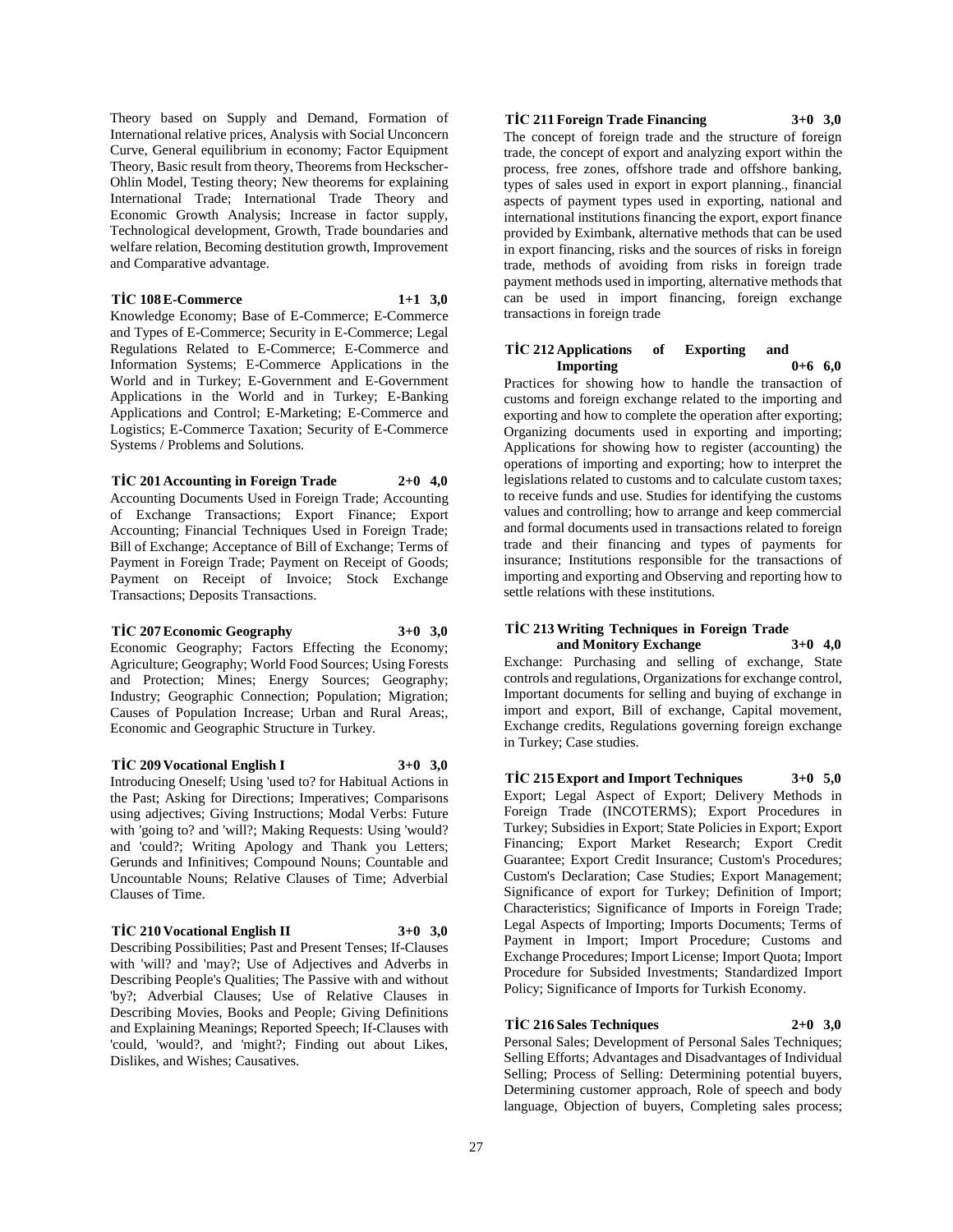Consumer Relationship after the Sale: Consumer follow up, Additional services; Care and Repair Services.

**TİY 308 Republic Era Turkish Theatre 2+0 3,0** Republic Era Turkish Theatre: Political, Social, Cultural Art Life; Theatre Concepts; Western Theatre; Theatre Perception; Effects of Western Theatre on Turkish Theatre; Dramatic Types; Acting Methods, Directing, Playwriting, Dramatic Styles; Theatre Buildings; Directing Techniques; Analyzing Developments of Theatre; Theatre Education; State Theatres; Private Theatre Companies.

**TKY 204 Total Quality Management 2+0 2,0** Quality Concept; Historical Evolution; Strategic Quality Concept; Quality Dimensions; Factors Effecting Product and Service Quality; Quality Management and Evolution of Management; Characteristics of TQM as a Management System; Preparing TQM; Tools Using TQM; TQM in Turkey; TQM, ISO 9000 Quality Assurance Systems and

# **TKY 207 Quality Management Systems 2+0 3,0**

Quality Circle Applications for Problem Solving.

Quality: Basic concepts; Quality approaches; Quality and productivity; Quality and cost; Total Quality Management (TQM); International quality system; Standard and Standardization; Benefits of standardization; Setting the standards; Importance of the standards in manufacturing and service sectors; Certification and accreditation; Turkish Institute of Standards Certification Procedures; International standardization procedures ; Management Quality and Standards: Importance and definition of TS EN ISO 9001 and 22000 Quality Management Systems; Fundamentals of TS EN ISO 9001 and 22000 Quality Management Systems; TS EN ISO 9001 and 22000 Quality Management Systems Certification Procedures; Environmental Standards: Definition and importance of environmental standards; TS EN ISO 14001 Standard; Environmental management system requirements; Implementation stages of environmental management standards; Waste recovery and recycling.

# **TRZ 112 Hotel Management 2+0 4,0**

Tourism and Hospitality Industry; Historical Development and Features; Definition and Classification of Hotel Enterprises; Hotel Investments and Financing; Where to Built Hotels; Cost of Investment; Finance and Funds; Providing Capital by Hotel Credits and Demands for Credit; Calculations of Productivity; Management of Hotels and Management Functions; Job and Task Descriptions; Organizing Hotel Enterprises, Model of Organizational Function; Establishment of Hotel Organizations and Features of Organization Types.

#### **TRZ 114 Introduction to Tourism 2+0 3,0**

The Concepts of Tourism and Tourist; Types of Tourism; Basic Factors effecting the Evolution of Tourism: The tourism sector; Tourism supply; Components of touristic product; Demand in tourism; Factors effecting tourism demand; Interrelationship between Tourism Economical; Social and Physical Environment; Tourism in Turkey; Evolution of tourism in Turkey; Structure of tourism system

and tourism organizations in Turkey; Tourism problems in Turkey; Sustainability in Tourism: Future trends in tourism; International tourism trends; Future trends in tourism in Turkey.

# **TRZ 118 Front Office Management 2+1 4,0**

Management Principles of The Front office Management; Security In Front office Operations; Security Principles For Whole Hotel; Management of Front office Reservations; Reception; Front Cash; Operations of Telephone Center And Process of Control; Price of Room Sales; Techniques of Room Sales And Reporting; Estimated Reports; Analysis of Expenditures And Revenues; Techniques of Reporting; Planning of Job Flow In Shift Systems; Systematic Control Processes For All Facilities; Managing And Auditing Personnel With Uniform; Integrating Services Performed By Personnel With Uniform Into Services Provided Inside The Hotel; Managing And Auditing Services of Night Shift; Contents And Auditing of Night Services In Front office; Transferring Services To The Morning Shift Smoothly; Hygiene of Front Office Personnel And Hygiene of Front office Work Area.

# **TRZ 131 Principles of Nutrition and Menu Planning 2+1 3,0**

Features of Food Necessary for Healthy Nutrition; Daily Food Requirements for Balanced Nutrition; Principles of Nutrition; Food and Their Features; Definition of Menu Plan; Factors Effecting Menu Planning; What is Menu Planning?; Which Food Should be Included in the Menu?; Preparing Menus; Standard Recipes and Portions Suitable for Social and Economic Status of Guests; Identifying Pleasure and Preferences of Customers; Menu Applications and Converting Them into Standard Recipes.

## **TRZ 132 Kitchen Services 2+1 3,0**

General Structure of the Tourism Industry; Food and Beverage Establishments: Definition, Purpose; Significance and Types; Management; Kitchen Management and Organization; Basic Kitchen Planning; Menu Planning and Development; Menu Creation Process in Food Preparation (Recipes on the Preparation of Standards); Food and Drinks Preparation and Preparation; Kitchen Hygiene.

# **TRZ 134 Special Interest Tourism 2+0 3,0**

Basic Concepts and Features of Special Interest Tourism; Groups of Special Interest; Features of Groups Joining Special Interest Tours; Scopes of Special Interest Group Activities; Types of Special Interest Tourism: Sports Tourism, Cultural Tourism, Ecological Tourism and Nature Tourism..

**TRZ 141 Housekeeping Management 2+0 2,0** Introduction to Housekeeping and Working Areas; Housekeeping and Service Industry: Lodging; Hospitals; Cleaning Firms; Business and Shopping Centers; Housekeeping Management Functions: Organization, Coordination, Control; Housekeeping and Human Resource Management: Recruiting, Selecting, Hiring, Orienting, Training, Scheduling, Motivating and Disciplining; Material Management in Housekeeping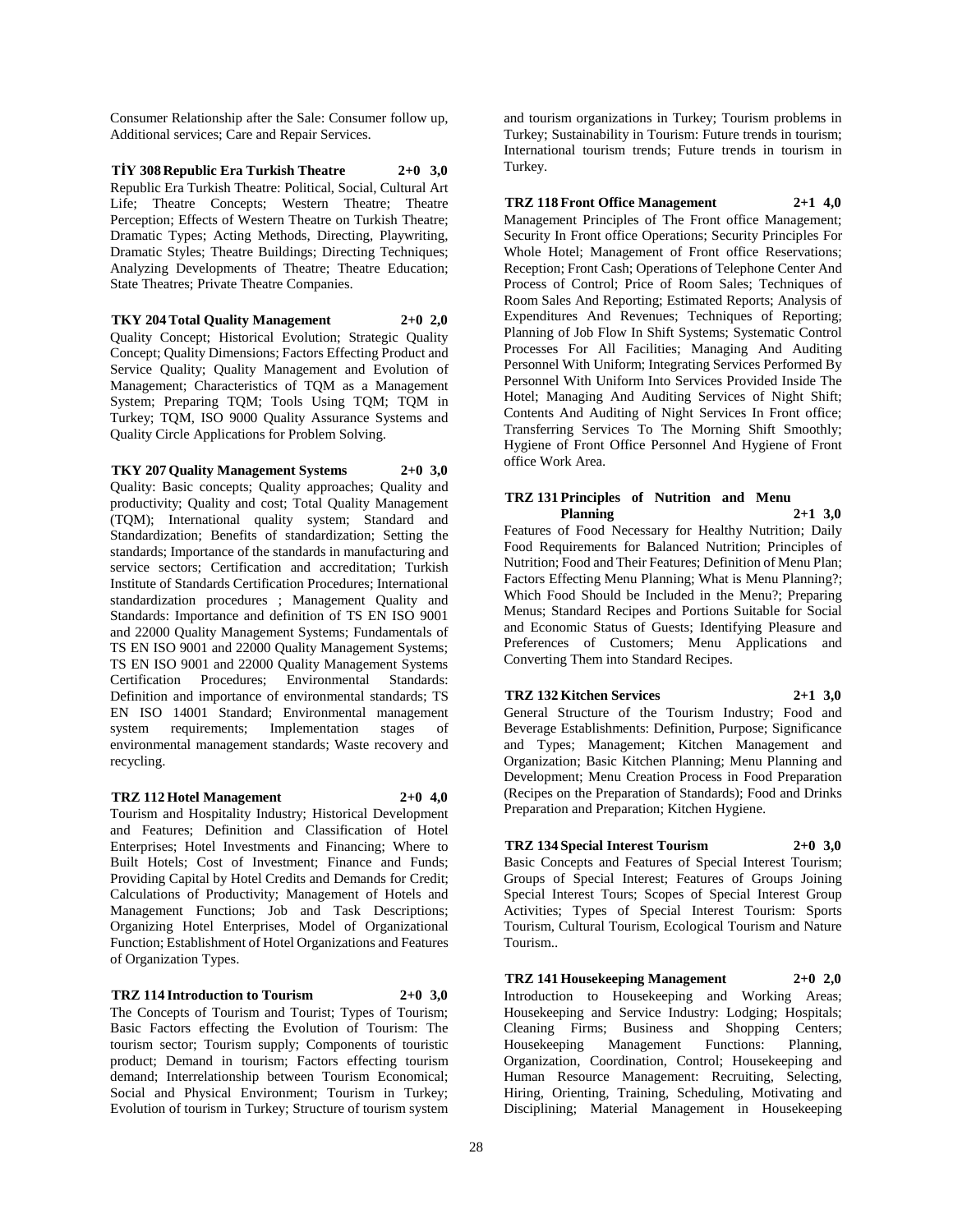Department; Budgeting in housekeeping: Methods of hygienic cleaning and care; Laundry Services; Quality in housekeeping

**TRZ 208 Environmental Issues and Tourism 2+0 3,0** Importance of Environment for Development of Tourism; Tourism and Its Environmental Effects; Effects of Tourism Activities on Natural Environment; Ecological Risk Analysis and Planning of Tourism; Importance of Environment in Terms of Continual Tourism; Tourism and Balance of Environment in Terms of Continuing Tourism; Tourism and Balance of Environment; Tourism and Environment Policies in Turkey; National and International Standards for Tourism Sector; Internal and External Environment of Property; Municipalities and Environment in Tourist Regions.

**TRZ 217 Tourism Marketing 2+1 3,0** Basic Concepts in Marketing and Tourism Marketing; Market Segmentation in Tourism Companies; Strategies for Market and Marketing; Classification Strategies for Selecting Target Markets; Marketing Strategies; Components of Marketing Mix: Product, Price, Distribution and Promotion; Marketing Research by Using Various Research Methods; Modern Marketing Techniques for Tourism Enterprises; Data-based Marketing; Relational Marketing; Marketing on the Internet.

#### **TRZ 223 Tourism Law 2+0 3,0**

Tourism Law; International Tourism Organizations; Travel Agency as Business; Principals of Employing Foreigners in Tourism; Principles of Marina and Marina Administration; Application Fundamentals for Foreign Yachters; Encouragements in Tourism Investments; Crediting Principles for Tourism; Description of House Pensions and Crediting Principles; Qualifications Required for Procedures for the Allotment of Real Properties for Tourism; The Law of Construction for Tourism Investments and Its Application; Laws and General Justification; Regulations; Certification of Second Houses.

#### **TRZ 225 Travel Agencies 2+0 3,0**

Reservations of Transportation Companies; Reservations of Airlines, Reservations of Maritime Lines, Reservations of Railways, Reservations of Travel Agencies; Reservation Systems Used by Transportation Companies, Stages of Operation in Reservation Systems, Domestic and International Reservations of Travel Agencies Related to Hotels and Tour Operators; Reservation Systems of Domestic and International Tourism and Their Applications, Being Enable to Use Reservation Systems among Reservation Systems Used in Travel Sector.

#### **TRZ 226 Automation of Food and Beverage Services 2+1 4,0**

General Information on Hotel Automation; Hotel Automation; Advantages of Using Automation; Computers and Computer Aided Services; Use of Computers in Management Planning; Use of Computers in Production Planning; Use of Computers in Sales Planning; Methods for Using Technology for Food and Beverage Enterprises; Equipment Used in Office Work; Devices Necessary for

Conferences and Seminars; Programs Used in Sales and Marketing; Ensuring Continuity and Productivity of Devices Used in Units

**TRZ 246 Tourism Marketing 2+0 2,0** Concept of Tourism Marketing; Development and Importance of Tourism Marketing; Structure of Market in Tourism; Tourist Behavior; Tourist Products and Service Policies; Promotion Studies in Tourism; Destination Management in Tourism; Marketing Planning in Tourism; Strategic Planning and Management in Tourism; Marketing Controlling and Performance Measurement; Marketing Research in Tourism; Global Tourism Strategies; Meeting Tourism Planning; importance of Communication in.

**TRZ 263 Food and Beverage Management 3+0 4,0** Food and Beverage Industry Food and Beverage Services: Importance, businesses services given, part of the Organizational Structure of the Food and Beverage, Food and Beverage Business Management, Managerial Levels and Skills, Management Process, Budgeting, Menu Planning: Menu development, and Pricing; Food and Beverage Cost Control System: Definition, Objectives and stages, The labor cost control; Production (Kitchen): Definition and importance of the kitchen, Production planning; Food Production Systems.

**TRZ 270 Sales and Pricing in the Hotel Business 2+1 3,0** Methods of Identifying Room Prices; Studies for Increasing Room Occupancies; Forecasting Formulas and Reporting; Room Sales-Marketing Activities; Reaching Market Segments and Advertisement; Selling to Intermediates; Processing Selling Negotiations; Yield Management in Hotels; Basic Principles in Marketing; Time Analysis; Definition of Yield Management; Information Systems in Hotels and Place of Yield Management; Applied Models of Yield Management in Hotels.

**TRZ 275 Conference and Fair Management 3+0 4,0** Social, Economic and Cultural Dimensions of Conference and Fair Tourism in the World and in Turkey; Development of International Social, Economic and Cultural Dimensions of Conference and Fair Management; Activities of Organizations Arranging Congress and Fairs; Preparation Techniques and the Processes of Organizing a Conference; Financial Dimension of Conferences and Conference Organizations; Keeping Accounts.

**TRZ 277 Management of Banquet and Catering 2+0 3,0** Definition and Importance of Services Given In and Out of Catering Organization; Definition and Importance of Catering Services; Banquets and Catering Services; Types of Management in Banquets; How to Organize the Best Banquet; Techniques for Economic Use of Materials; How to Organize a Profitable Banquet?; Information about Pleasures and Preferences of Customers; Types of Management to Satisfy These Pleasure and Preferences; Functions of Management; Sales and Marketing of Banquet and Catering Services; Issues Related to Reaching Targets; How to Reach Prospective Customers.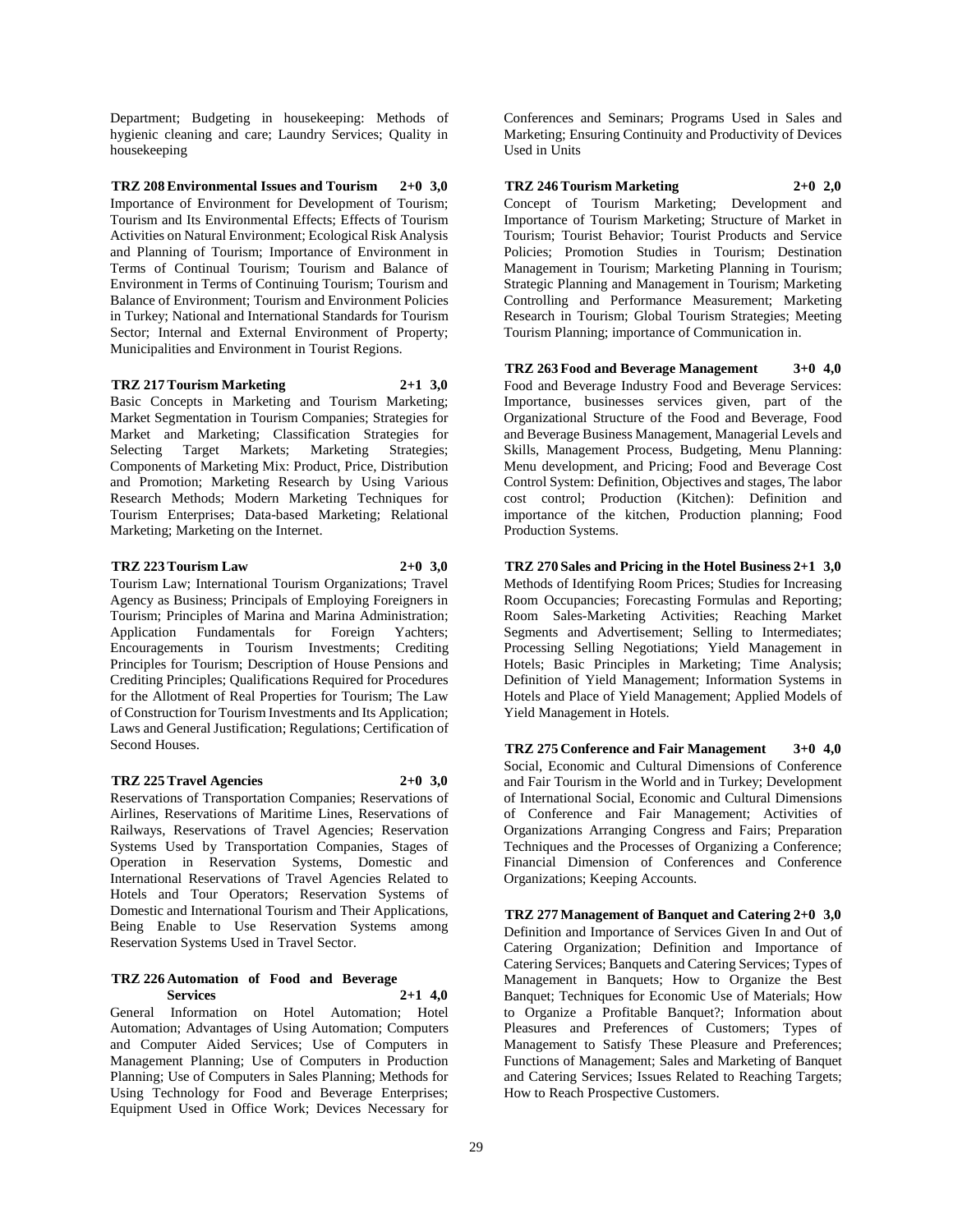#### **TRZ 282 Front Office-Housekeeping Services Automation 2+2 5,0**

General Concepts Related to the Program; Characteristics of Programs; Differences Between Programs; Operating Methods for Programs; Use and Techniques; Front Office Programs: Booking procedures, Hotel check in and checkout procedures; Pre-accounting Procedures; Night report processing; Floor Services Programs; Rooms Transactions; Laboratory and Industry Applications; Front Office Automation Programs; Housekeeping Services Automation Programs.

# **TRZ 284 Tourism Geography 2+0 3,0**

An Overview of Turkish Tourism; Tourism Geography Disclosure of Related Concepts; Presentation and Transport Facilities; Marmara Region and Aegean Region-Mediterranean Region: Date values; Maritime tourism; Health tourism; Mountain tourism; The tourists and tourism activities in the region; South East Anatolia Region East Anatolia Region: Date values; Maritime tourism; Health tourism; Mountain tourism; Tourists and tourism activities in the region; The Central Anatolia region: Date of values; Maritime tourism; Health tourism; Mountain tourism; Tourists and tourism activities in the region ; Black Sea Area: Historical values; Maritime tourism; Health tourism; Mountain tourism; Tourists and tourism activities in the region; From Turkey's Tourism Potential in Terms a General Assessment.

# **TRZ 286 Housekeeping Applications 2+2 4,0**

Importance of Housekeeping; Work Rules and Tasks in Housekeeping; Relationship between Housekeeping and other Departments; Key Control; Cleaning Methods; Public Area Cleaning; Office Cleaning; Guestroom Cleaning: Preparing to clean, Making the bad, Dusting, Cleaning the bathroom, Vacuuming, Inspection, Turndown services; Surface Cleaning: Glass, metal, wood, textile surfaces; Stain Removal; Fight Against Pests; Decoration; Communication with Customers; Security.

#### **TRZ 288 Services 0+3 3,0**

Food and Beverage Service: Service staff, Grading, Job descriptions, Personnel uniforms, Behavior and character traits; Food and Beverage Service: Service Equipment, Service utensils; Service Types: Classical and Modern French service, British Service, Russian and American Service, Breakfast and Buffet Service, Service Levels, Drinks and Service: Serving Non-Alcoholic Beverages and Alcoholic Beverages.

#### **TRZ 298 Sociology of Tourism 2+0 3,0**

Emergence, Development and General Framework of Sociology of Tourism; Historical Background of Tourism; Tourism, Leisure and Recreation; Socio-Cultural Impacts of the Development of Tourism; Culture and Tourism Interaction; Labour Market in Tourism; Globalization and Tourism; Environmental Impacts of the Development of Tourism: Tourism and Environment, Environmental Impacts of the Development of Tourism, Sustainability and Eco-Tourism, Environmental Management in Tourism, Establishment of Environmental Management Systems,

Assessment of Environmental Impact, Eco-Tourism in Turkey.

**TÜR 120 Turkish Sign Language 3+0 3,0**

Overview of Sign Language: Characteristics of sign language; History of Sign Language in the World: Emergence of language and sign language, Verbal education and approaches to sign language; History of Turkish Sign Language: Early period, Ottoman period, Period of the Republic of Turkey; Introduction to Turkish Sign Language: Finger alphabet, Pronouns, Introducing oneself and family, Greetings, Meeting, Relationship words; Showing Basic Words: Adjectives: Adjectives of quality, Adjectives of quantity; Verbs: Present tense, Past tense, Future tense, Time adverbs, Antonyms; Healthy Living: Expression of healthrelated problems, Sports terms, Expressing requirements; In a Bank: Expressions required to carry out basic procedures in a bank; Vacation: Basic words about vacation.

# **TÜR 125 Turkish Language I 2+0 2,0**

Language: Characteristics of language, Relationship between language and thought and language and emotion, Theories about the origin of languages, Language types, The position of Turkish Language among world languages; Relationship Between Language and Culture; Historical Progress of the Turkish Language; Alphabets Used for Writing in Turkish; Turkish Language Studies; Turkish Language Reform; Phonetics; Morphology and Syntax; The Interaction of Turkish Language with Other Languages; Wealth of Turkish Language; Problems Facing Turkish Language; Derivation of Terms and Words; Disorders of Oral and Written Expression.

# **TÜR 126 Turkish Language II 2+0 2,0**

Composition: Written composition, Paragraph and ways of expression in paragraphs; Punctuation; Spelling Rules; Types of Written Expression and Practices I: Expository writing; Types of Written Expression and Practices II: Narrative writing; Academic Writing and Types of Correspondence; Reading and Listening: Reading, Reading comprehension strategies, Critical reading; Listening; Relationship between Listening and Reading; Oral Expression: Basic principles of effective speech; Body Language and the Role of Body Language in Oral Expression; Speech Types; Principles and Techniques of Effective Presentation; Some Articulatory Features of Oral Expression.

# **TÜR 151 Turkish Language I 2+0 2,0**

Language: Theories on the Origin of Language; Language, Culture and Society; Language-reform: Turkish Language Association; Languages of the World; Language Families; Turkic Languages; Characteristics of Modern Turkish: Phonetics, Morphology, Syntax, Spelling, and Punctuation; Rules of Composition: Punctuation; Correspondence: Writing a CV, Writing petitions, Business and personal letters

# **TÜR 152 Turkish Language II 2+0 2,0**

Features and Rules of Spoken Turkish: Effective Speech; Effective Listening: Rules of Listening; Reading: Reading